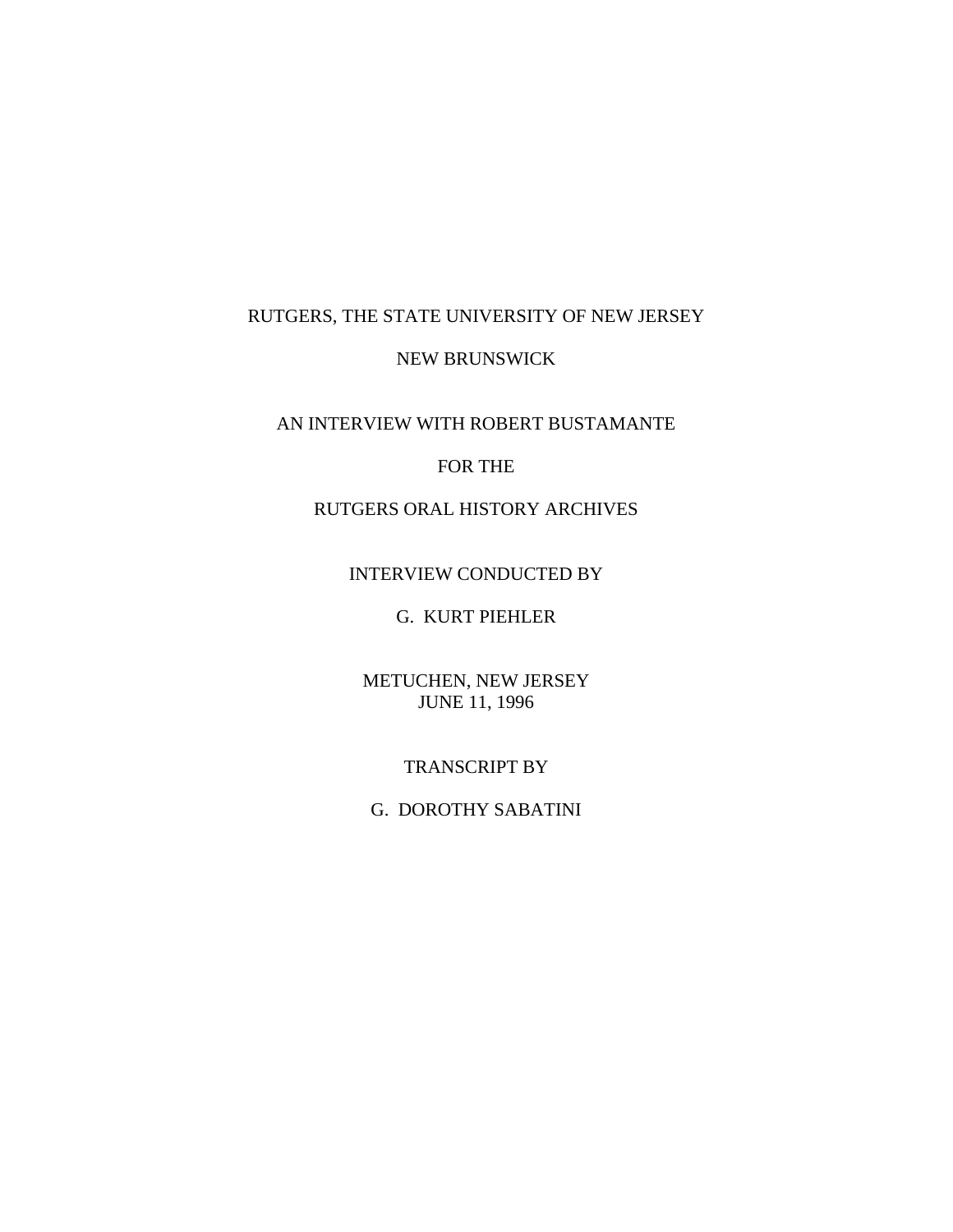Kurt Piehler: This begins an interview with Mr. Robert Bustamante on June 11, 1996, in Metuchen, New Jersey, with Kurt Piehler. I would like to begin by asking you a few questions about your life before Pearl Harbor. You grew up in Southern California. I was out there this February; it must have looked totally different in the 1920s and 1930s.

Robert Bustamante: Totally different. As a matter-of-fact, there are towns and even cities now that didn't exist when I lived there. It's grown that much and particularly during the war [and] since the war, because there was a tremendous influx of people from the East Coast and from the South, from all over, going to California, soldiers and servicemen that had been stationed there and liked it. So, they figured, "After the war, I'm going to live here," and my idea was, "Everybody's moving to California, so, I might as well go the other way and stay in New Jersey." [laughter]

KP: You were born in El Paso, Texas.

RB: Yes.

KP: Why did your family move to California?

RB: I don't know. I think it was just looking for work, actually, because I was from a very poor family and my family had migrated from Mexico into El Paso. From there, the idea was to find any kind of work or labor and I think that's what it was, migratory work there, that headed toward California, and [they] stayed there, fortunately. We didn't continue to move from one place to another. The family just stayed there. Dad was a good salesman and he got a job as a car salesman and that's what he did. He sold cars all his life and did well at it.

KP: How tough was the Great Depression on your family?

RB: Very, very, because it was a large family, a Catholic family. There were six children altogether. I was the eldest and I can't remember too much about the difficulty, the financial difficulty, I just know that we went through it. How Dad ever managed to do that, I don't know, but we survived.

KP: Did your father stay employed during the Depression?

RB: As far as I know, yes.

KP: Yet, he was selling cars, which I would think would have been difficult then.

RB: Yes, but I guess he was doing other things as well, in-between. He was probably selling cars as an off job or something. I really don't know, but I have to assume that he was also doing other things, like, during the season, picking oranges and things like that, seasonal work that used to come and go.

KP: Did your mother ever work outside of the home?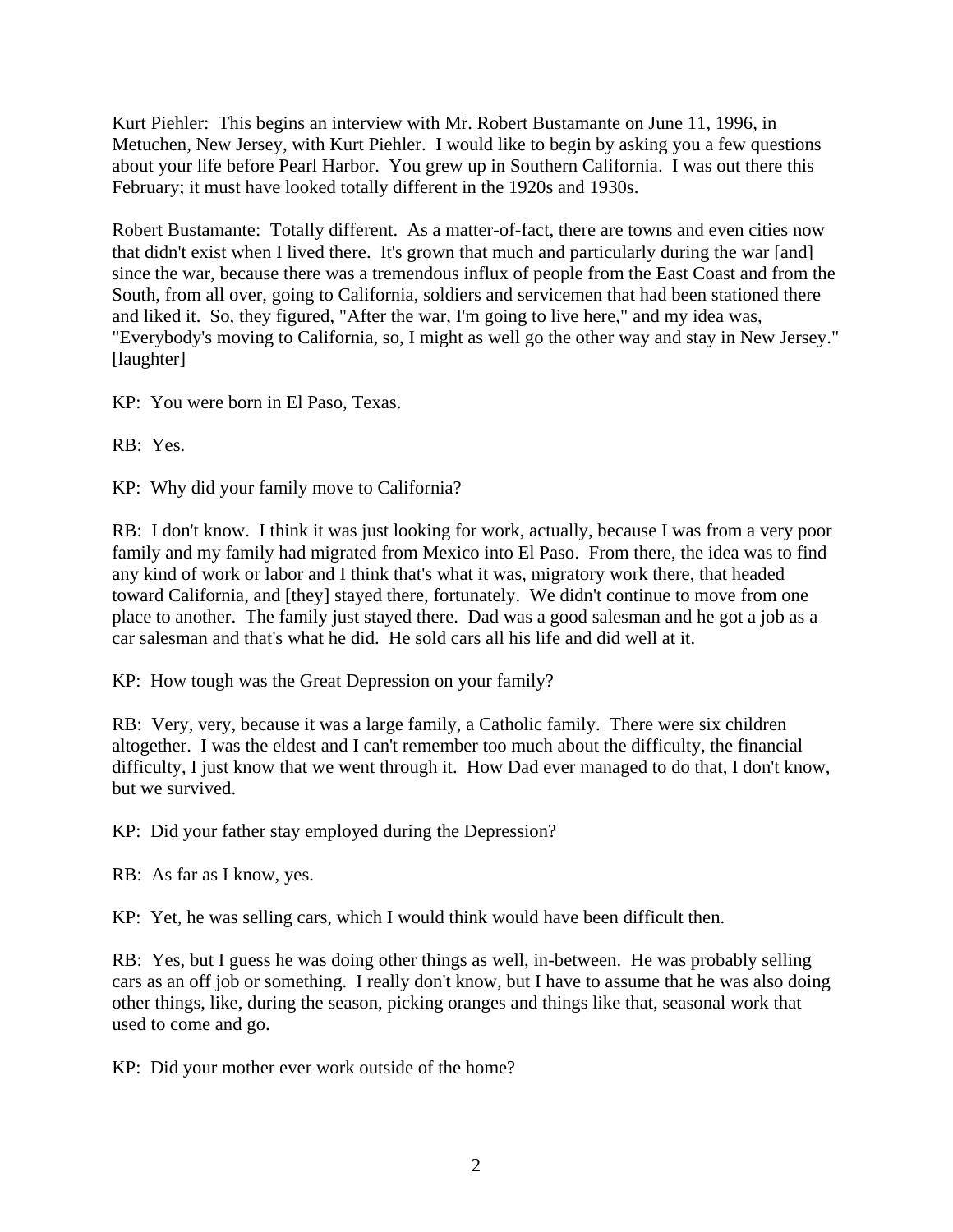RB: No, no. In those days, the wife stayed home, took care of the kids.

KP: How big was your family?

RB: Six children, yes, two boys, the first one and the last one, in-between were four girls.

KP: You attended junior college.

RB: Yes, community college in California, in Ventura, California, and it's still there. It is known as Ventura College, but it's a community college, a two-year college.

KP: While you were growing up, had you wanted to go to college?

RB: Yes, yes. I had wanted to, but I didn't think I was going to be able to afford it and, fortunately, the community college was near enough that I was able to go, be bused there, and so, that's what I did.

KP: What did you study in college?

RB: I was studying accounting, actually. That was my major.

KP: Did you plan on becoming an accountant?

RB: Yes, a CPA. I'm glad I didn't, by the way. [laughter]

KP: Why?

RB: Because it's not my nature. Now that I've been through the mill and know what my career has been, I know that I would never have been happy as an accountant. However, I'm glad that I knew the basics, the fundamentals of accounting, because it helped me very much later on in my years in management.

KP: The region of California that you grew up in was predominately agricultural and very rural, compared to what it is today.

RB: Pretty much, yes, yes, no doubt.

KP: It sounds as though there was a family connection there. Your father sometimes worked on the seasonal harvests.

RB: Well, it was all around us. To go to school, from where I lived, to go to school, and it was only, I would say, a total of what today would be about eight or ten blocks, I had to go through a walnut orchard, and then, partly through a lemon orchard to get to school. I mean, that's how it was, beautiful. When I go out there now, to visit my family, and I see what used to be orchards and orchards of fields and there's nothing there but houses and buildings, it's terrible. It's depressing, really.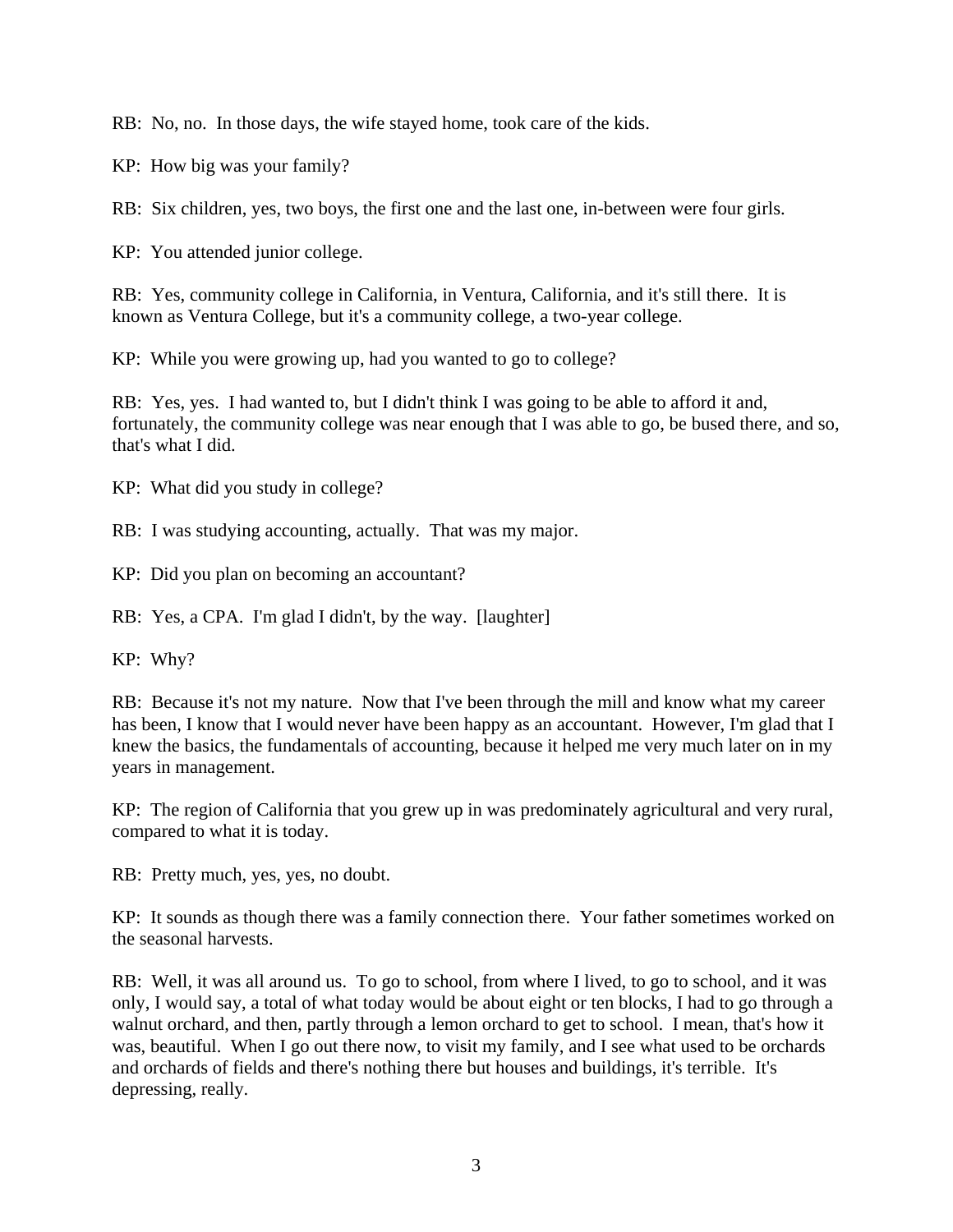KP: Did you work while you were in high school and college?

RB: Yes, I worked as a shoe salesman in a shoe store, just selling shoes after school, when I was in high school, just to earn money, pin money.

KP: I get the sense that, by the late 1930s and early 1940s, your family was doing okay, financially.

RB: Well, by the late '40s?

KP: Late 1930s and early 1940s.

RB: Well, I think they were doing [okay], they were getting by. It's about as good as you can do. They were getting by and I was helping myself with my part-time job and on weekends, to buy my own clothes and things, to help out. In general, I think, one thing we did have was family unity and lots of love, lots of caring, which is essential, and, today, even if a family has a lot of money, if you don't have that, you really don't have anything.

KP: How were you able to afford tuition? Did your parents help out? Did you get a scholarship?

RB: There was no tuition at the community college.

KP: It was like City College of New York.

RB: That's right, that's right.

KP: Was admission competitive?

RB: I don't recall, really, what kind of tests [we had]. We did have to go through some examinations, but I don't recall, really, how severe they were, how difficult, but it didn't seem, to me, to be too difficult. I never really had too much trouble, I mean, with any of my schooling.

KP: Did you want to go on to a four-year college?

RB: Well, I'll tell you, during my senior year in high school and after that, actually, between graduating from high school, which was in '39, until college, I stayed out of school for a year and worked. There was another shoe shop. I had the reputation of being a good salesman at the shoe store, so, a friend of ours, who opened a store in another town nearby, ten miles away, wanted me to run it, be the manager. So, that's what I did after graduation and I didn't decide to go back to school until the following year. I felt that this was not really going to get me anywhere. This is not what I wanted to do and I, at that point, started thinking of two things--education, on the one hand, college, beyond the community college, but, also, the dark clouds of war were hanging over all of us. You couldn't plan too far ahead, because you knew that, in all probability, before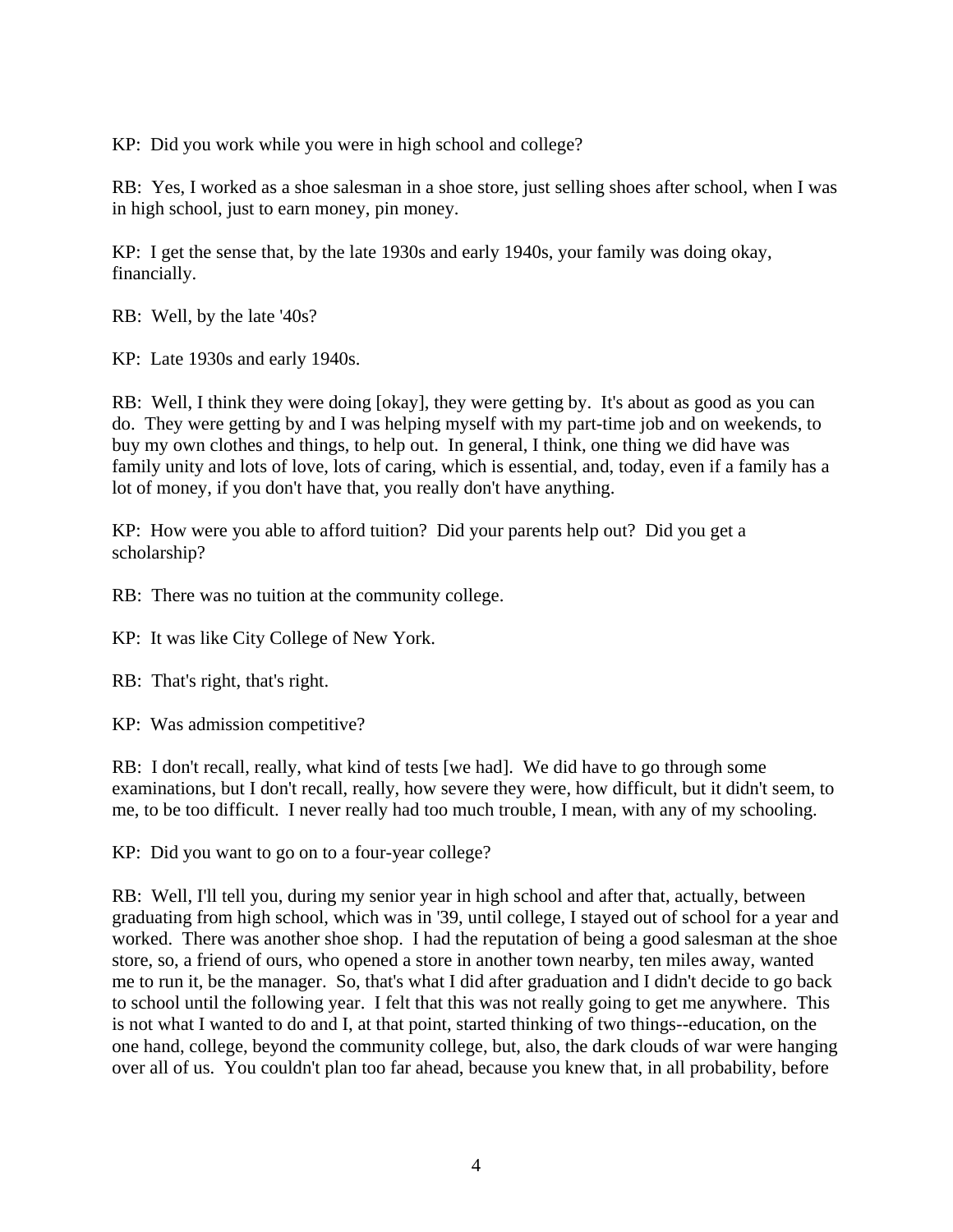you got beyond where you were now, you were going to be drafted, that there was going to be a war. The war was coming. It was quite evident, so that you couldn't look that far ahead.

KP: When you say that you expected to be drafted, did you expect to be taken in the peacetime draft of 1940? [Editor's Note: The Selective Service Act of 1940 required all twenty-one to thirty-five-year-old males to register for the draft. These age parameters were expanded to eighteen to forty-five years of age after the United States entered the war.]

RB: Yes, yes. I knew that this was coming.

KP: You mentioned that a friend of yours was in the Army and was captured in the Philippines. Was he part of the peacetime draft?

RB: No, he was not drafted--he volunteered. He volunteered before Pearl Harbor and he was out there. He's a very good friend of mine. He's still alive, by the way. He lives in Southern California. I had a high school teacher, history teacher, who was also the football coach, who had been a swabbie in the Navy, before he graduated from college, I guess, before he became a coach. [laughter] Anyway, he was always telling us about the Navy, always telling us that he would never regret having been in the Navy because it taught him so many things, discipline, camaraderie, all these things that you don't get unless you're in that kind of a setup or, perhaps, in a military school, an academy or something, but, in general, you don't get that. So, when I heard these stories, I always felt, "Gee, that sounds like fun. Rather than just cast my future to the winds, I might think of something like that, later on." As it turned out, because of my nearsightedness, I couldn't get in the Navy anyway.

KP: You mentioned that you wanted both the Navy and the Air Corps over the Army.

RB: Yes, that's right, that's right. [laughter]

KP: You were surprised by the attack on Pearl Harbor, but it sounds like you were thinking of the war before December of 1941. [Editor's Note: Japanese forces attacked the American naval base at Pearl Harbor, Hawaii, on December 7, 1941, thrusting the United States into the Second World War.]

RB: Well, our history [course] at the college was very much up-to-date on what was going on in the world and our history teacher was always bringing the *Time* Magazine in and *Newsweek* and he would focus on what was going on. So, we had a pretty good idea of what was going on and, from there, he would also extrapolate into what could be coming as a result of today's actions and yesterday's actions. That's why I had an idea that this was going to come. Still, it came as a big surprise. Obviously, Pearl Harbor would surprise anybody, but it seemed as though, whether we would be in the war or not, we still were helping the British, with the lend-lease, and so forth, and there was still some activity and the peacetime draft was proof of it.

KP: What did you think of all-out aid to Britain in 1940 and 1941?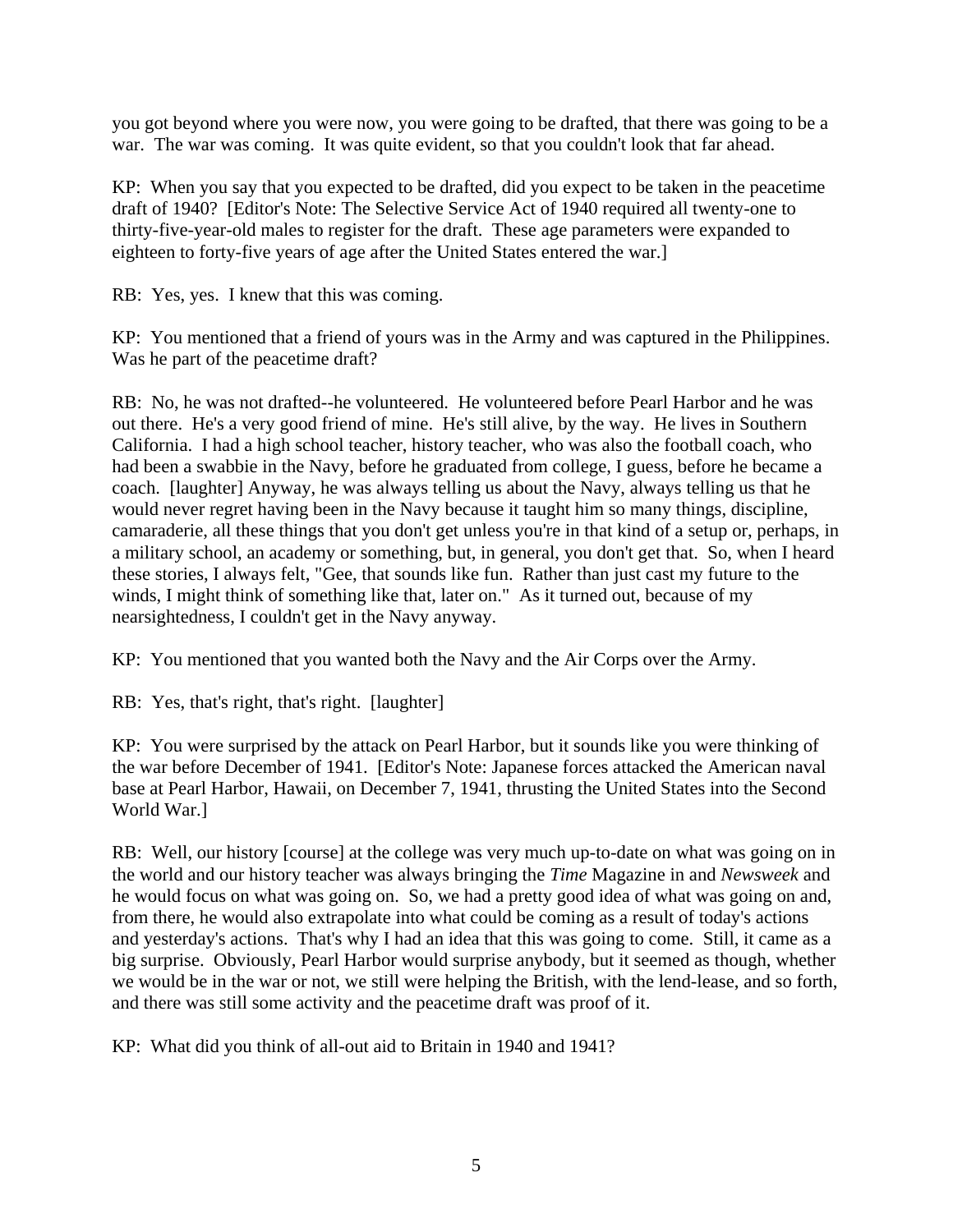RB: I didn't think too much of it one way or the other. I mean, I wasn't against it, but it didn't register too much. I didn't realize the importance of it.

KP: Many interviewees who grew up in New Jersey remember distinctly a very active *Bund* in the area and Italian-Americans often recall that members of their families supported Mussolini. Did you see any of that when you were growing up?

RB: No.

KP: There was no *Bund* activity or pro-Mussolini sentiment.

RB: No, because, where I lived, you didn't really have an Italian community at all, to speak of. One or two kids in school were of Italian descent. That was it.

KP: Did you grow up near any Japanese-American communities?

RB: No. There were a couple; actually, there were three in my class. In my high school class, there were three Japanese, Americans of Japanese descent, and they were moved out. One of them still is in contact with me and he lives in Long Island. He was in the war, with the *Nisei* in Italy, but his family suffered, of course, the terrible consequences of having been of Asiatic descent or Japanese descent, but that was it. [Editor's Note: Executive Order 9066 ordered the relocation of Japanese-Americans into internment camps.]

KP: What did you know about Japan before Pearl Harbor? Even though you lived in California, you seemed primarily concerned about events in Europe.

RB: Pretty much. Maybe I'm wrong, maybe I just don't recall, but my focus, certainly, was on Europe and, as far as I can recall, it wasn't considered an immediate threat. I mean, the Japanese were there; we were negotiating with them. That was going on, but it didn't appear as though they would ever dare do anything in a bellicose sense at all. [laughter] [Editor's Note: The United States and Japan held peace talks in Washington, DC, from November 20, 1941, to the day of the Pearl Harbor attack on December 7, 1941.]

KP: You were quite surprised on December 7, 1941.

RB: Oh, my God, yes, I should say--not only surprised and shocked, but I was angered. It's something that you just can't imagine happening. I mean, when you feel superior, and perhaps we shouldn't have felt superior, because, obviously, when it comes to preparedness, we were not superior, but, anyway, a big country like this and you look on the map at little Japan, it's a flea.

KP: I get the impression that you were eager to get into the service.

RB: Not really, not in the beginning. My plan was, I was fortunate in drawing a draft number that was not immediate. It was scaled back a bit, but, then, so many of my buddies were going into the service and volunteering. The movies had a lot to do with it, because they had all these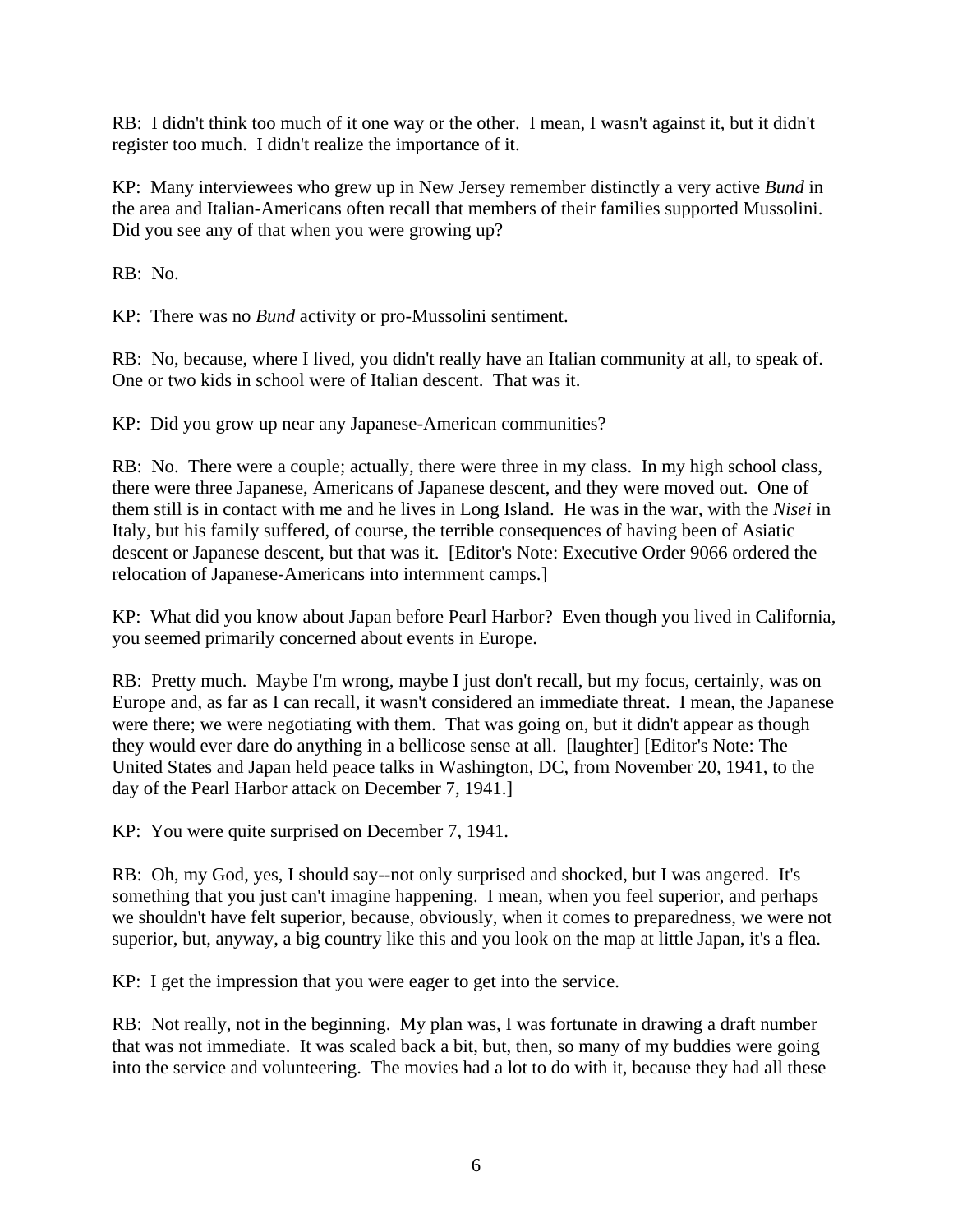pictures that brought the patriotic fervor into people and you could see what was going on and you knew it was coming, sooner or later. So, that's why I figured, "No, I'm going to [go]."

KP: Your first inclination was to wait for your number to be called.

RB: Yes, yes, but that didn't last very long.

KP: You mentioned the movies. Did you watch a lot of movies while you were growing up?

RB: Yes, because there was no TV. That was the main source of entertainment in those days. In fact, the news, Fox Movietone News was the news, other than newspapers, of course. So, yes, movies were very important and the movie industry knew this. They realized it and they took advantage of this, and so did the government, to inculcate this feeling of patriotic fervor, this idea that, "I'm going to join in and defend;" not only that, but a lot of the movie stars themselves were joining. So, that was evident. I'll tell you, in this country, it was a time of unity, a time that hasn't been seen since and probably never will be, because there was no dissension, there was no antiwar sentiment, there was no this and that.

KP: In the 1930s, there were a number of "antiwar" films that focused on how bad the trenches of World War I had been, such as *All Quiet on the Western Front* [(1930)]. Did you see any of those movies?

RB: Well, *All Quiet on the Western Front* was about World War I and things were quite different during World War II. So, it didn't, at least in my case, affect me at all.

KP: In other words, you wanted to join the Air Corps or the Navy because it was more glamorous, not necessarily to avoid the trenches.

RB: Well, that too, but, basically, because it was more glamorous, yes, especially the Air Corps, now known as the Air Force, but, of course, to be a pilot. I mean, to be in the Air Corps and just be a dummy on the ground, cleaning up the fuselage or whatever, I mean, that was not the idea.

KP: You wanted to be a pilot.

RB: Oh, sure, and, even beyond that, a fighter pilot, not one of these big Flying Fortresses.

KP: Why was the Air Corps so glamorous to you? Had you ever flown?

RB: No, no. Don't you think it's glamorous, even today?

KP: No, I agree. I am surprised by how dangerous the Air Corps in fact was. Yet, it still had a very glamorous image.

RB: Yes, extremely, no doubt, but, you see, you don't think of things like that. You know that war is dangerous to begin with, you know that there is an element of risk and, actually, that's what made the war years so fabulous, because it was a time of exhilaration. You were very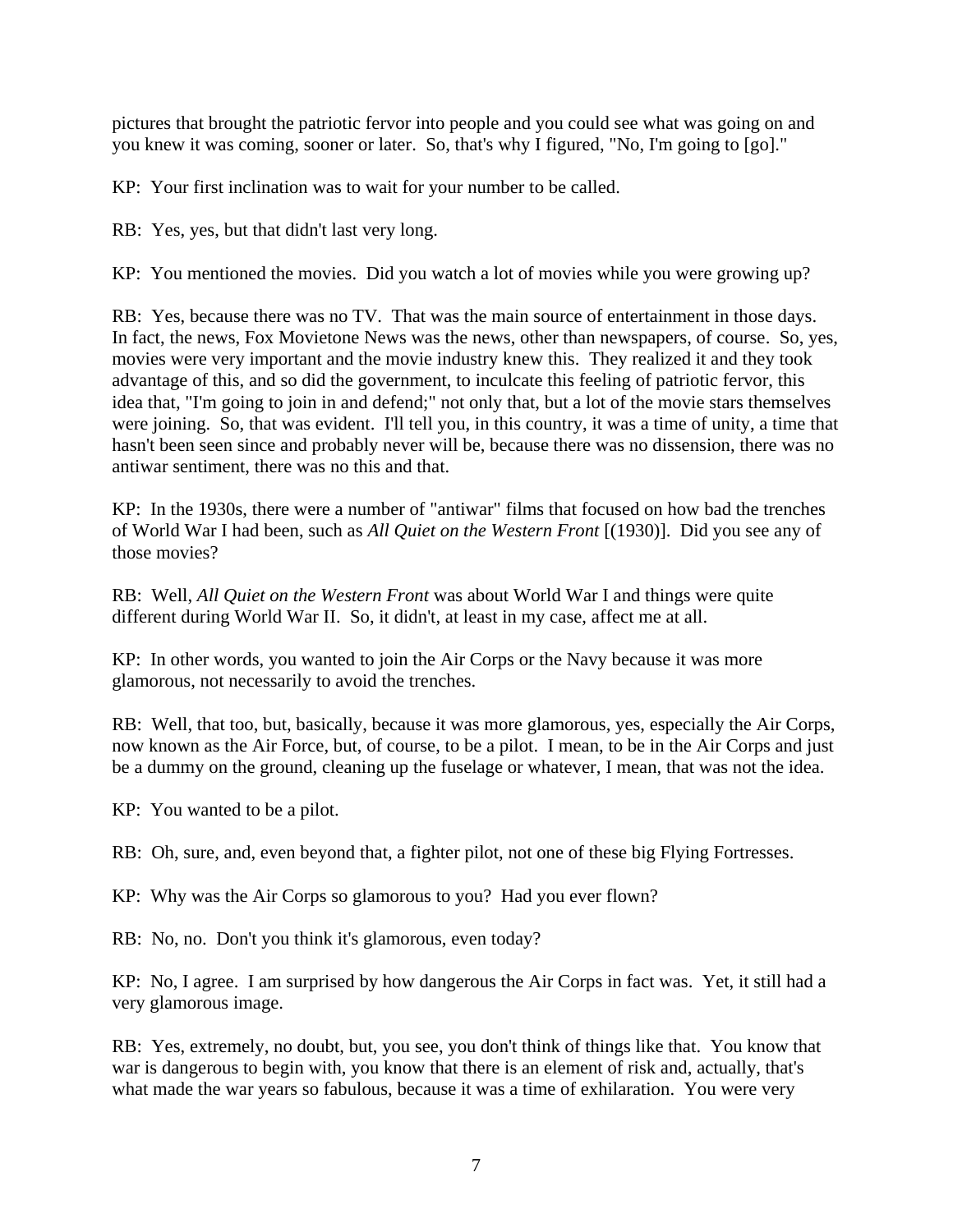much alive, not knowing if you're going to be around alive tomorrow, but, today, you're very much alive and you lived for today. This is the sort of thing that can only exist during wartime.

KP: In your memoirs, you discussed the unity of the war years, but you also recalled the zoot suiters. There was quite a bit of tension between the zoot suiters and the Los Angeles Police.

RB: Yes; not so much the police, no. The zoot suiters would fight among themselves. The gangs of zoot suiters would fight, but, when the war started and the GIs started coming in, particularly from other parts of the country, they're the ones that were against the zoot suiters and vice versa. That was the main problem, right there. However, as I said in my memoirs, it didn't last very long, because the zoot suiters were drafted and, pretty soon, there weren't any zoot suiters.

KP: What was your take on the zoot suiters at the time? You mentioned that they predated the war. Did you know any zoot suiters personally?

RB: Yes. I had gone to school with some [boys] that became zoot suiters. I didn't have anything to do with them, because I was more the studious type and I had no interest in dressing up like that and going out and looking for fights and things like that.

KP: In a sense, the zoot suiters were an unsavory element.

RB: Yes, although, to them, it was not unsavory, and to a lot of the girls, either. It was kind of glamorous to see these guys with the great, big brims on their hats and their pants up to here, chains and the rest of it. It was very common, not too much where I lived, but, basically, in Los Angeles, which was not too far, sixty miles.

KP: However, in your community, they were on the fringe. There were only a small handful of them.

RB: Yes, just a few, that's right.

KP: Your parents would have preferred it if you had not had to go into the military, correct?

RB: Well, of course, absolutely.

KP: Had your father served in the military?

RB: No. I don't know, he was in-between, somehow. He had nothing to do with World War I or World War II.

KP: Your brother was too young to serve.

RB: Yes. He served later, in the Coast Guard, but after the war. I think it was even after the Korean War, yes.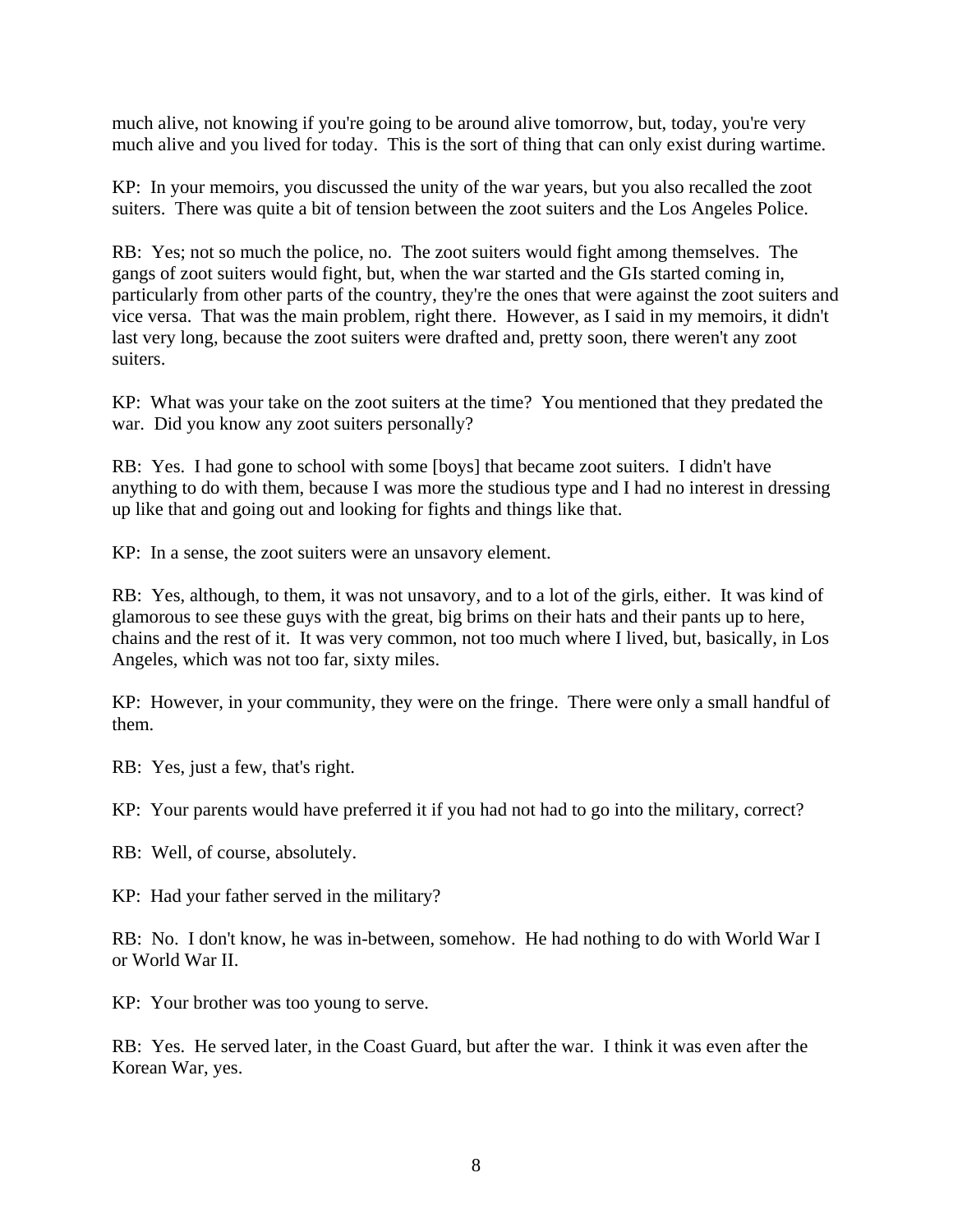KP: Did any of your sisters join the military?

RB: No, they didn't.

KP: How did the war change your family? Did your father keep selling cars?

RB: No, he joined the longshoreman's union and he worked in the war effort during the war, and then, he went back to selling cars after the war.

KP: There were very few cars to sell during the war.

RB: That's right, that's right. You could make good money doing what he was doing then, in the war effort, anyway.

KP: Did your mother go to work then?

RB: No.

KP: Did any of your sisters go to work?

RB: No, because Dad was kind of old-fashioned and he was very, very tight on the gals. He didn't let them go away to work or anything. He wanted them home, so, that's how it was. [laughter]

KP: After Pearl Harbor, there was a great deal of fear over a possible invasion of California. Do you recall that feeling in December of 1941 and January of 1942?

RB: No, I wasn't there then, no. There wasn't anything [much], not where I was, maybe on the coast, maybe San Pedro or the towns, the cities that are on the coast, but, where I was, no.

KP: You do not recall a real concern.

RB: No.

KP: You wanted to join the more glamorous branches of the military, but you were drafted into the Army.

RB: Yes.

KP: What do you remember about your initial induction? Where did you report to?

RB: I reported to Fort MacArthur in Southern California, I think just outside of Los Angeles, [in San Pedro], and then, I was sent for basic training to Missouri, to Camp Crowder, Missouri.

KP: During your induction, you were separated for training in radio.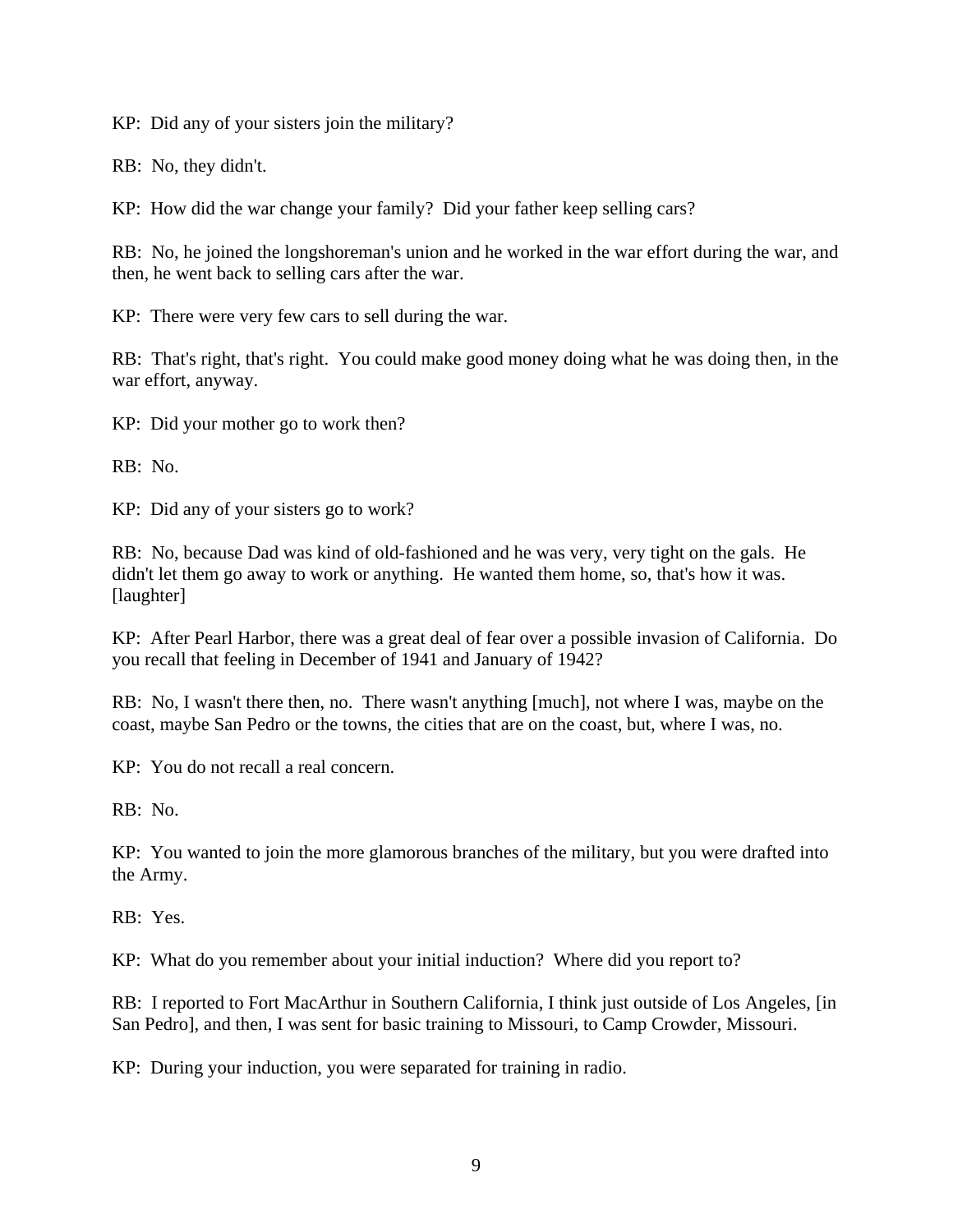RB: No, not yet.

KP: That happened at Camp Crowder.

RB: That's right, that's right, Camp Crowder. During the boot training, there were all sorts of tests given, examinations and aptitude tests and this and that, and that's how I wound up as a radio operator inductee.

KP: Did you want to go into the Signal Corps? Did you want to be a radioman?

RB: Well, if I had to be in the Army, that would be one of my choices, yes, because at least it's a little more glamorous and it has a little more mental ability requirement to it.

KP: It sounds like you did not want to be an infantryman.

RB: Oh, absolutely not. That would be the last. [laughter] I mean, not only me, that's true of everybody.

KP: Were there any other branches that you would have liked to join at the time?

RB: No, I didn't give much thought to it, really, maybe Quartermaster or something like that, but not really.

KP: Had you traveled outside of California before the war?

RB: No, I had not.

KP: I get the impression that, initially, military life was a profound shock for you and living in a different part of the country was very interesting to you.

RB: Yes, it was.

KP: What did you think of Army life? What were your initial impressions?

RB: I liked it, even if you had to get up in the middle of the night, it seemed like, at the break of dawn, but, no, I liked it, because it was quite different from what I'd been used to and because of the people I met, the fellows, the camaraderie, as I said. It was a routine that I enjoyed; the discipline, I liked that. Camp Crowder was just a boot camp. It wasn't until I got to Kansas City that I really started enjoying myself. [laughter]

KP: Boot camp could be …

RB: It was stifling in many ways, and you get tired, too. They put you through the mill, absolutely. [laughter]

KP: Do you remember going on forced marches?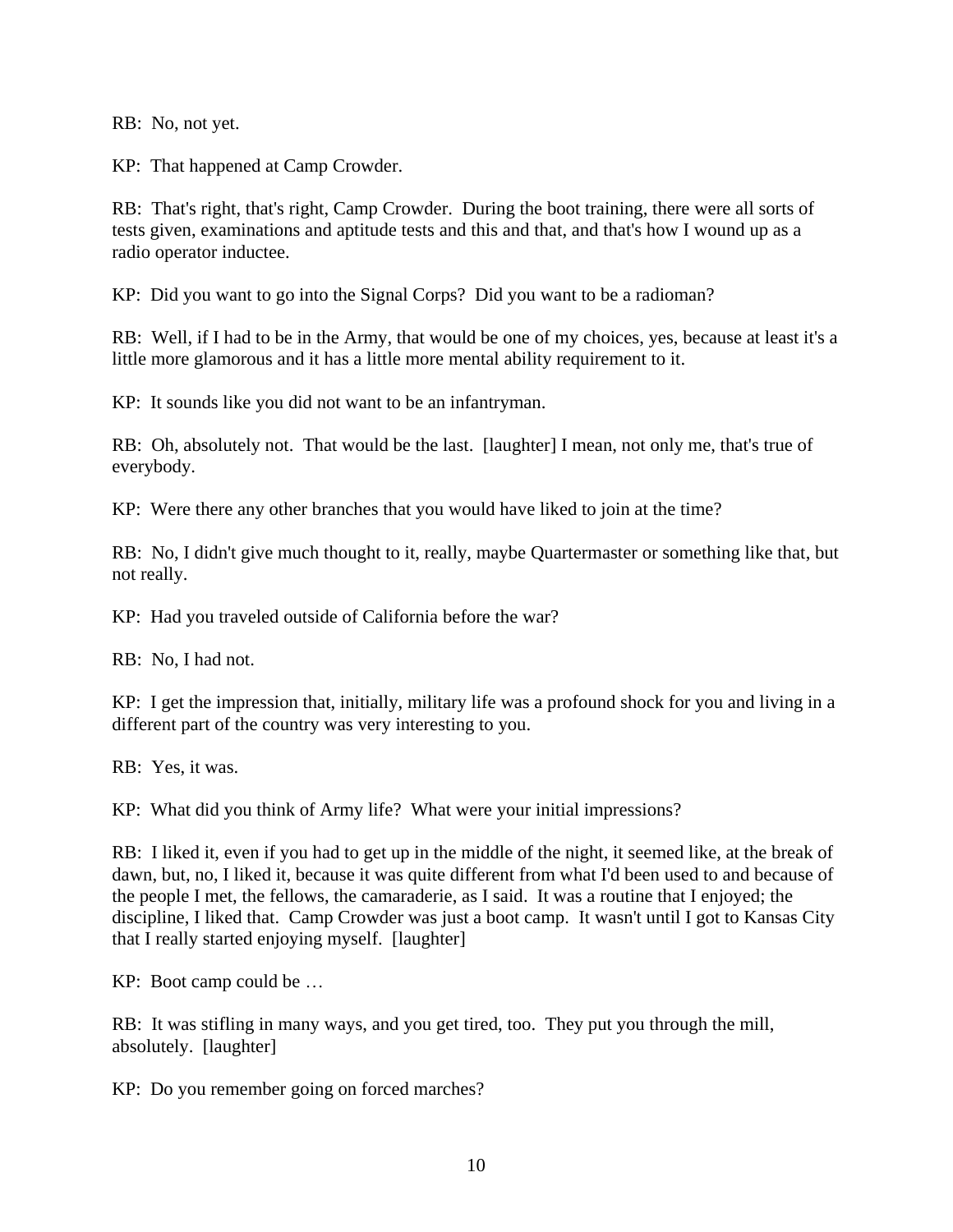- RB: Oh, sure, all sorts of things like that.
- KP: However, you had a great time in Kansas City.

RB: Oh, I did.

KP: You were living in a hotel.

RB: That's right.

KP: How long was your training there?

RB: Twelve weeks.

KP: How many hours would you train for each day?

RB: Oh, I guess, eight to ten hours a day, something like that, pretty much a normal day's work.

KP: After you were done with training, you were …

RB: Free.

KP: Where did you eat your meals?

RB: Well, there were cafeterias set up for the trainees and you could go there, or else, you could go to the USO or just go to a restaurant, but, of course, restaurants were not the choice, because we didn't have much money. We only made, I don't know, eighteen, twenty-one dollars a month, something like that, and so, it's better to keep that money to treat a girl one day, rather than to stuff yourself. [laughter]

KP: In a sense, you could eat when you wanted to. You were basically responsible for going to training; after that, you were pretty much on your own.

RB: Yes, that's right.

KP: However, in boot camp, there were more things for you to do.

RB: Well, I mean, you're corralled. I mean, you can't [leave]. In boot camp, to get into town, you'd have to go and get a pass and go on the bus and whatever and, here, you didn't need a pass; you're there.

KP: You played the saxophone while you were growing up. You enjoyed Big Band music quite a bit.

RB: Very much.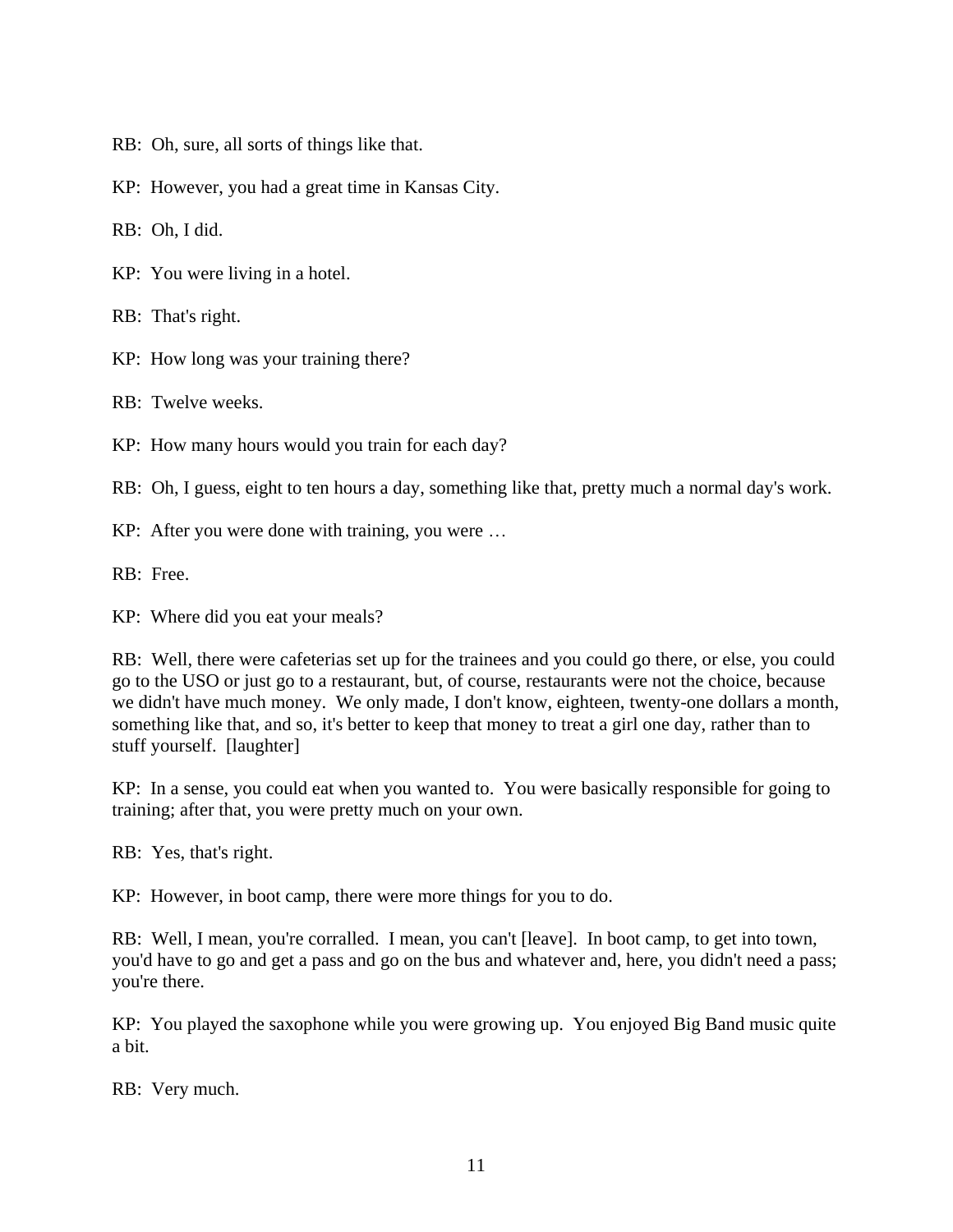KP: Kansas City was a great place to experience the Big Bands.

RB: Yes, it was, because, in those days, the Big Bands would travel across the country and they would hit all the major cities, sometimes even the smaller towns, but, basically, the major cities. So, if you were in one of the major cities, [you could see them], and Kansas City was famous for jazz to begin with. This was where some of the orchestras had started. So, this was an ideal place. They had a big ballroom, comparable or similar to the Palladium in Hollywood, it was called the Pla-Mor in Kansas City, and the Big Bands would come there. So, I did get a chance to see Glenn Miller's Band there, in person. I had already seen some of the bands on the coast, before I went into the service, Harry James and Tommy Dorsey, but I hadn't seen Glenn Miller. So, Glenn Miller, I did see live, with all the original people with it, in Kansas City and it was just great.

KP: What did you think of the Midwestern personality and the Midwestern girls? As a Californian, were there any differences or similarities that you noticed?

RB: Yes, I think the Midwesterners were different from either coast. They're more the basic, root American, I guess you would call them, more quiet, more reserved, very honest and very agreeable, nice people. Of course, in those days, people would come to Kansas City to work in industry, the war industry, from other places. I met girls there that had come from Texas and from Oklahoma and other places. So, it wasn't just the Missouri people, but [the] Midwest in general, yes. I think they are the root of the American pedigree.

KP: It sounds like soldiers could get a lot of dates in Kansas City.

RB: Yes, because all the local guys were gone. I mean, they'd been drafted and the Army would never keep you where you were drafted. They would send you as far away as possible, so [that] you wouldn't get homesick, I guess. So, no, they were.

KP: What would you do on dates in Kansas City? Where would you meet women? Where would you go?

RB: Basically, at the USO. The girls would be patriotic enough to go and dance with GIs there, and then, if they liked each other well enough, you could always get a date for some other place, a Sunday in the park or things like that.

KP: You were an acting sergeant in Kansas City. Did you enjoy being a sergeant?

RB: Yes, I did, yes, because I was in authority and I was a leader. I guess I've always been a leader, didn't realize it at the time, [laughter] but [I have] since then. So, yes, it was exhilarating.

KP: It also sounds like you were disappointed at not becoming an instructor, especially since you came so close to being one.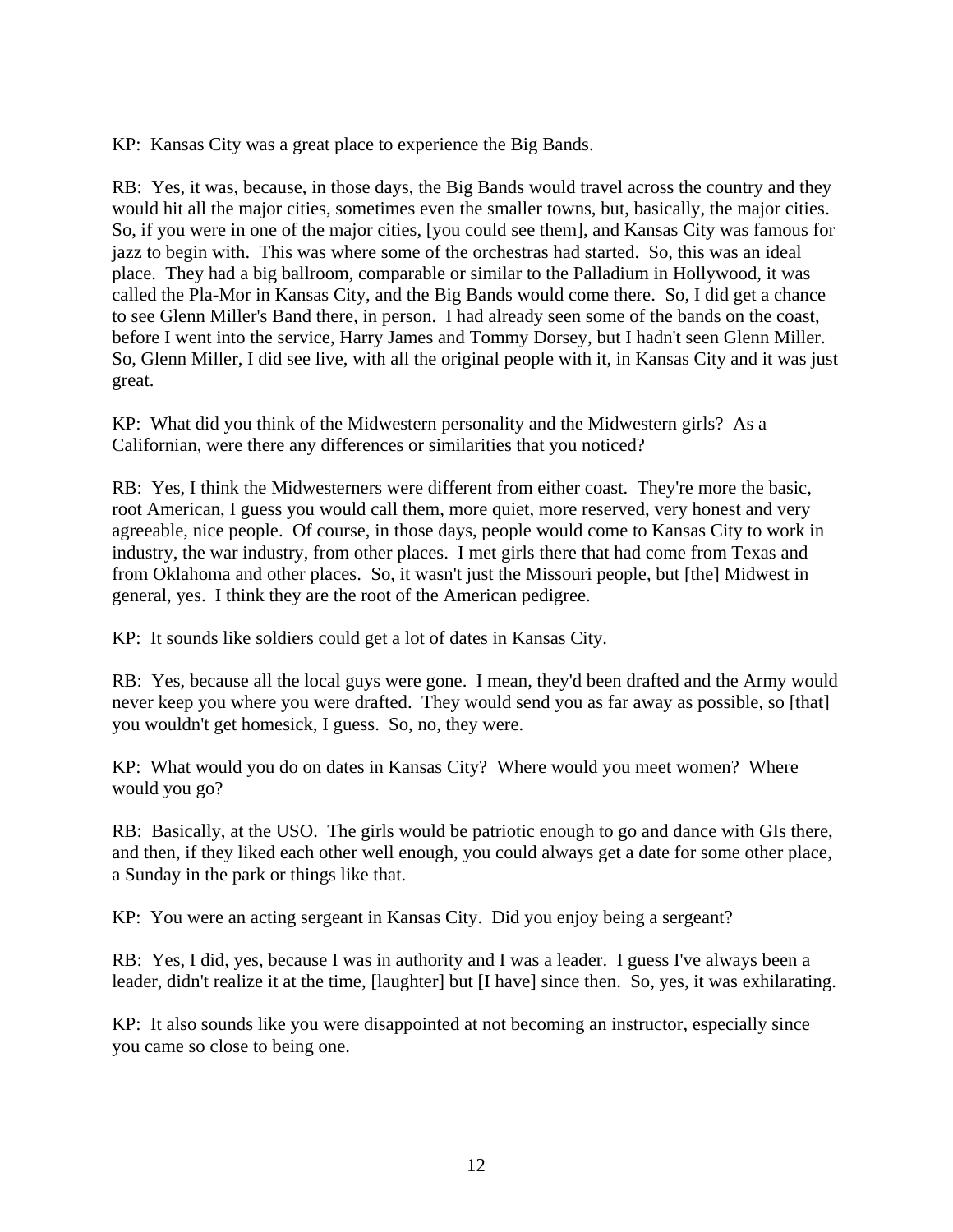RB: Yes. Well, it was a disappointment, yes, no question, because I liked what I was doing and I liked where I was and I was able to do it. I mean, otherwise, I wouldn't have been considered. I had an aptitude for the radio work and I don't know if I had an aptitude for teaching it or not, but, obviously, I could've learned that, I think.

KP: You had a roommate who had a really hard time with the material.

RB: Yes, very hard. There's quite a few of the fellows that [did]. I don't really know why they kept them there. Sometimes, the Army doesn't do that. If you don't make it the first time around, you're out, but, yes, a lot of the fellows had quite a big problem.

KP: In other words, if you could not make it, they just held you over for another class.

RB: As far as I know, they were just there. No, they weren't held over for another class. No, after the class graduated, I think, then, when they were dispersed, the ones that had not been able to keep up were probably not sent into radio work.

KP: They were probably reassigned.

RB: Yes.

KP: However, it was not a situation where you would look around and see that people had disappeared.

RB: No.

KP: People did not disappear during this twelve-week program.

RB: No, no, they did not. One thing I organized, my class was C-4A, I'll never forget C-4A, but, anyhow, I organized a basketball championship between the various classes and I wasn't a very good basketball player, but I was a good organizer. So, I started that and everybody got very interested in it and, even when our class graduated and left, it was going full blast. So, I was glad that that was [still going].

KP: That was your idea.

RB: That was my idea, yes.

KP: Do you recall anything else about your stay in Kansas City?

RB: Only that I liked it very much. I've always had a special place in my heart for Kansas City, Missouri, not Kansas. It's all right, Kansas is all right, but it's more of a small town.

KP: You mentioned that you could not drink in Kansas.

RB: That's right.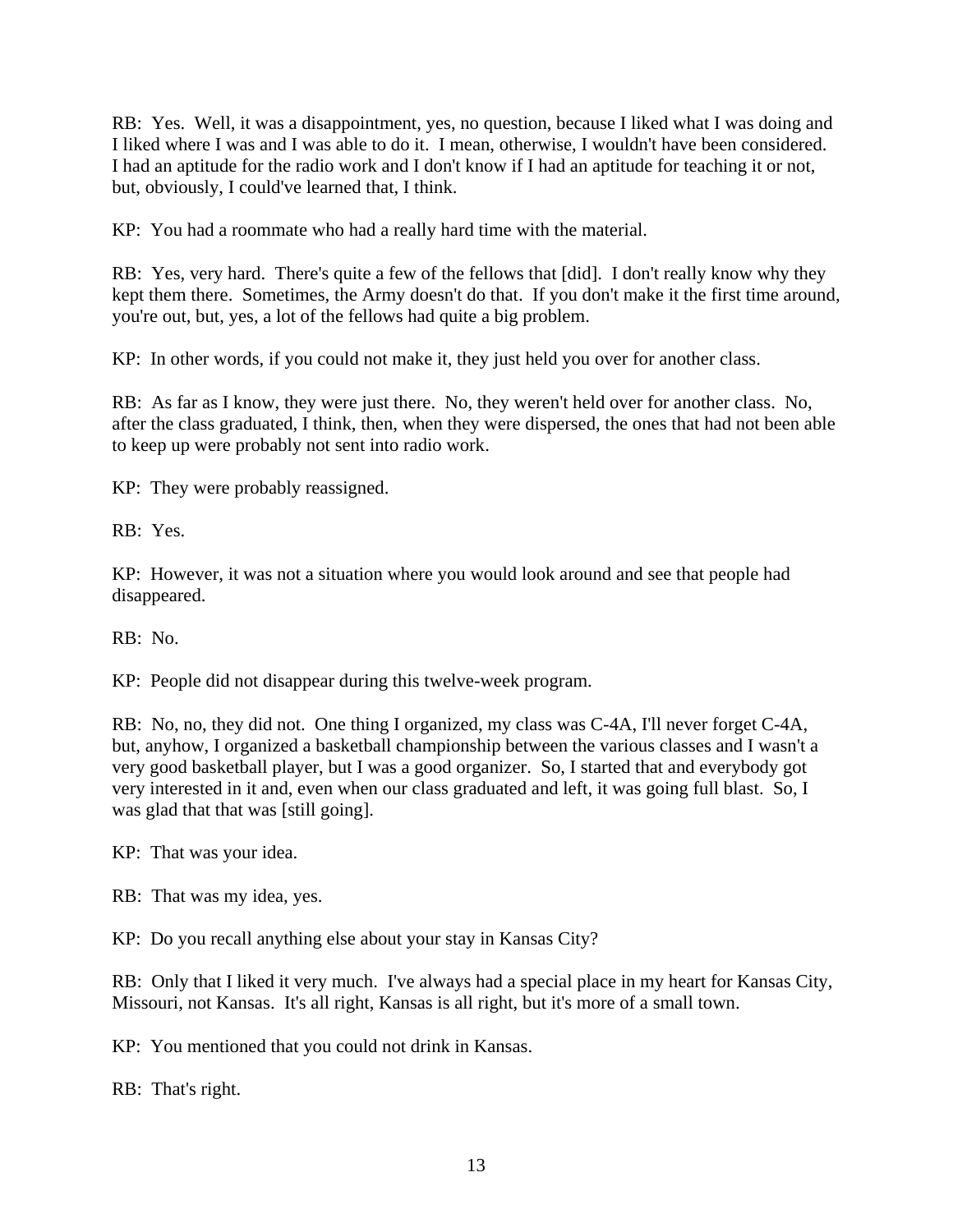KP: Have you been back to Kansas City?

RB: Once, yes, but long afterwards. I went back there, I would say, maybe six, seven years ago, maybe more than that, ten years ago, and it's entirely different. I was looking for the Kay Hotel. It's not there. [laughter]

KP: You were not promoted to sergeant. It sounds like you were disappointed at that.

RB: Well, yes, but, in those days, I mean, it was early in my career, so, not keeping the sergeant's stripes, at that point, really didn't bother me, because I still had a corporal's stripes and I knew that I was going to be [promoted]. I mean, you didn't have to have too much upstairs to make sergeant. It was a question of time and seniority, like some of the union people are today. It's seniority, rather than brains. So, I shouldn't say that, but it's true. In any case, no, it didn't really bother me. Well, where I did give up getting my sergeant's stripes was in Washington. There, they were already on order, let's say, and, because I left Washington to come to Rutgers, I didn't get them. That, I regret, because of the money involved, yes.

KP: Your class was broken up and you were assigned to different units. Were you surprised that you were posted to the War Department?

RB: Terribly. I mean, it's incredible. I just can't believe anything could happen like that, being in the service. I mean, in the service, the Army, for example, in particular, when you think of the Army, you think of, "I'm kind of the low man on the totem pole and [I will get] the worst job, in the worst branch of service." So, when that was [announced], and particularly when Augie was also mentioned, he was my best friend, we were on cloud nine.

KP: You had not been to the East Coast. You had never been to Missouri and, now, you were traveling across the country to Washington.

RB: Exactly.

KP: What were your initial impressions of Washington, DC?

RB: It was incredibly beautiful and exciting and it was a beehive of activity and there were plenty of girls there to date and everything. It was about eighteen-to-one, I think the ratio was. [laughter] So, it was fabulous from all points of view.

KP: Several people have mentioned that it was a very crowded city. In fact, finding housing was very difficult, even for military personnel. How cramped was Washington during the war?

RB: Yes, hotels, you couldn't get, because they were always reserved for the hotshots in the military, the big boys. So, if I'd try to get a hotel room, I probably wouldn't have been able to get one, which I couldn't afford one anyway. So, what happened was that many of the structures, many of the townhouses--yes, most were townhouses, but some were regular houses, two-story, three-story houses, like they have in Georgetown--these were converted by the owners into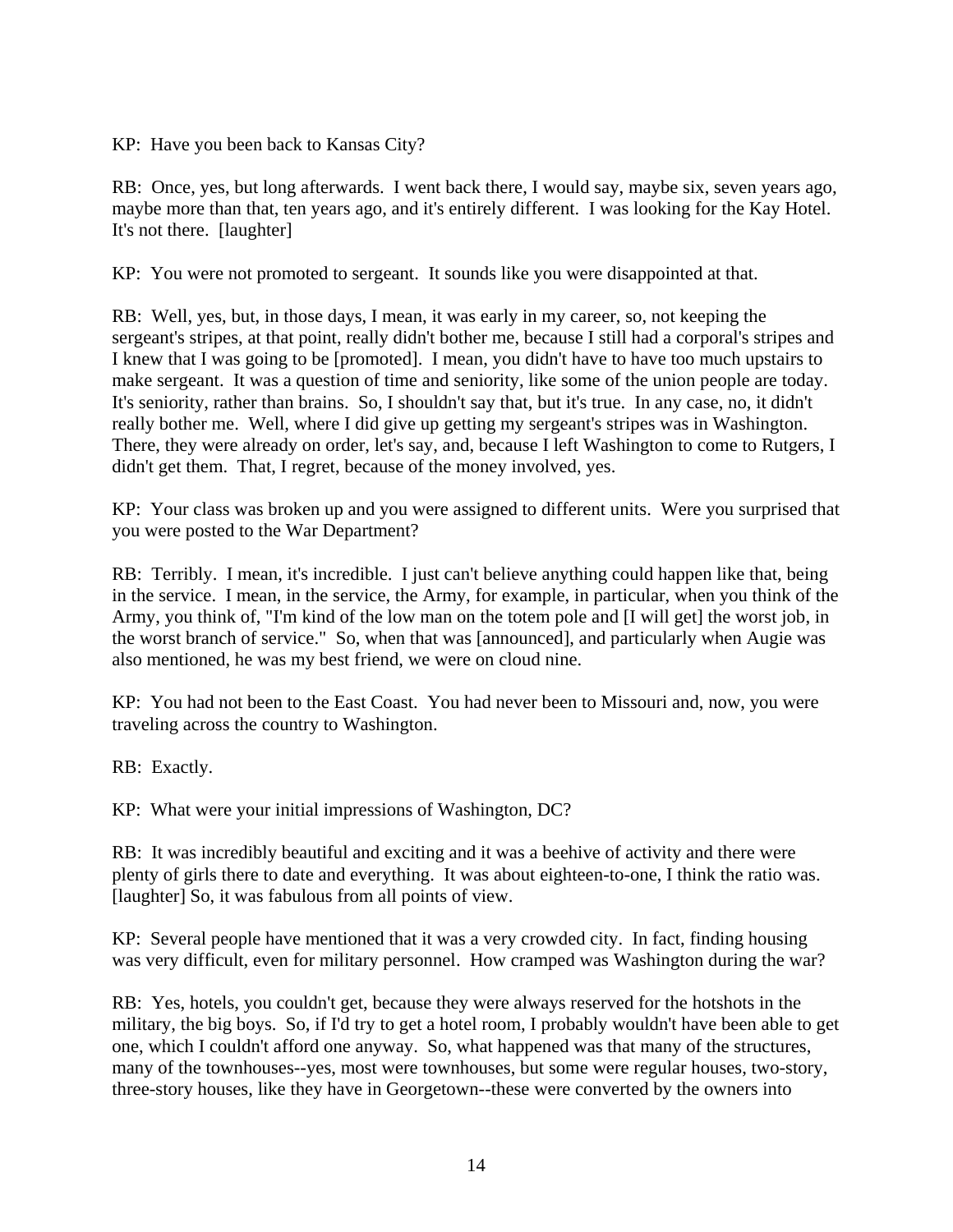rooms that they could rent out to the military people that were stationed out of quarters, in Washington, DC, or to the girls that'd come from other parts of the country to live and work there, so that you could find rooms. You couldn't find anything bigger than a room, an apartment or anything, or even a place where you could cook, but, of course, we didn't care about cooking anyway. So, it was just a question of finding the right area. So, we were able to do that without too much trouble. We wanted to be near enough to the bus that would take us to the Pentagon and we found it in the Northwest Section of Washington. It was a beautiful area at that time. We liked it very much.

KP: You lived in the Northwest Section of Washington and you worked in the recently constructed Pentagon.

RB: That's right.

KP: You mentioned that your work would be divided up into shifts.

RB: Yes, it was.

KP: You mainly took the day shift.

RB: No, this was in Kansas City when I was on day shift only. No, here …

KP: The shift rotated?

RB: Yes, they rotated, I think every two, three weeks. I don't recall exactly, but they rotated. You got a piece of each one, the daytime shift, the graveyard and the swing shift, all three.

KP: It sounds like the day shift was preferable.

RB: In Washington? Well, I don't know. In Washington, it didn't matter, because there was so much going on all the time, all day and all night. So, it didn't matter whether it was dark or light.

KP: There were always people out, it sounds like.

RB: Well, it seemed like, yes.

KP: As a lowly corporal, the Pentagon is full of generals and top brass.

RB: Yes, it was.

KP: Who do you remember bumping into?

RB: Only Burgess Meredith. He's the only one I can remember. He was an officer, yes, I think it was in the Army. He was an officer in the Army. I don't remember what rank he was, [a captain in the Army Air Forces]. He was not too high when it comes to the Washington, DC, group, but, still, he was an officer.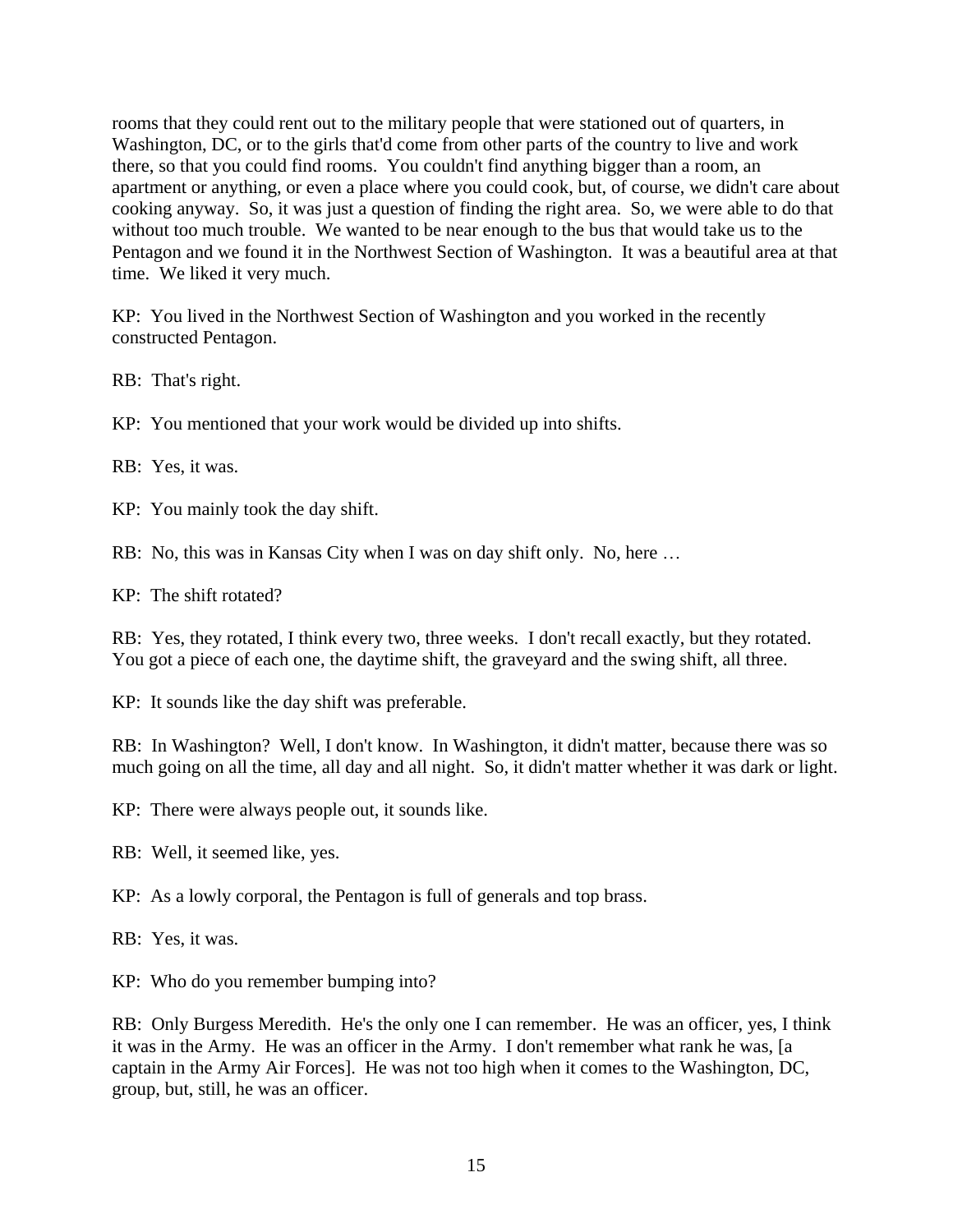KP: He was a public figure then.

RB: Oh, yes. Yes, I was hoping to get a look at his wife, too, but she wasn't around, Paulette Goddard. [laughter]

KP: You were getting all these important messages. Initially, some were in code.

RB: Yes. No, the ones that were in code, we [could not read].

KP: The ones that were not in code, that were just clear, what kind of messages do you remember getting? Did you ever look at some of the messages skeptically?

RB: Not really, because it's all you can do to keep up with taking what's coming across, instead of stopping to think. If the messages had been one every ten minutes or so, then, you could sit and [ask], "Now, what did they say?" but you didn't have time for that, because it came through, you took down, letter by letter, as it came across on the wireless. It was on a tape, the tape just went by, you took it down, and then, you'd wait for the next one. So, you didn't get as much of a chance. Most of it was, well, the ones that were not classified were basically about provisions and things like that, requirements and the weather, nothing about the next operation or anything like that.

KP: Yes.

- RB: But, all the logistical matters that were involved.
- KP: How many messages would you take down in a given shift?

RB: I don't recall. I can't.

KP: It sounds like you were constantly taking messages down.

RB: Pretty much.

KP: Your job was not to wait for something to come up.

RB: No, there were plenty, and I wasn't the only one there. There were quite a number of guys taking messages, because you were taking from different places, North Africa, for example, or you would be taking them from the Solomons, the Aleutians or anywhere. It depends.

KP: How many men would be on a given shift in the message center?

RB: Oh, I don't know. There were quite a few there. I would guess about a hundred, but not all taking messages. Some were doing other things besides operating the radio in the message center. It was not a very big unit, but I would say about a hundred people, each shift.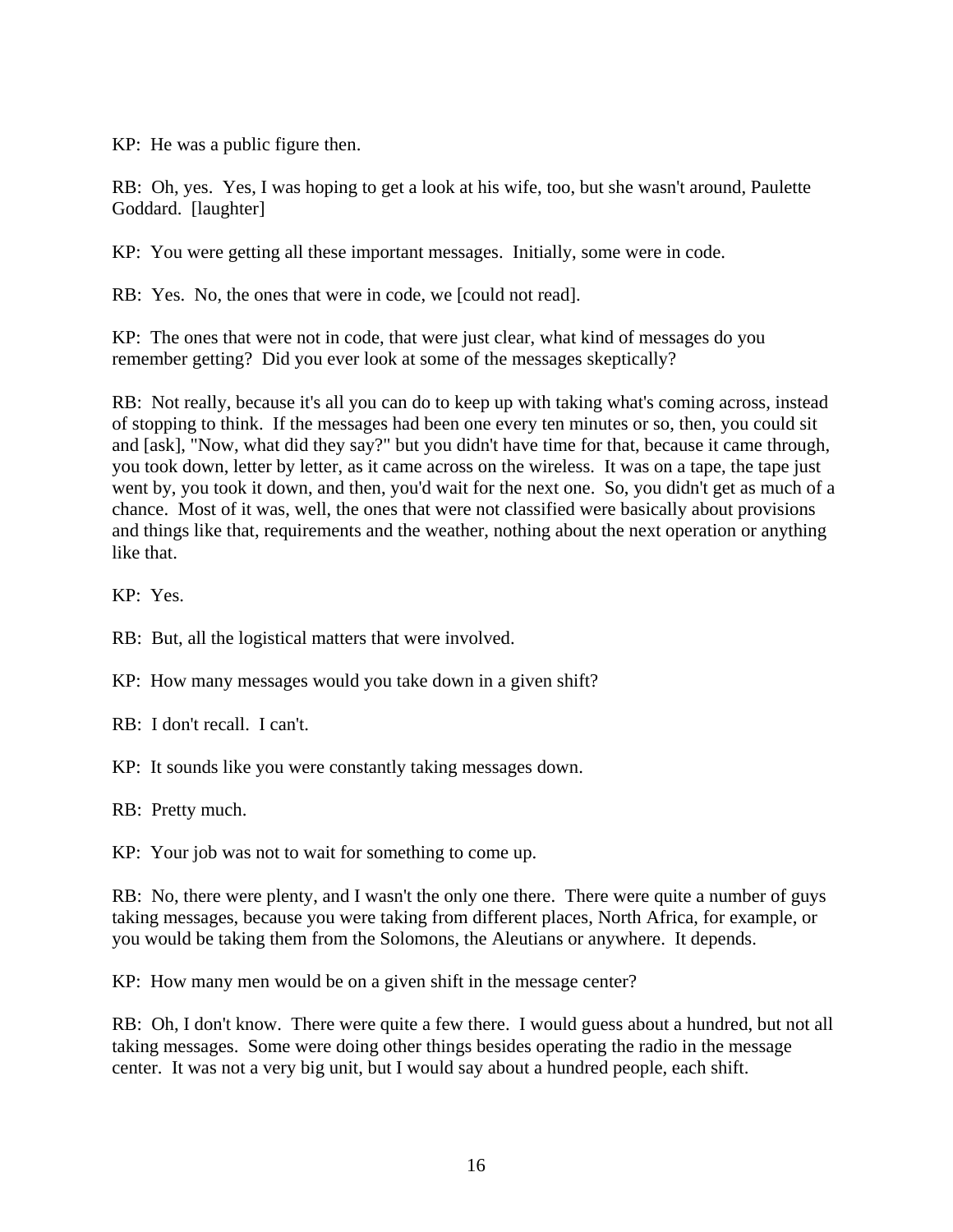KP: In shifts, all together, that is three hundred.

RB: That's right, yes.

KP: You liked this duty quite a bit. It was both challenging and exciting in the Pentagon.

RB: Oh, sure, that's right, very much so. You could get lost there. In fact, once I did get lost there, [laughter] walking, walking, walking around. Pretty soon, you'd bump into yourself, because it goes around this way, but it's such a huge place. It was a fabulous place.

KP: What did you do in Washington when you were not working? How many shifts would you do in a week?

RB: One a day.

KP: One a day; even on Sunday?

RB: No, we had a day off. I don't think it was Sunday, but we had a day off.

KP: You would have a day off. Otherwise, you worked six shifts a week.

RB: Yes, that's right.

KP: When you were off, what were some of the things that you did?

RB: Looking for girls. [laughter]

KP: Was the USO …

RB: That was one of the favorite places for that, yes.

KP: Where would you go on dates in Washington?

RB: In Washington itself, there, the skating rink, Glen Echo in Maryland. You could go to Maryland, you could go to Virginia. It's not just the District itself, it's a whole community there that surrounds the District, which today is much better than DC, but, in those days, DC was great.

KP: You liked the duty you had, but you had a feeling that this was going to be temporary, that you were not going to stay the rest of the war.

RB: Well, I knew; not just a feeling, that's how it was.

KP: People would eventually be transferred out.

RB: Yes.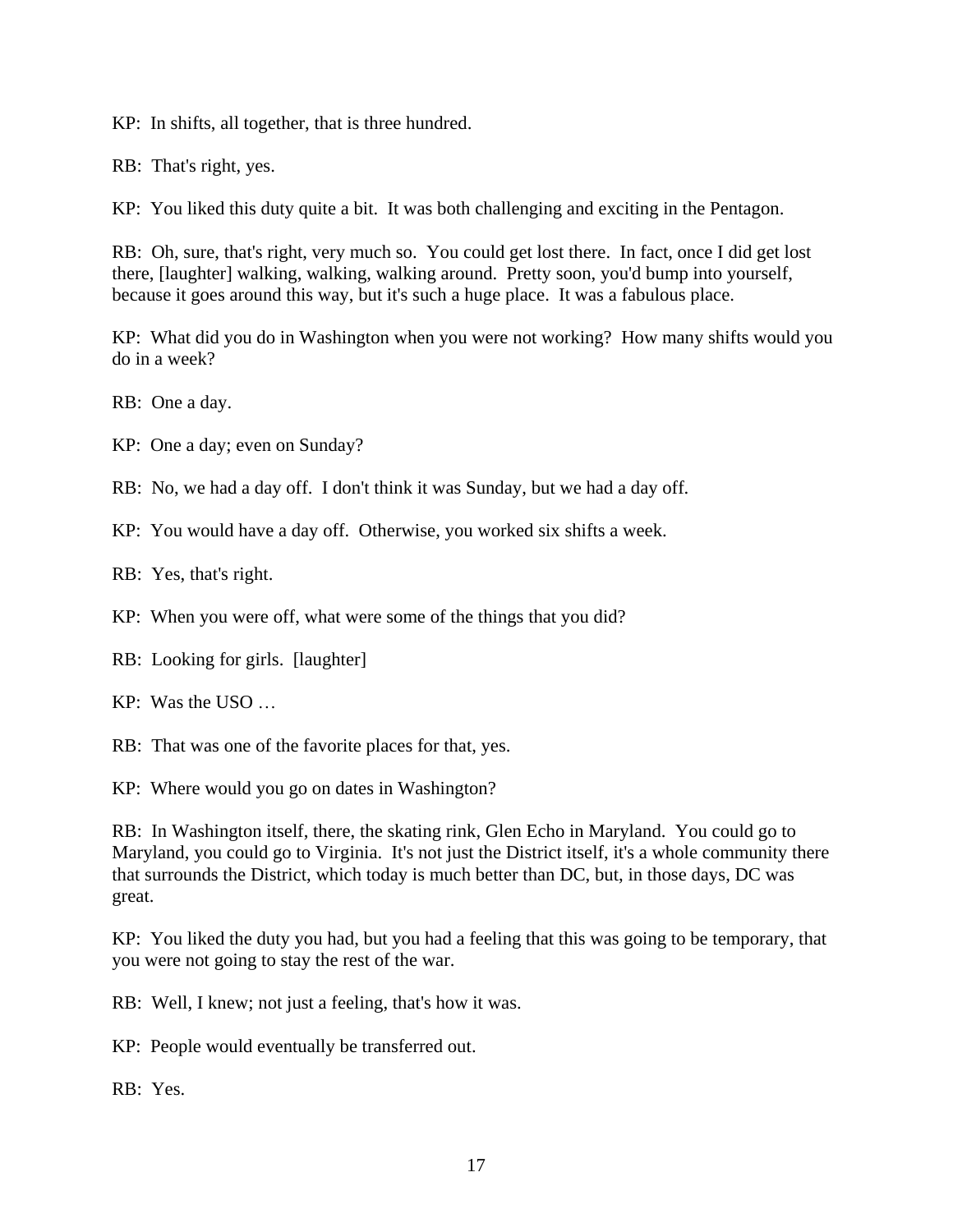KP: Did you get any sense why the Army did that?

RB: Sure, because they wanted experienced people as replacements overseas, for General Mark Clark, for all the units that were overseas, the Fifth Army, the Eighth Army, and so forth.

KP: In a sense, while you were good when you had this job, you were even better when you were done with your duty in Washington. Was that your sense, why they portioned you out?

RB: I really didn't know for sure, but I just assumed that that's how it was.

KP: Did your ability to take radio code get better as you did more of it?

RB: Not really. There was no need for it, because that's about the speed that the messages came through. If you didn't have that speed, you would miss the message. If you missed the message, then, what good are you?

KP: In other words, you would always catch your messages. Did you ever miss a message? It sounds like you really had to be quick.

RB: Well, you could stop it and you could ask, "What was that?" but you very seldom did that, because, sometimes, it was dangerous from the sending area. You couldn't repeat too much because those areas could be triangulated if there was enemy around.

KP: You did not want to ask that.

RB: You didn't want to ask that unless you have to, yes.

KP: While you were in the Pentagon, you heard about the ASTP and decided that was something that you would like to get into. [Editor's Note: The Army Specialized Training Program (ASTP), established in 1942, was an officer training program that serviced over two hundred thousand enlisted men in several specialties, including engineering, medicine and dentistry, psychology and foreign languages, at 227 colleges and universities. The majority of ASTP cadets were reassigned in the Spring of 1944, before completing the program, to meet manpower needs in other units, particularly in infantry, airborne and armored divisions destined for frontline combat.]

RB: Yes, I did, because it was going back to college and, obviously, this was--by then, as I said in my memoirs, I was determined to participate and help win the war, but I also wanted to live through it, to survive, and this was one way of doing it. I thought, "If you go to college, well, that's going to take a few more months and the longer I can stay in this country and still be in the service, the better."

KP: From that initial pump of adrenaline from Pearl Harbor, it seems like you increasingly realized that the military was a dangerous thing.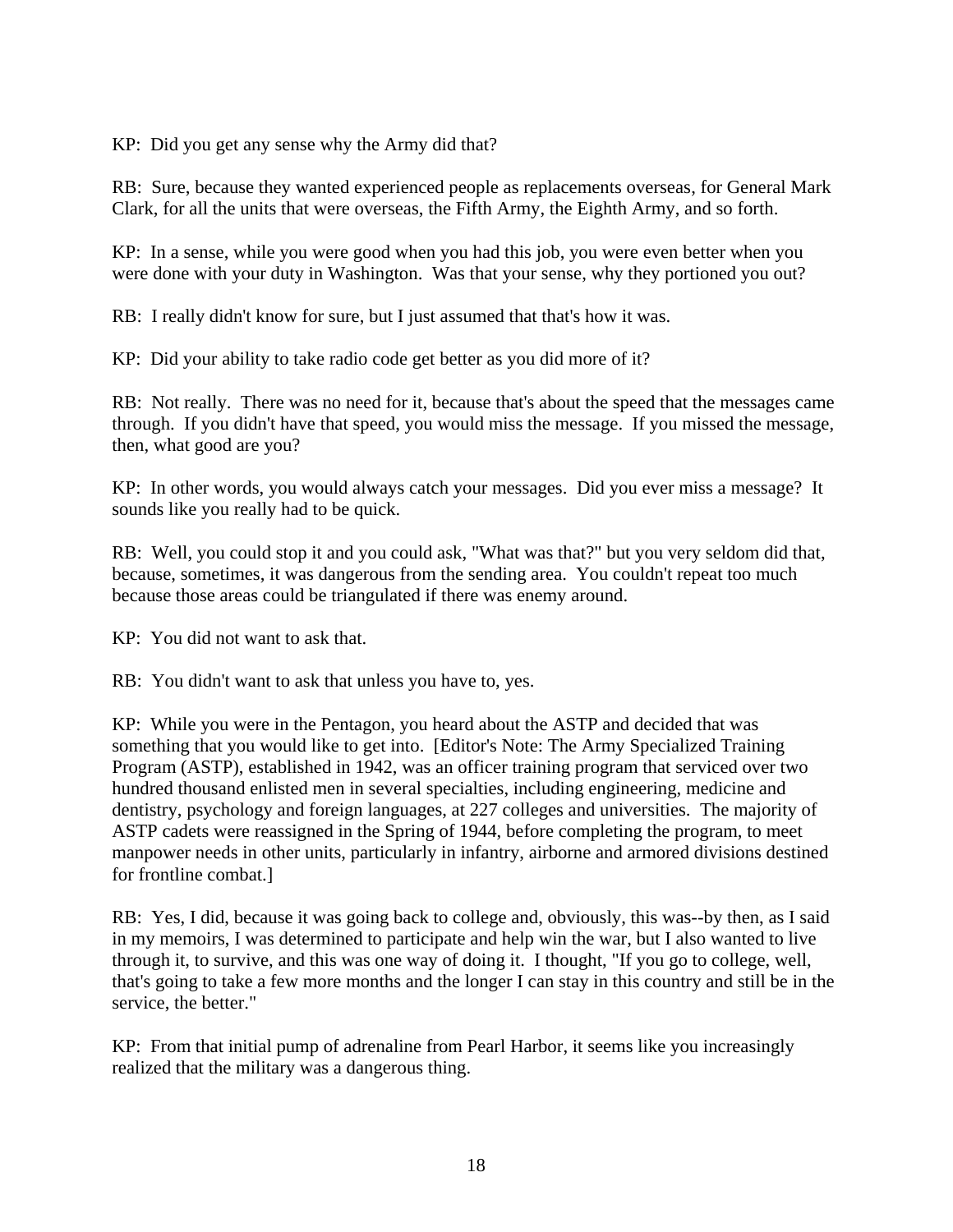RB: Oh, yes, no doubt.

KP: Also, having one of your friends from your hometown captured in the Philippines.

RB: Well, that was way in the beginning. No, the shock was the news coming in from overseas from North Africa, and, basically, from the …

-------------------------------END OF SIDE ONE, TAPE ONE-------------------------------

KP: From the news reports, you were increasingly realizing that there was a good chance that you could get killed if you were sent overseas.

RB: Oh, yes.

KP: It also sounds like there was quite a bit of prestige attached to the ASTP. In addition to it being a chance to get a college education, you would be part of a pretty select group.

RB: Oh, absolutely. Oh, it was built up as like Navy V-12, the same type of thing. I mean, this was the cream of the crop and it really was, because the people I met there were pretty well up there.

KP: When you applied for this program, you had no idea where you would be sent.

RB: No.

KP: You just knew you would be sent to a college.

RB: Yes, that's all, that's right, and it didn't matter, really.

KP: From both your memoirs and our conversation before we started the interview, that could be very fateful for you, where you would be assigned.

RB: Not necessarily, but it could, yes. As it turned out, it was.

KP: It turned out to be. For a lot of people, it was not.

RB: Yes.

KP: You would be assigned to Rutgers. Had you heard of Rutgers before?

RB: No, I had not. I mean, if it'd been named the New Jersey State University or something, I would have heard of that, but Rutgers, it sounded like rugby to me, like some team that plays rugby. [laughter]

KP: When did you come to Rutgers?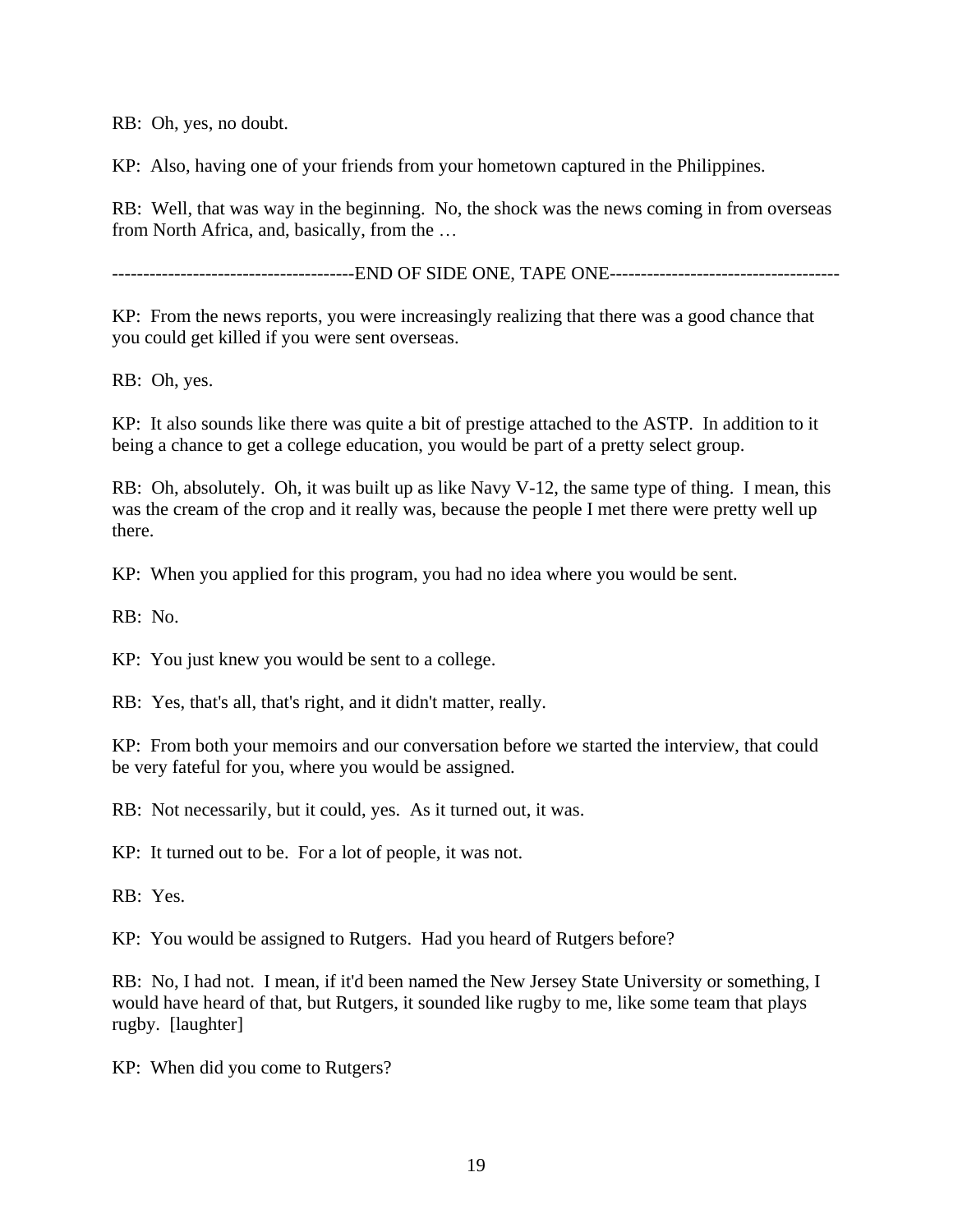RB: It was in the Fall of '43.

KP: You reported to Rutgers. Did you come with a group of men or did you come individually to report in?

RB: Individually, yes, because we came from different units.

KP: Where did you live while you were at Rutgers?

RB: On campus. At that time, there was no Piscataway Campus, it was all New Brunswick, right across the street from Johnson & Johnson. Johnson & Johnson still hadn't moved to a new building. They were on George Street and the campus was right across, Old Queens, the same old facade and everything. There were dormitories there that were converted from two to fours and that's where we lived.

KP: Do you remember which dormitory you lived in?

RB: No, and I've tried to look it up and I don't think it's there anymore, because I haven't been able--everything is so different--I haven't been able to find it, to tell you the truth.

KP: What was your typical day like in the ASTP during the week?

RB: Well, it was a very full day, because of the classes, plus, military training; not military training exactly, but indoctrination. I mean, it wasn't a physical type training, but it was the mental type and what it was all about. Then, there was the studies and that took quite a bit, because to learn a foreign language in just a few weeks, it's not easy, to be able to become fluent enough to be able to speak it and understand it. So, it was concentrated. I guess the only time really that we had off was on weekends--I don't remember if it was a two-day weekend or a oneday weekend--that was all, but it was really the only time. At night, you had a chance to go into town. There was only a half-hour between the end of study and the curfew. To get to the Roger Smith, which was the only hotel in town, to get to the Roger Smith, you had to practically run all the way there, have a beer and run all the way back in order to make it before curfew. So, it wasn't really much of a chance to get away. Doris and I just got together on the phone. She used to call every night, but I really didn't get a chance to see her, except on weekends.

KP: A lot of men noted that the physical training in the ASTP was among the best physical training they got in the Army. Is that an accurate characterization?

RB: Well, I think it was at least for the swimming part, because I remember that. To be able to complete your program, you had to be able to swim, I don't remember if it was a quarter mile or I don't remember how long, I think it was a quarter mile, back and forth in the pool. It didn't matter which way you swam or what system you used, as long as you made it and it was not that easy, because most of the people could swim a little bit. I could swim maybe a block or so. Then, you'd get tired. So, to be able to do that took quite a bit, but it was interesting. It was fun and I remember the only days we used to get a good breakfast, ham and eggs and the rest, bacon and all sorts of things, was on the weekend and most of the guys would be gone on the weekend.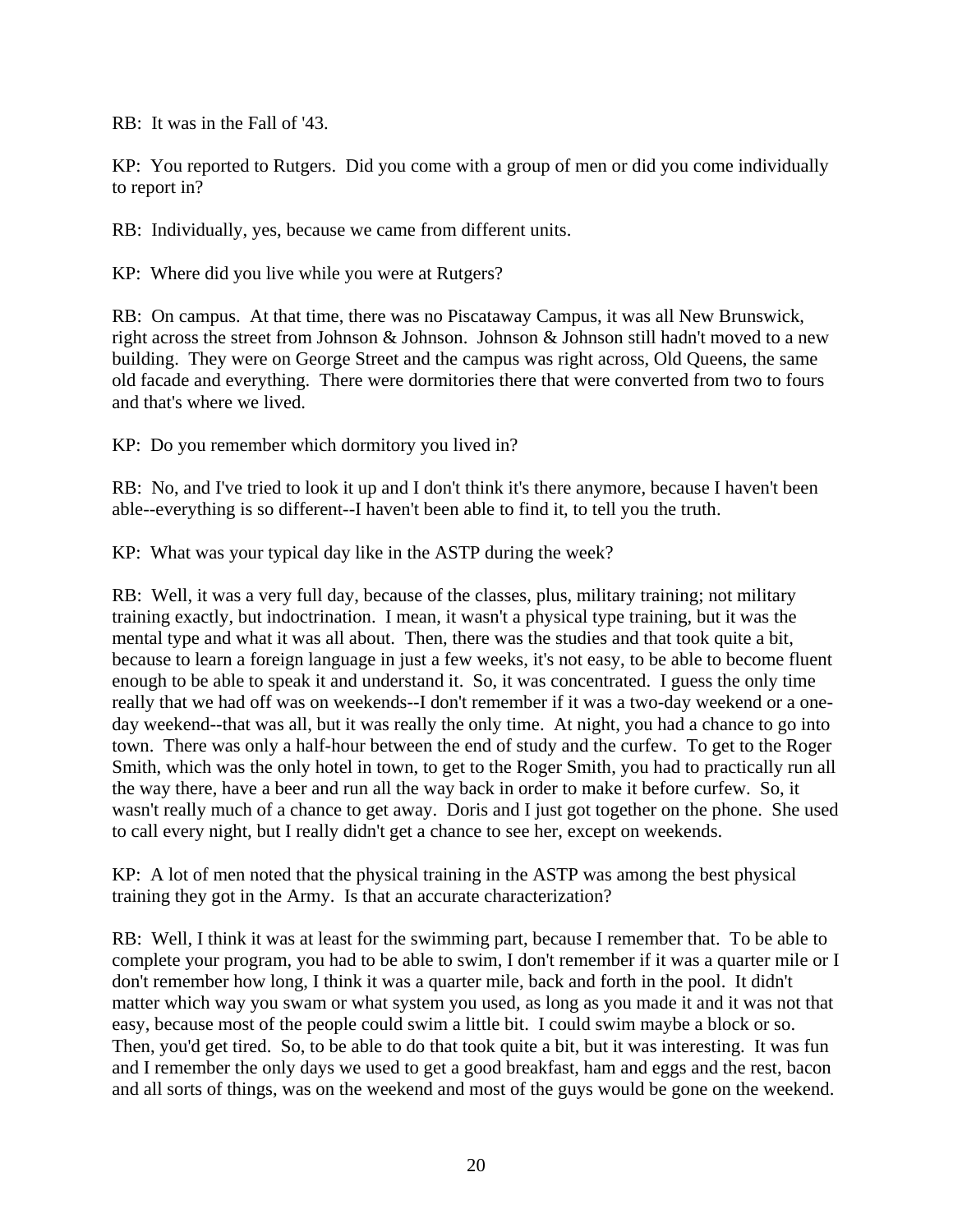They'd go to New York or someplace else. So, if you were there, it was worth getting up for, getting up, having breakfast, come back to bed. [laughter]

KP: What do you remember of the classes? You decided to take Spanish, but what were your options? Also, for the interview, please explain why you decided on Spanish.

RB: Well, I could have taken, I think, any of the Romance Languages. I could've taken French, I could've taken Italian or Spanish. Those were the three.

KP: Your group was a language group.

RB: Yes, it was.

KP: You could not take engineering.

RB: No, I was not involved in engineering. I didn't qualify for that to begin with, nor did I ask for it, no.

KP: It sounds like you knew quite a bit of Spanish beforehand.

RB: Yes, I did. I could understand quite a bit and get along. However, it's rudimentary Spanish. It was Spanish that was spoken among family members, "What are you doing? How are you?" and so forth. There's a big difference between being fluent in a language and being able to translate or be an interpreter, a tremendous difference. You can do one and you can't do the other.

KP: Do you remember any of the instructors you had at Rutgers?

RB: Yes, I just remember the main instructor. His name was Dick Predmore, Professor Predmore, and there was another one that was also a Spanish instructor, but not mine. His name was (Hughes?), a good-looking guy. There were three. The other one was a Spaniard and all three guys had studied in Madrid--they studied in Spain; I don't know if it was Madrid, I think it was Madrid--together, so, they knew each other. They would tell us about the way college courses are taught there. A lot of them were taught in the café, instead of in the classroom. They would meet in the café and chat with the professor, and so forth, a very informal thing, but it was part of the curriculum. I found it interesting.

KP: Were your classes all ASTP?

RB: Yes.

KP: In other words, you did not have any civilians in your classes.

RB: No.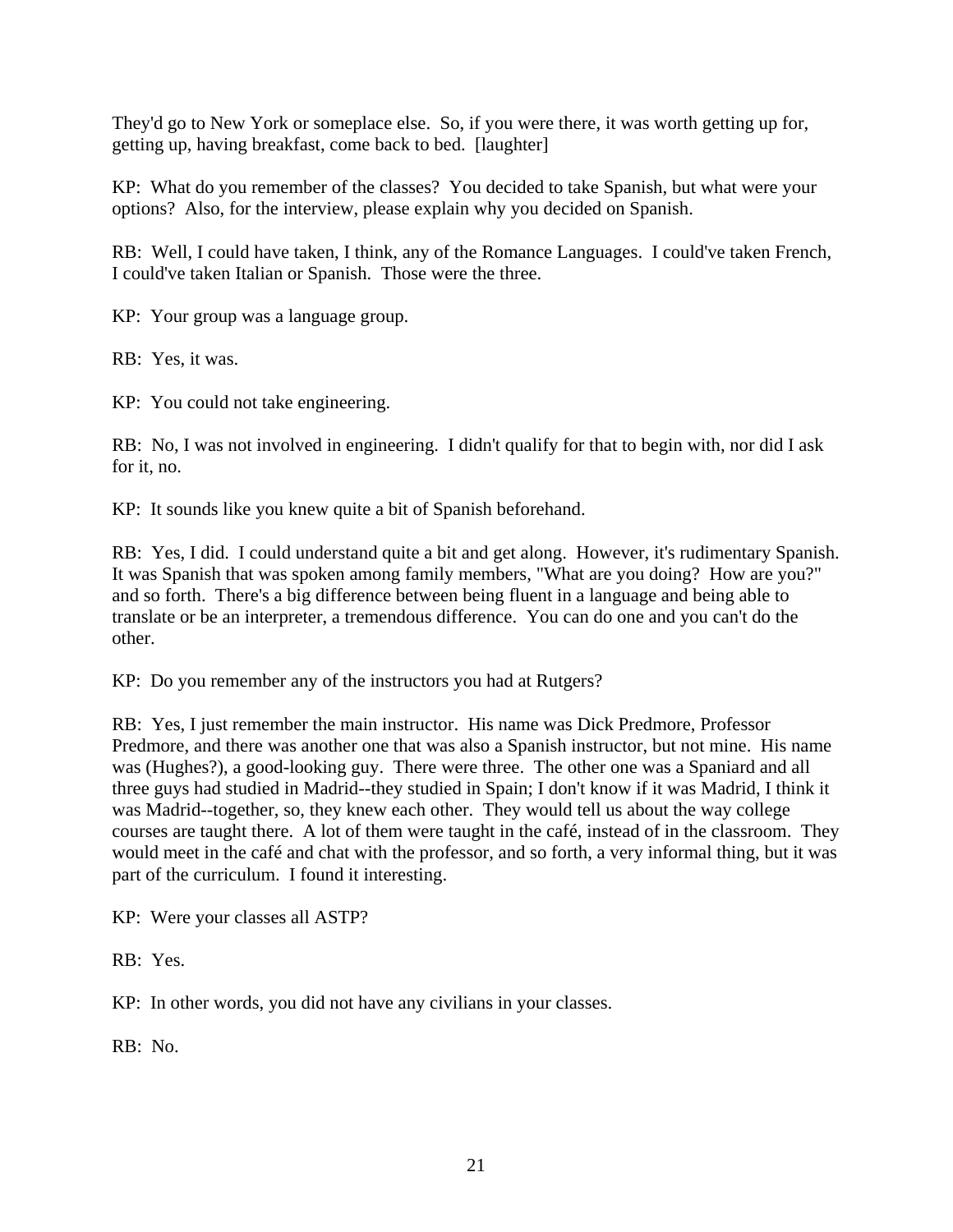KP: How did the professors teach you? How would you compare the classes you had at Rutgers with those you had in Ventura? They were different subjects, but in general. Did they, for example, try to have the same informality that they remembered from Madrid?

RB: No. It was more formal. The ASTP was more formal than the college that I'd been to, yes, more formal, I think basically because it was military and there were military officers there in charge. So, this was just part of it. The professors realized that while they weren't in the service, all the other people were and subjected to military discipline of all types. So, I think maybe that's why it was.

KP: Did you ever see your professors outside the classroom? Were there any informal gatherings?

RB: No.

KP: They never had you over to their house.

RB: No, there was no time for that and, even on weekends, whenever you had time off, you wanted to get out of there. New York, I tell you, New York was so close and most of us were not from New York and we'd never seen the big city and that's the place to go. There was so much activity, there's so much going on, that it was just tremendous.

KP: New York was a big draw for you.

RB: Oh, sure.

KP: What were your initial impressions of both New Jersey and New York?

RB: Well, New Jersey was just another place. It wasn't any different from any other place, really. New York was, of course, because of the big skyscrapers and everything about it. It was colossal.

KP: Colossal; New York lived up to its billing.

RB: Yes, very much so, very much so, and the people were so friendly. I mean, you couldn't buy your own drink. You'd go into a bar and somebody would always be buying a drink for you because you were in service.

KP: Had that been the case in other places you had been?

RB: I don't recall; in Kansas City, no, not really, no.

KP: Just New York.

RB: Yes, basically New York.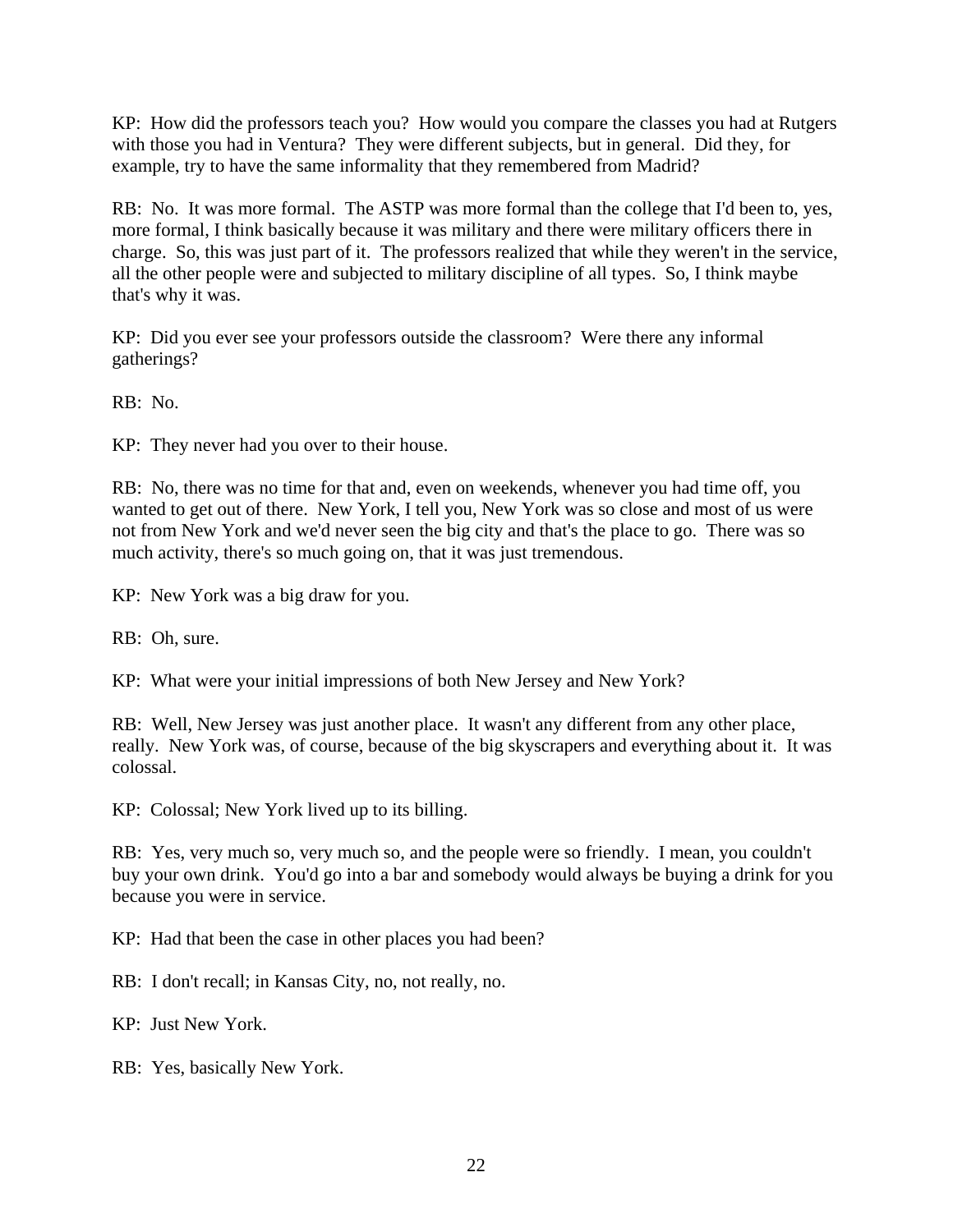KP: New York, where they would treat soldiers well.

RB: Yes. No, well, we were treated well all over.

KP: Yes.

RB: But, as far as buying you a drink, basically, it was New York, because, in Kansas City, I was mostly at the USO. I didn't go to bars much.

KP: In any of the places you were stationed, were you ever invited by a family you did not know to dinner?

RB: No, no, I did not; Doris' family, of course, but that's different. [laughter]

KP: Yes. At Rutgers, did you take any other courses besides Spanish? You mentioned learning quite a bit about Spain.

RB: Yes, I don't remember anything beyond that. I really don't recall anything beyond that. This was the three basic elements--the language itself, the history, not only of Spain, but of Europe in general, but Spain in particular, and then, the military indoctrination--but that's really the only three things I can recall.

KP: How many hours would you actually be in the classroom during the week? Was it more than three hours?

RB: Oh, yes. Well, it would be a full eight-hour day, at least.

KP: It was very intense.

RB: Oh, yes, it was.

KP: Were there men who could not keep up, that you knew of?

RB: No. Some were slower than the others, but everybody was able to keep up. I think they were selected and the ones that took Spanish had already taken Spanish in college or knew some, or the thing was true of other languages. That's why, in retrospect, I used to say to myself, "Well, if I'd taken Italian, I would be tri-lingual, because I would have the Spanish anyhow and I could have had Italian." So, in a way, I'm sorry I didn't do that, but, on the other hand, all the Italians were sent overseas to the Fifth Army, all of the Italians that I was with. So, there, I was glad I wasn't in the Italian class.

KP: Did you ever get to know any of the civilian Rutgers students?

RB: Only one, because he was Doris' cousin, and I think he's the one that gave my name to somebody and …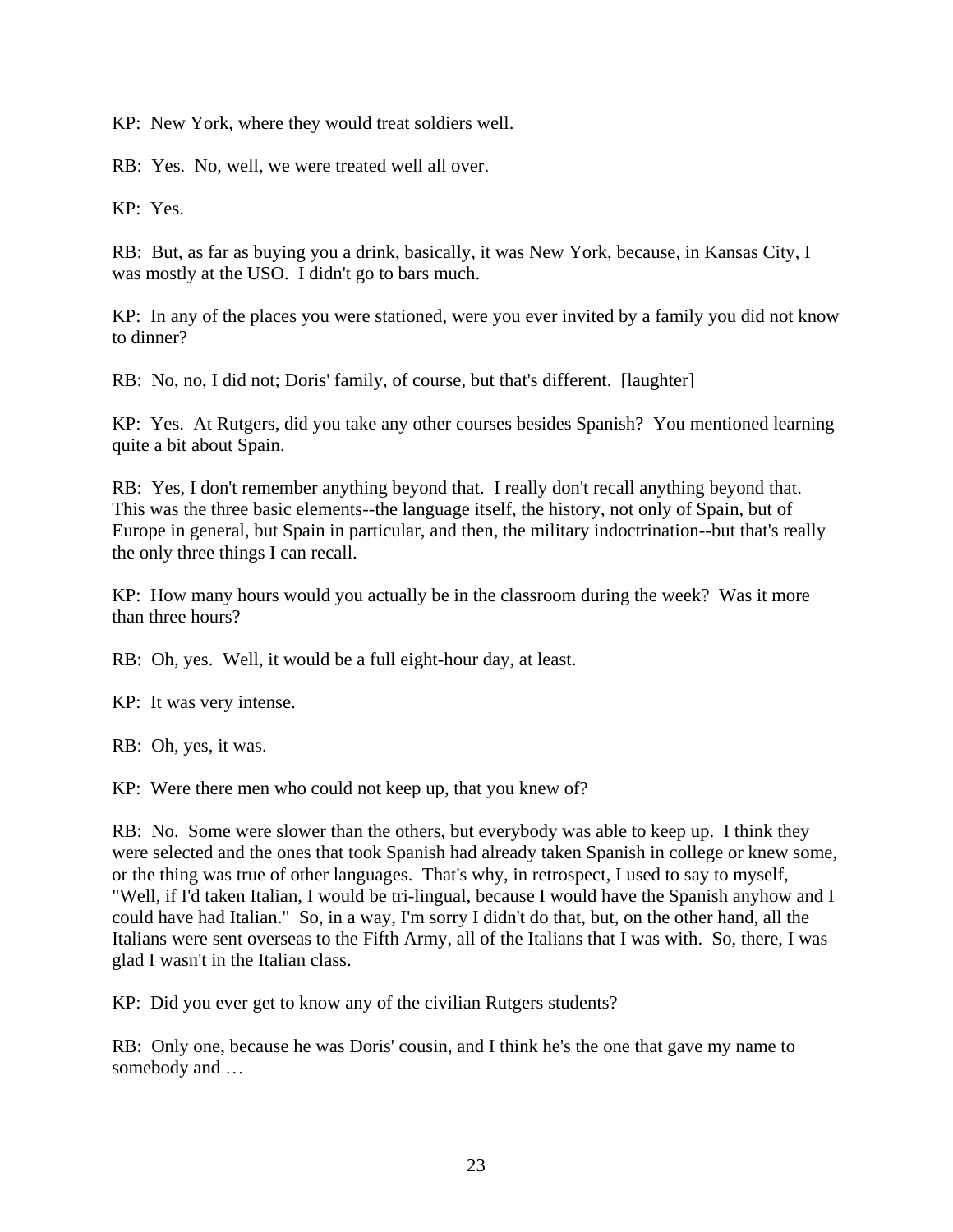KP: Probably, yes.

RB: That was Bill Stalker, Billy Stalker, that's his name, and I knew him through Doris. He was still going to college, playing football, and then, he went into the Navy after that.

KP: What did you think of the civilians? It sounds like you and the civilians were at the same place, but you were very distant.

RB: There were very few civilians around, I'll tell you, and I guess they must have had their classes elsewhere, because I only recall seeing the ASTP people.

KP: Did you take part in any Rutgers traditions? Did you go to football games or other events?

RB: Yes, I think I did go to football [games]. I liked football very much and that was basically the season for it, but I don't recall too much about it. I don't really know if I was off on Saturdays and that's when the football games were played. I know I would have gone, I probably did go, but I don't recall.

KP: What about any intramural competition between the ASTP and the civilians?

RB: No, that didn't exist.

KP: One of the things that made the area unique was Camp Kilmer. You had this huge military base. Did you see a lot of GIs in town?

RB: Yes, there were a lot of GIs from Kilmer that would come into town and they would be at the USO, and so forth, or at the Corner Tavern, but they were very transitory, because this was pretty much a sendoff place into the ETO, so that they didn't stay there very long. You didn't get a chance to make friends with anybody because they were in and out and we were a small unit compared to the personnel at Kilmer. We were pretty much to ourselves, because there were few of us and we were a pretty close-knit group. We were so intense in our studies that we didn't really have a chance to go out and fraternize with the other guys.

KP: In your memoirs, you talk about meeting your wife. Was it at the USO?

RB: Yes, it was, right on Somerset Street, that's right.

KP: She was there to dance with the guys.

RB: That's right.

KP: You met that night and you obviously danced.

RB: I was in town in the afternoon and I saw a couple of girls walk by on the other side of the street, walking down George Street, and one of them was a pretty blonde and I said, "Gee, what a nice-looking gal," and then, I forgot about it. Then, I went to the USO and there she was and I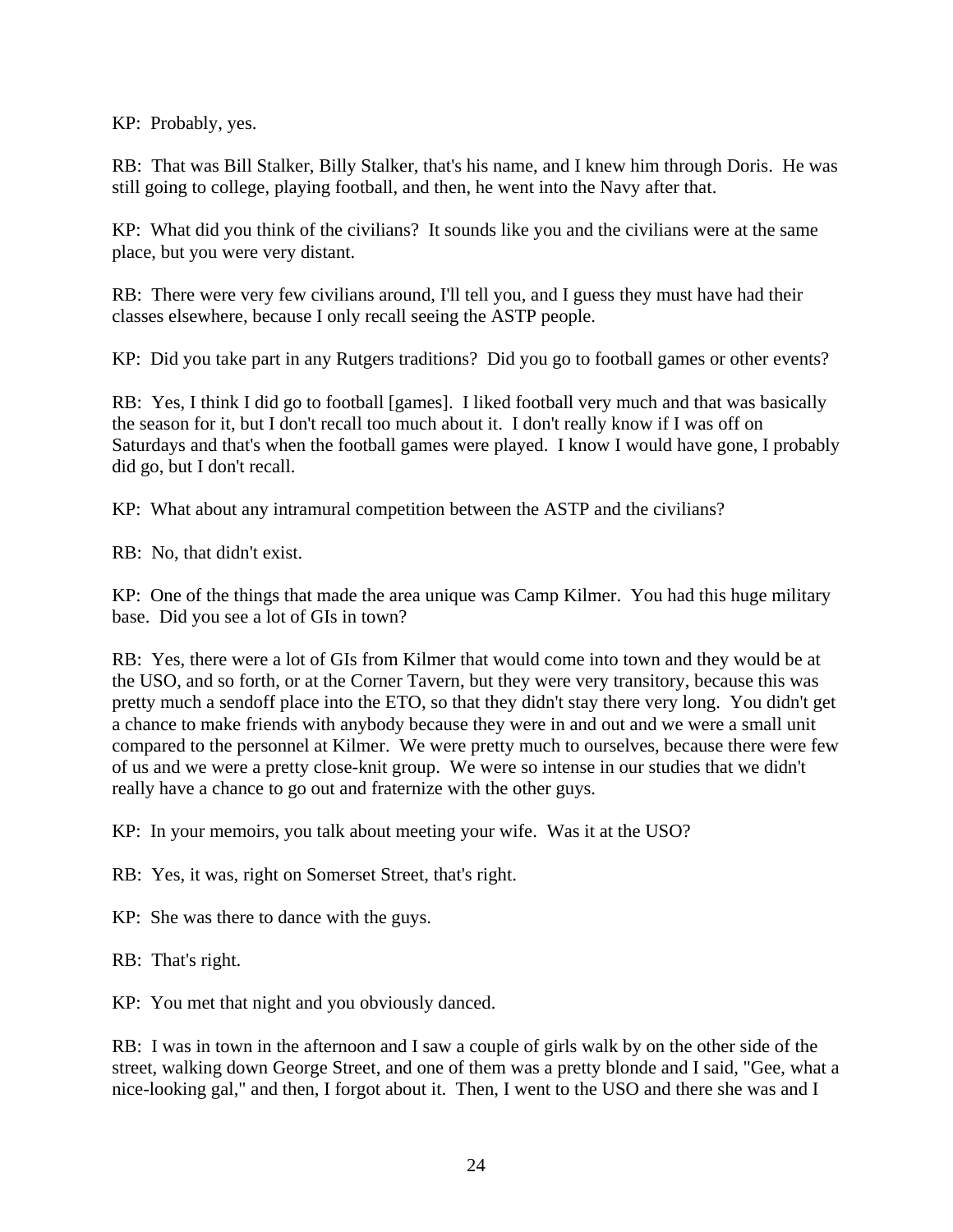asked her to dance and it was Doris. She was a good dancer and we danced well together and we got along. So, I guess I asked her for a date the following Saturday or something, Saturday night, and that's how it was.

KP: Where did you go on your first date?

RB: We went to Newark, I don't know, some nightclub in Newark, which I wouldn't do today, but, in those days, you could go to Newark. I remember, we missed the last train back. It was one o'clock, and so, we had to wait until, oh, I guess their first train in the morning, four o'clock. Her sisters were all upset--oh, started off on the wrong foot, I'll tell you [laughter]--but it was inadvertent, just missed the last train home, because all it was was trains and buses, I mean, no cars or anything. Well, anyway, it worked out okay.

KP: You had a whirlwind romance, partly by the pressure of being in the service.

RB: Yes.

KP: Would you only date on the weekends?

RB: Yes, we would date on the weekends and talk during the week. Basically, that was it.

KP: What was Doris doing at the time?

RB: She was working, working at Carter Products [now Carter-Wallace], in the assembly line there. She had finished high school, but she didn't go to college, so, she went to work.

KP: Was she living with her sisters or was she living at home?

RB: Well, she was living with her one sister because her parents had both died when she was very young. So, she was pretty much an orphan and her older sister was taking care of her.

KP: You got married before the war ended.

RB: Before the deluge started here, yes. When I got married in February, I mean, there was no indication that the ASTP Program was not going to go on. Everything was fine.

KP: You had the sense that you should marry because you could spend this time together.

RB: Yes, and, from there, I'd probably be transferred to some other place in the States. I don't know, that's what I was thinking. You don't think the worst, you think the best.

KP: You were pretty optimistic.

RB: Very much so, yes.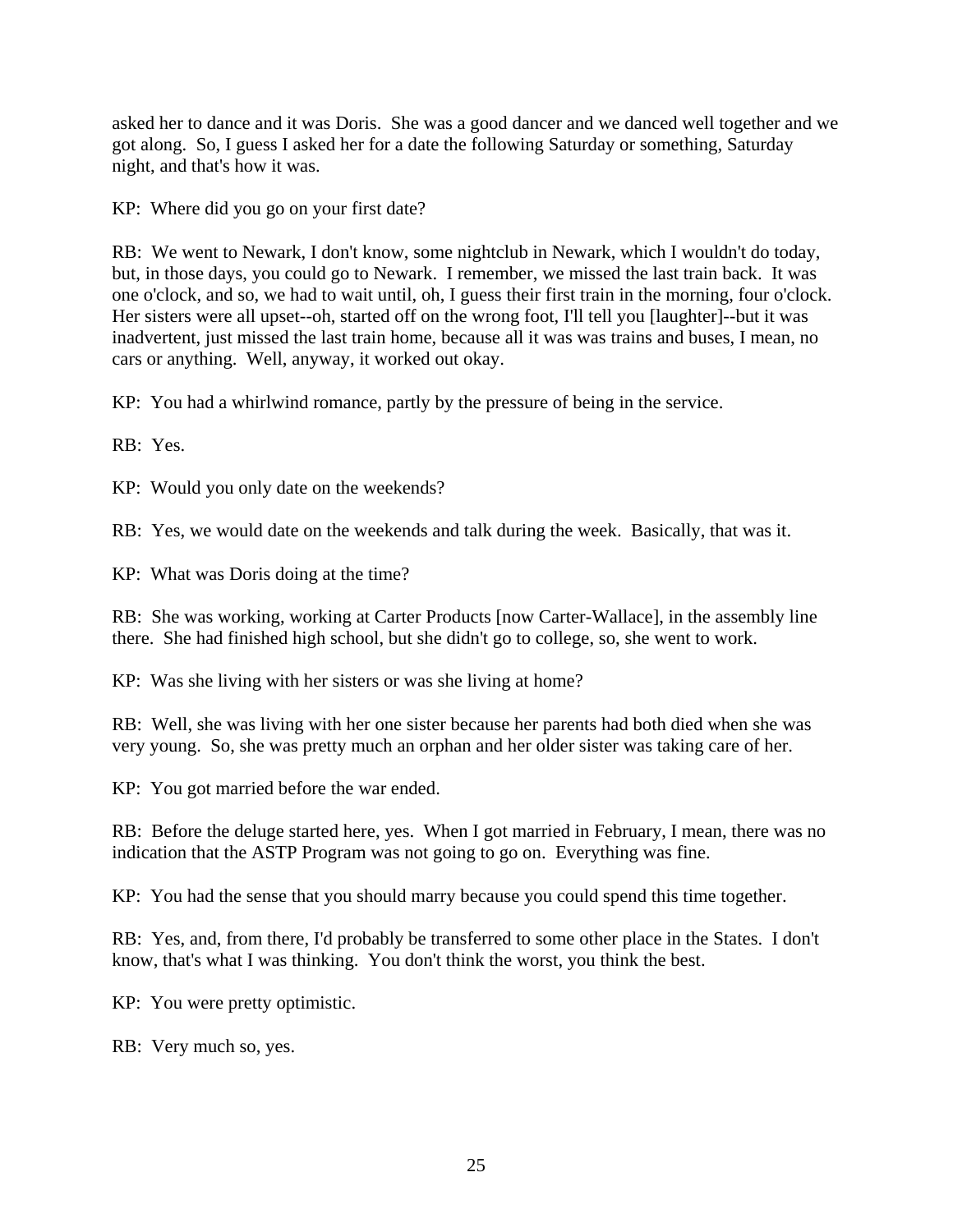KP: Looking back on it, would you have gotten married? This is a hypothetical "what if," but your planning, it sounds like, was a lot different than what happened.

RB: I don't know. I probably would have. I mean, you don't change your emotions just because of the element of danger creeping in. No, I probably would have.

KP: You had a very short honeymoon.

RB: Relatively short, yes. [laughter]

KP: After you got married, where did you live?

RB: Stayed at Rutgers.

KP: You stayed at Rutgers. You would see each other on weekends.

RB: That's right.

KP: The end of the ASTP sounds like a tremendous …

RB: Oh, it was a terrible disappointment, to all of us, I mean, including the professors and everybody. They couldn't believe it. Of course, the professors didn't know how the Army works and, by then, we were kind of used to the Army procedures, [laughter] but, still, it was a big shock. The biggest shock, of course, was going into the infantry. It would have been bad enough to say, "Okay, we're breaking you up--go back to your old units." I would have loved that, back to Washington, but, no, there's no way you could do that. [laughter]

KP: In some ways, you were surprised, but you also realized that the Army does that.

RB: Yes, but more shock than anything else, because of the way it was done, not so much because it had been done, but the way it was done, without any notification at all and any reasons why, any explanation, nothing.

KP: They just told you it was being disbanded. They did not say, "Because we need men."

RB: No, no.

KP: You were pretty close to finishing.

RB: That's right.

KP: Which made it even worse.

RB: Absolutely.

KP: You mentioned that Rutgers gave you credit.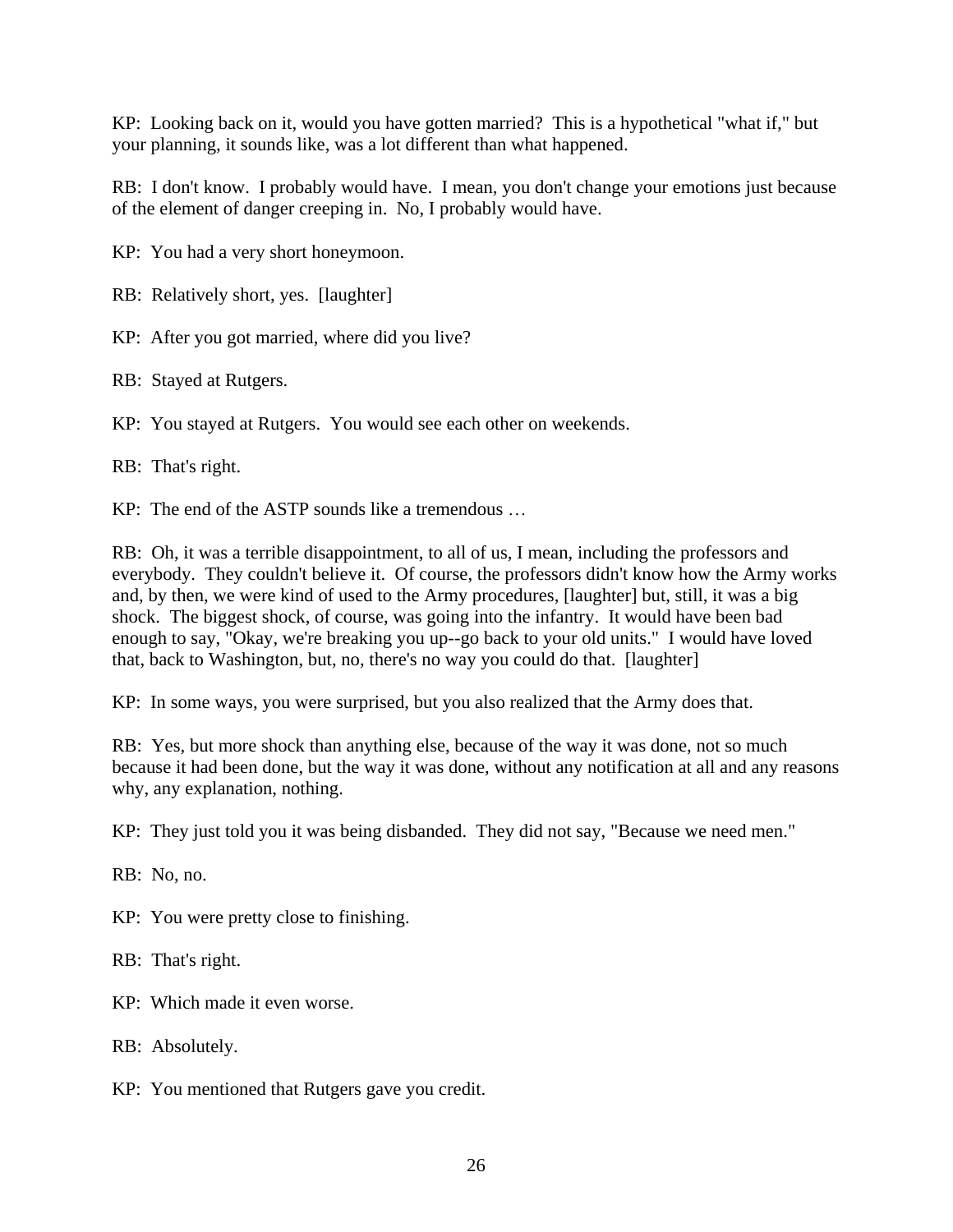RB: Yes, well, they said they would. I don't know if they did.

KP: You never checked.

RB: No, I never checked, because, when I got out of the service, I had a choice of either going back to college or going to work with Johnson & Johnson, which I had already decided that's what I wanted to do, provided I would have a chance to go overseas with them, because that's what I wanted to do, go to Latin America and utilize the Spanish that I'd learned. So, I decided that, "I'm going to go to J&J for a year. If it doesn't work, if I don't get a chance to go overseas, then, I'll probably go back to school."

KP: The ASTP training you got was fairly important in terms of making you fluent in Spanish.

RB: Well, not as fluent as I thought I was. It wasn't until I got to Latin America. [laughter] I mean, fluent, there are degrees of fluency. I was used to what's known here as "Spanglish." When you can't think of the word in Spanish, say it in English, or vice versa, not a problem, because this is true out in the Southwest and in California, all over where you have bi-lingual people. My own brothers and sisters, I mean, that's how they speak, but, in South America, you couldn't do that. If you don't know the Spanish word for it, just don't say it, because, if you use the English word, they're not going to know what you're talking about. So, that's where the difference was.

KP: It sounds like you had also enjoyed seeing different parts of the country. Would it be fair to say that you got a travel bug from this experience, seeing different parts of the country?

RB: No, I had always wanted that.

KP: You formed a number of close friendships in the ASTP and the different parts of the military. It sounds like you were disappointed with the ASTP breaking up because these were people you really liked.

RB: That's right, but I was used to that. Being in the service, you know that you're going to be broken up. You know you're not going to keep the same friends all the time, because you kept getting moved around. So, it was not unexpected, but I would have liked to have been together with some of the guys. The roommates that I had, we were so close.

KP: What about Doris? How did she take the news?

RB: Not very well. There's nothing you could do but commiserate with each other and take it from there.

KP: She decided to follow you to Camp Carson, Colorado.

RB: Yes.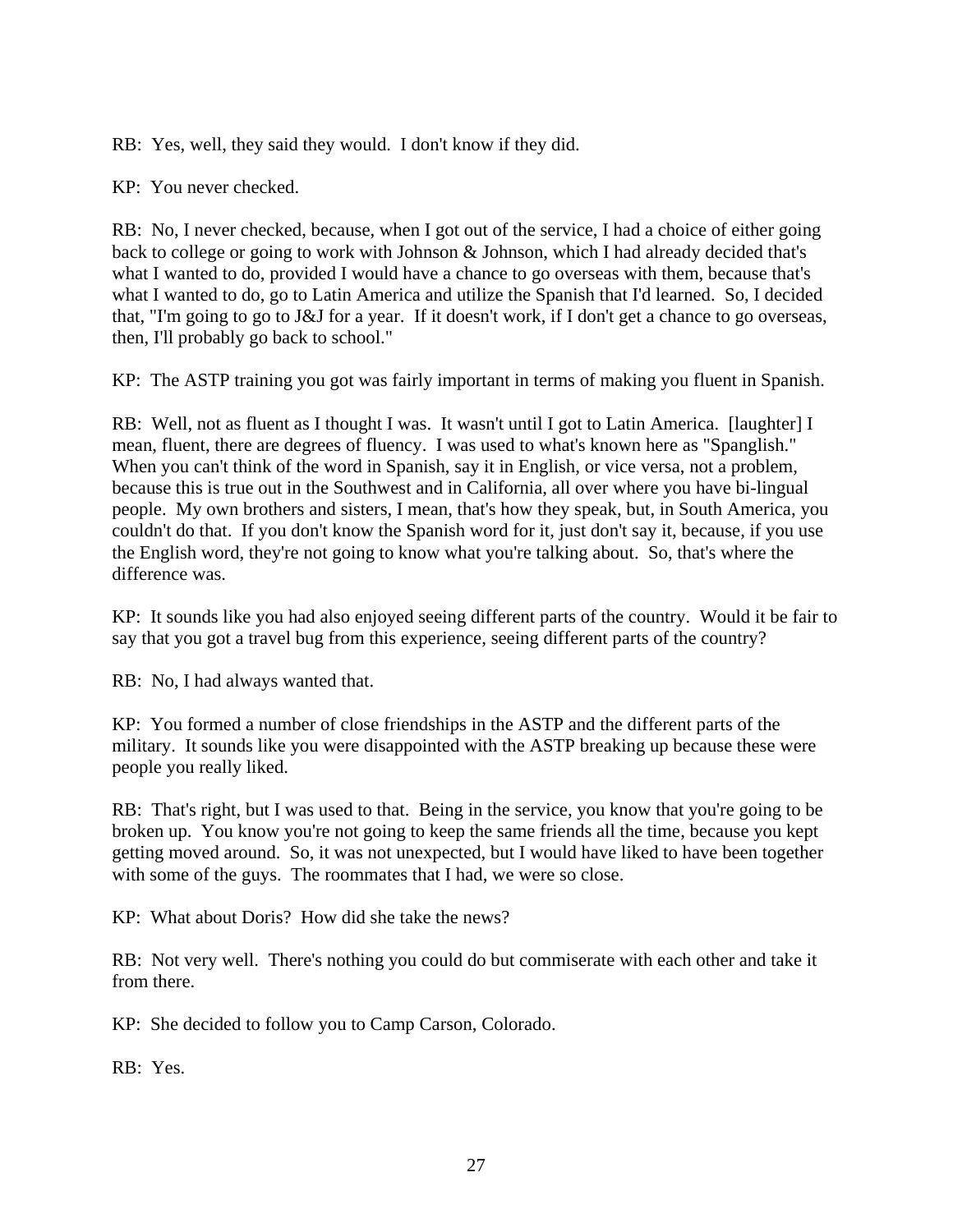KP: Did you want her to follow you? It sounds like that was something you discussed quite a bit.

RB: Well, all the guys wanted their wives with them, if possible, and she went with other wives, other Rutgers wives.

KP: How many marriages took place at the time? Did a number of people find wives?

RB: Not that many. I think most of the other Rutgers wives were already married when they got there. I don't remember anybody, other than myself, that got married in New Brunswick to a New Brunswick girl. I think I was the only one.

KP: How old were the people in the ASTP? Were they roughly all what might be considered traditional college age, eighteen to early twenties? Did you have people quite a bit older?

RB: No, not quite a bit older, because nobody in the service was even approaching thirty-five. The oldest, you would find a person that was thirty-two--that was old--so, in their twenties, but not necessarily of college age. Some of them were beyond college. I think some of them had even graduated from college and were taking this Spanish course.

KP: You got sent back to an infantry division. Initially, on the train ride, you expected that you would just be a grunt, an average infantryman.

RB: I didn't even think, because a division is pretty big and there's a lot of different slots you can fit into. You just hoped you'll get something that is decent, relatively decent.

KP: It sounds like you were lucky, because a lot of people I have interviewed got placed into units that were specialties that, in fact, they had no training for. When you got back, you were assigned to a radio company.

RB: Well, my spec was a high-speed radio operator and those are unique. So, the minute they saw that, they grabbed me--thank God. I mean, you don't find too many high-speed radio operators coming into a unit.

KP: That was really an important skill you had. It was a valuable skill.

RB: Yes, it was, much more than the Spanish. That didn't do me any good at all. [laughter]

KP: Were you able to get it all back, your high-speed radio skills?

RB: Yes.

KP: It sounds like you were a real natural for this, even though you had not practiced for almost a year, nine or ten months.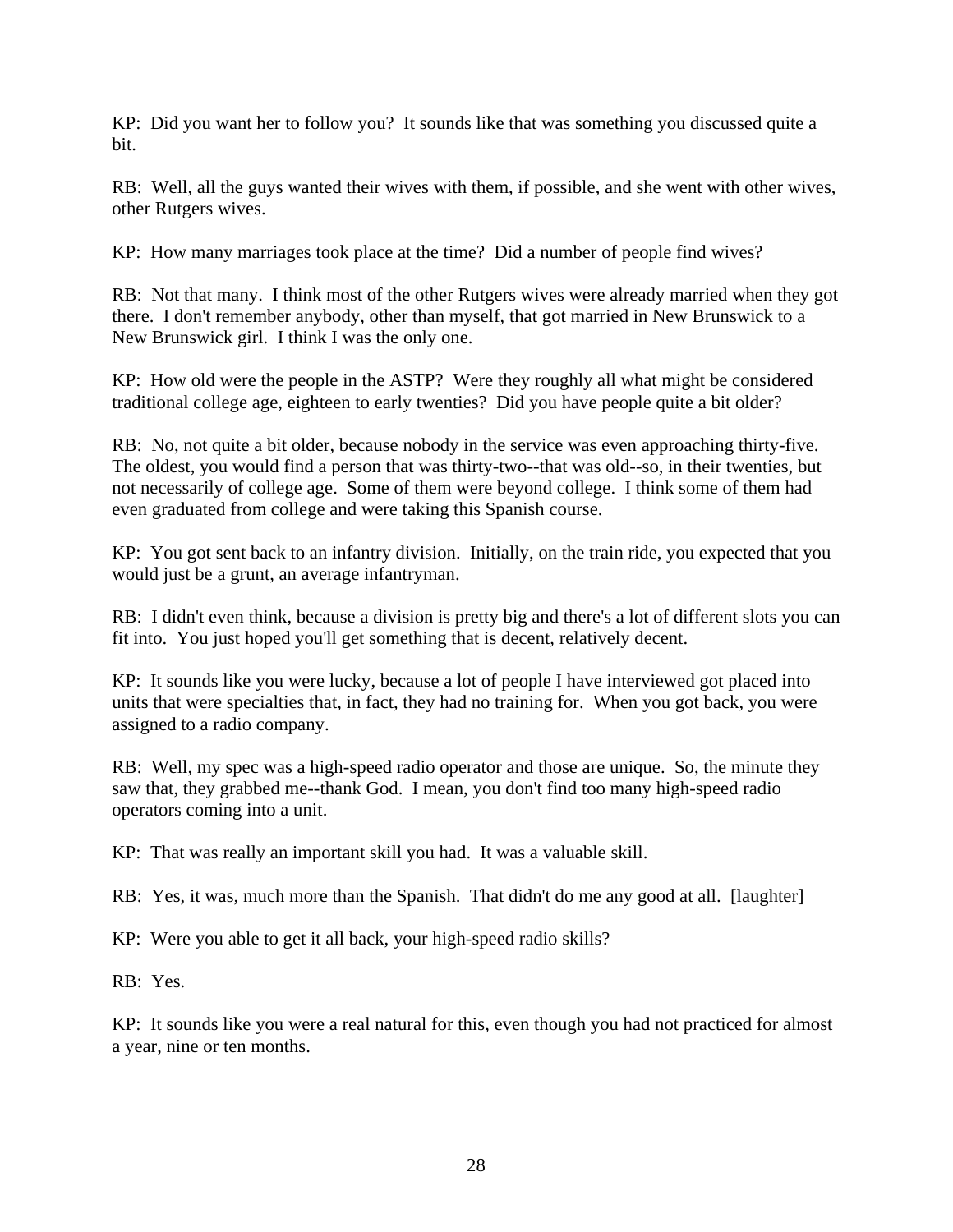RB: Oh, yes, but it was entirely different, a lot easier, because you didn't have to go that speed that you did in Washington, DC. This was going back a few years, like going from college back to your sophomore year in high school.

KP: The high speed of a division, company or regiment was much slower.

RB: There was no high speed there. You did it by hand.

KP: You wrote it out.

RB: Yes, that's right.

KP: How did you and Doris like Colorado? You were in training.

RB: Loved it, loved Colorado Springs, beautiful place, never went back, but I would have liked to.

KP: You would be training six days a week.

RB: Well, yes. Sometimes, we'd get a chance to come in at night and spend the night with the wives, and then, go back the next morning, early, but, if we were bivouacking or if we were out on maneuvers or something, obviously, you couldn't do that.

KP: You joined an undermanned division that had already gone through quite a bit of training.

RB: Yes. [Editor's Note: Mr. Bustamante joined the 104th Signal Company of the 104th Infantry Division, nicknamed the Timberwolves.]

KP: What was your sense of the unit? Did you have any sense that this would be a good division?

RB: No. Hey, we just wanted to make the best of a bad situation and we were not welcomed with kid gloves. I mean, these guys, a lot of them, most of them, they resented the fact that we were coming in at the end. We didn't have to go through what they went through. We'd been in college while they were out on maneuvers getting mud all over their faces and everything and they called us "whiz kids."

KP: It does not seem like it was a compliment, either.

RB: No, not exactly, not at all. [laughter]

KP: I get the impression, from reading your memoirs, that you realized that you had it pretty good up to this point, the ASTP, the War Department, Kansas City.

RB: Oh, couldn't believe it, I mean. Yes, that's why I was saying to myself, "Maybe I'm being punished for having had it so good up to now." [laughter]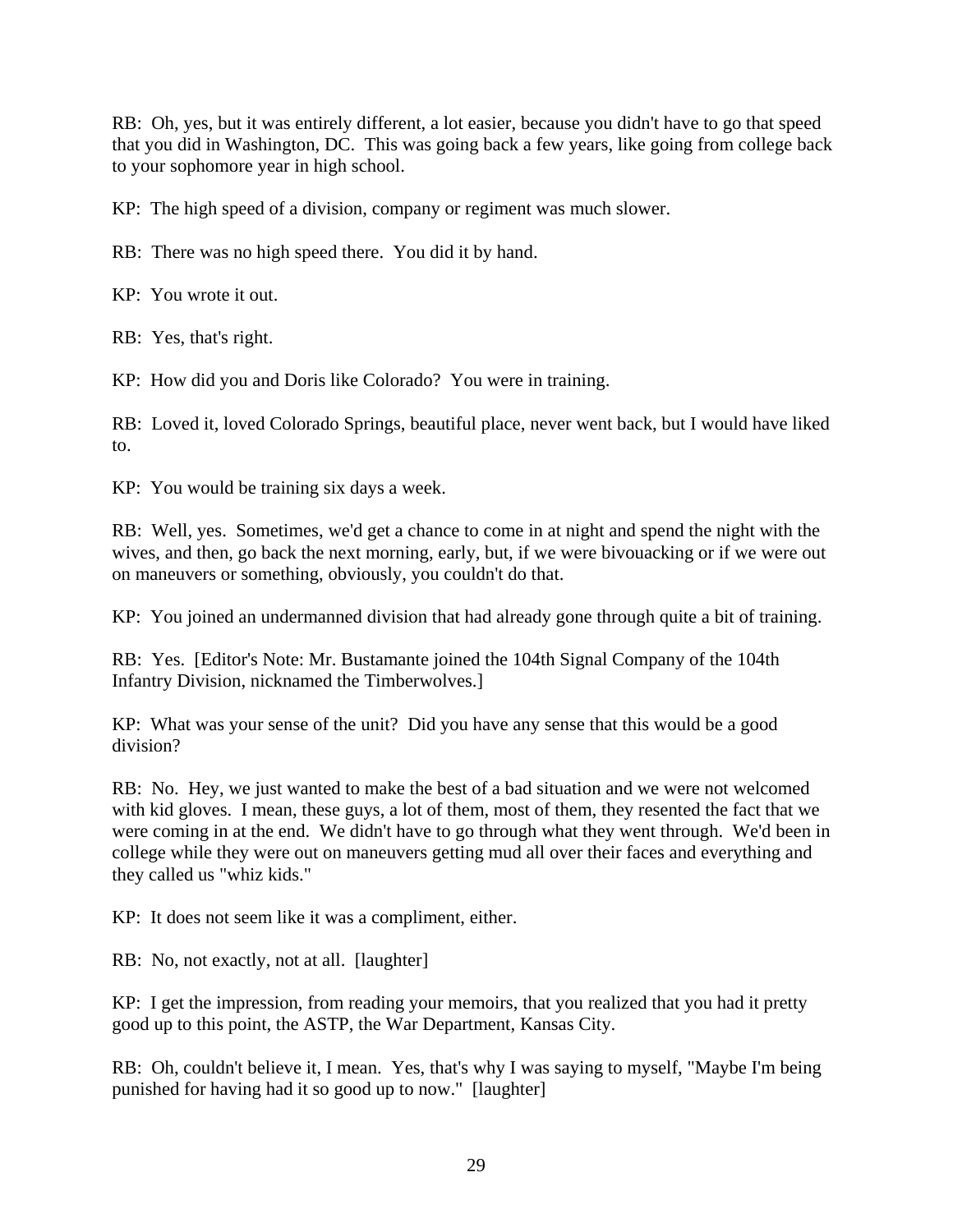KP: You also, in a sense, were very lucky, because you had a very good skill that got you placed in a fairly good position, whereas many ASTP men found the choice jobs already taken.

RB: The worst areas.

KP: How long did you train in Colorado?

RB: Oh, I guess about four or five months.

KP: Is there anything about the training that you remember as particularly hard or interesting?

RB: No, it was survival training, what to do to survive. It was like everything that the division had been through, we had to go through in microcosm and do it in a split second as against the time that they had. So, it was intensive and it was difficult, because you had to acquire so many skills, self-protective skills, and so forth, wading yourself through minefields and using the bayonet and arming and disarming your rifle, all those things.

KP: It sounds like you went through basic, then, advanced--basic again, then, you did advance in a compressed time.

RB: That's right, yes, exactly.

KP: Did the ASTP men train as a group or with other replacements?

RB: No, the signal people trained by themselves.

KP: Signal people?

RB: Yes. Well, part of, most of, the training was by ourselves. Each regiment would have its own training, each battalion would have its own people training. We didn't train as a division together. There wasn't a war effort.

KP: In other words, it was not just the ASTP men.

RB: With the others, that's right. They had to do the same thing with us. Another reason why they were disgruntled--they'd already been through it and they had to do with us.

KP: The whole signal company had to go through this training and they were not too pleased. For example, you never used bayonet training.

RB: That's right, no, and didn't like it, either.

KP: Live ammunition, going under barbed wire.

RB: Sure, all that.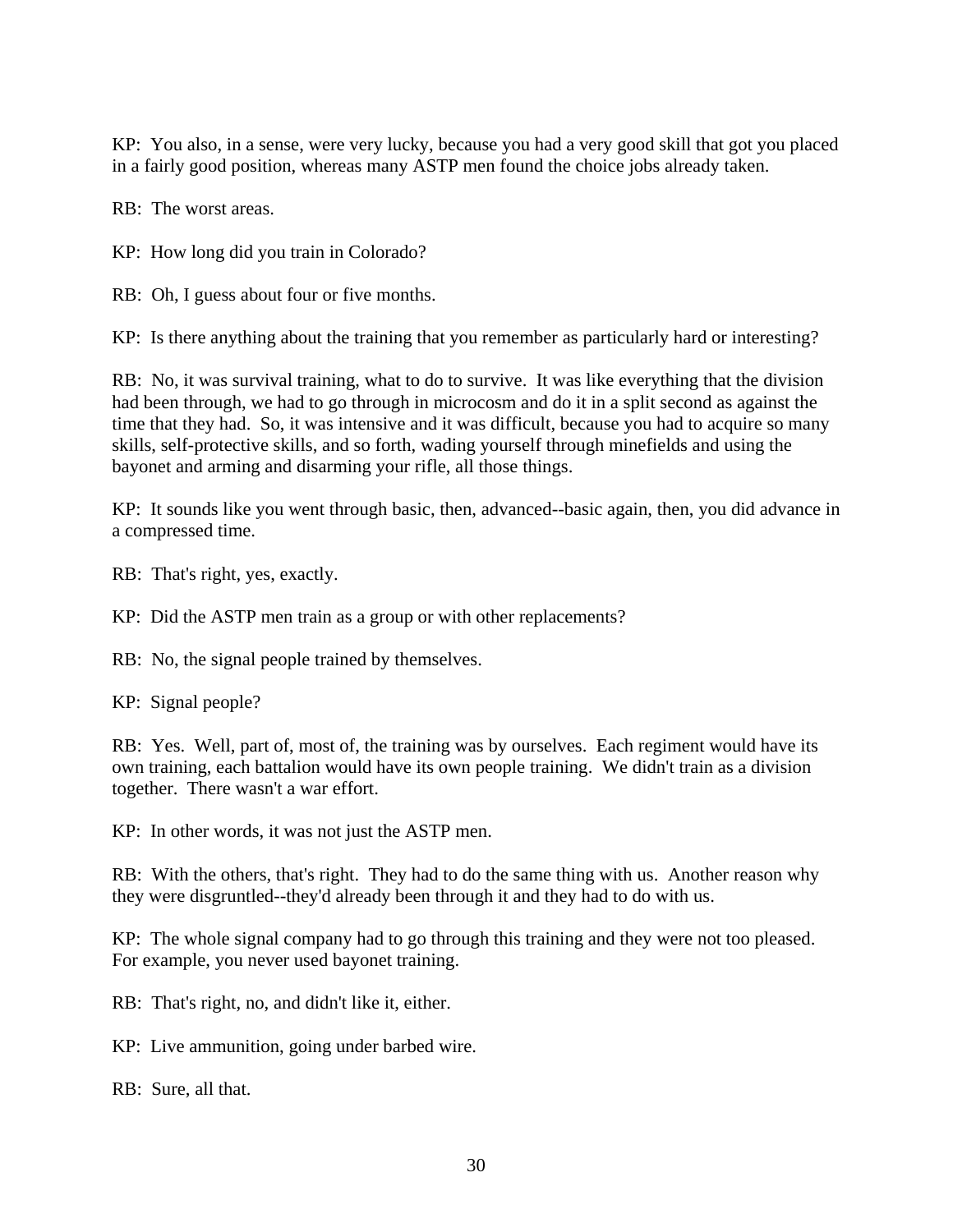KP: You liked Colorado Springs a lot. Where would you go to have fun?

RB: You mean when I was with Doris, on weekends then?

KP: Yes.

RB: Well, we went up Pikes Peak or we would go to the Broadmoor. The Broadmoor is one of these great, big resort complexes, where they have golf tournaments, even today, Garden of the Gods, many places you could see, very special places.

KP: It sounds as if you liked Colorado.

RB: Very much.

KP: How about the people?

RB: We didn't have too much meeting with local people, because most of the people that were in town were GIs or some people that had to do with the war effort--they're not from there, really. We didn't get a chance to meet local people.

KP: When did Doris head back to New Jersey?

RB: Well, when we got our orders that we were going to go to the ETO--no, they didn't say ETO, they said to the port of embarkation. We didn't know which port of embarkation. It could have been California to go to the Pacific, but, when we got our orders that say, "Up until suchand-such a date, all wives have to be out of here," these were the orders. So, the wives had to leave and go back home, and then, wait and find out, "Where's my husband?" So, it was just fortuitous that, in my case, I wind up in Kilmer, where Doris already had returned to. I could have gone some other place.

KP: You did not know where you would be going.

RB: No.

KP: Where were you hoping to go and where were you hoping not to go?

RB: I was hoping to go to Europe. I didn't want to go to the Pacific.

KP: What about between Italy and France? You mentioned, in retrospect, you were glad you did not study Italian. Did you realize how tough the Italian Theater was?

RB: No, I was just glad that I didn't study Italian, because I would have had to go right then and there to the warfront, not because of Italy.

KP: When your ASTP group broke up, people who had Italian …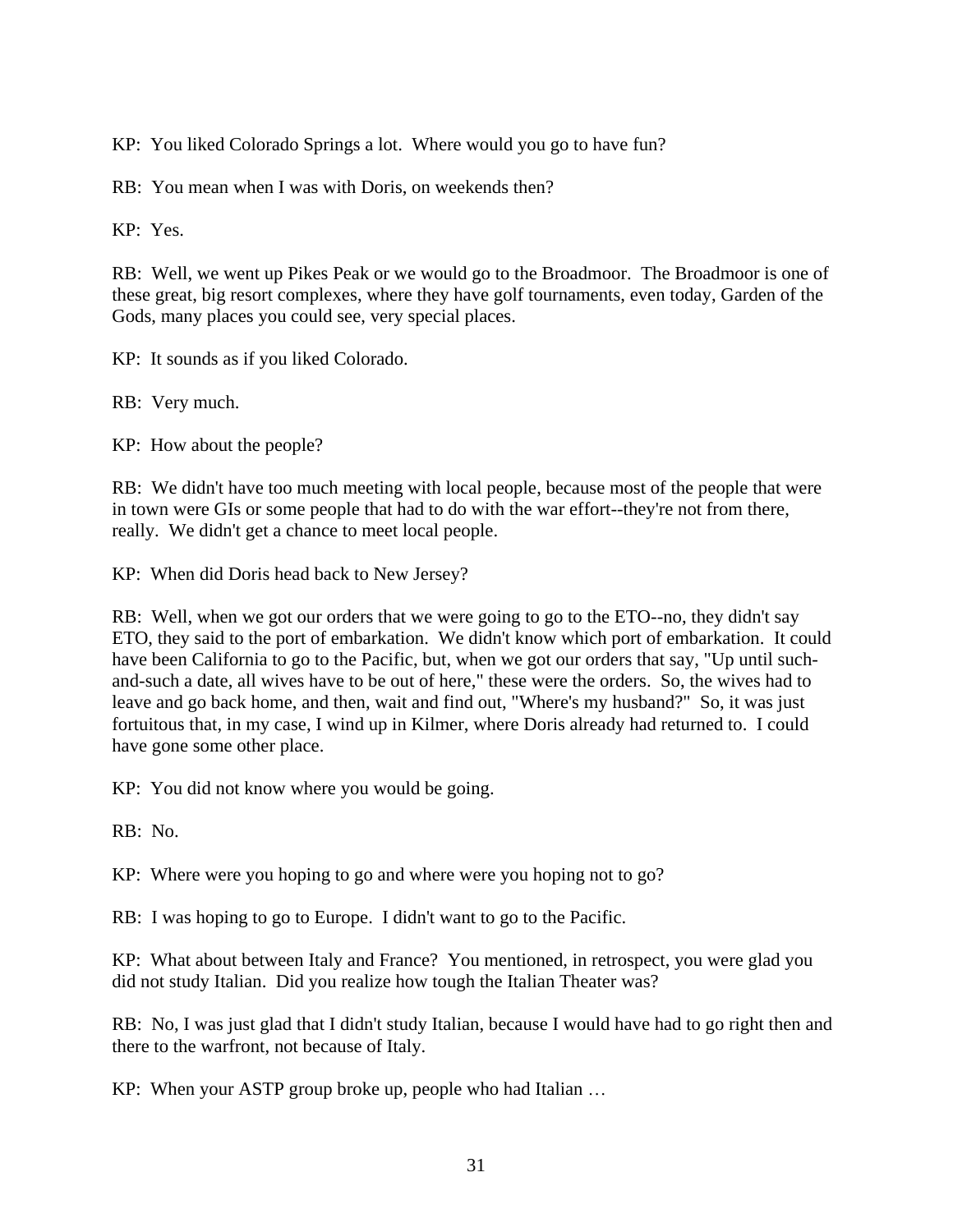RB: They didn't go to camp in the States, like we did at Camp Carson.

KP: They had no refresher. They just got immediately sent out.

RB: That's right, that's it. That's why I was glad.

KP: Yes. I imagine, for those people, basic was a distant memory.

RB: Oh, sure.

KP: You were sent to Kilmer. Did you have your furlough before going to Kilmer?

RB: No, before we left Camp Carson, I had a furlough and that's when I took Doris to meet my family in California.

KP: You had a trip to California before going.

RB: Yes.

KP: What was that like for you and Doris?

RB: Well, it was a chance for her to meet my parents and for them to meet her. It was difficult for Doris, because, when you meet somebody's parents for the first time, plus, a bunch of sisters, I guess it was a little--well, she was shy to begin with and she would have to be, but it was all right. They got along pretty good.

KP: From what I have gathered, with such a close-knit family, except in wartime, you probably never would have married someone without introducing your fiancée to your family.

RB: Oh, no, of course not.

KP: How did your parents learn that you were getting married? Did you write to them?

RB: Yes, I told them, "I'm getting married," or, "I got married," I forget what it was, and, later on, I was thinking, "Gee, if I were my father, or my parents in general, but my father in particular, if I got word that my son was getting married, I would right away think, 'Well, he must have gotten himself in trouble. He must have gotten a girl pregnant or something.'" That's what would come to me, but it never occurred to me, at the time, but, later on, I said, "Gee, what would they think or what did they think?" [laughter]

KP: When did you learn that your port of embarkation was Camp Kilmer?

RB: No, just before we left Camp Carson, they said, "We're going to the East Coast."

KP: That was when you were fairly certain.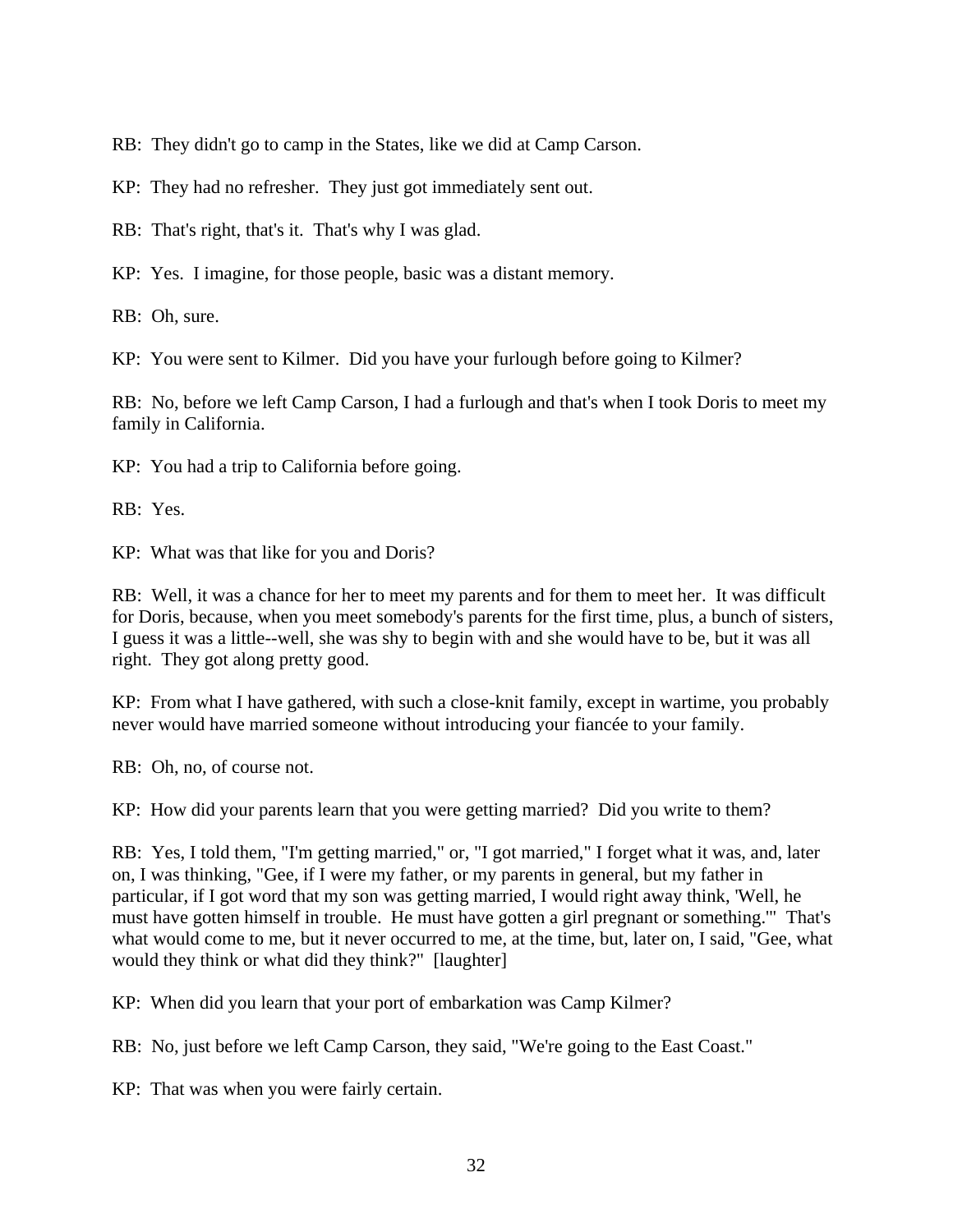RB: Yes, that it was ETO.

KP: When did you learn that you were arriving at Camp Kilmer, which must have seemed very strange to you?

RB: En route.

KP: What was the experience of waiting to be sent out like, because, at Camp Kilmer, it is really obvious now that you would be going to war?

RB: Oh, yes.

KP: Were there any guys who went AWOL? Were there any disciplinary problems that you know of?

RB: No, none at all.

KP: Did you and Doris meet while you were at Kilmer?

RB: Yes, I think once. I think once. I know we met when I got back into Kilmer, but I'm not sure if we met on the way out, but I think we did. Certainly, we talked on the phone, but there wasn't much opportunity to do much. We weren't there that long.

KP: I know the Army really discouraged you from meeting anyone. They did not want to let you off the base.

RB: Yes.

KP: You shipped out of New York.

RB: Yes.

KP: What do you remember about the ship that you were on?

RB: Just that it was very crowded and that a lot of guys were seasick and it was no picnic. It was no fun at all.

KP: What bunk did you have? How high?

RB: I don't remember. [laughter] I don't even know if I had a bunk, might have been on the floor. I don't remember.

KP: You did not get seasick.

RB: No, I didn't.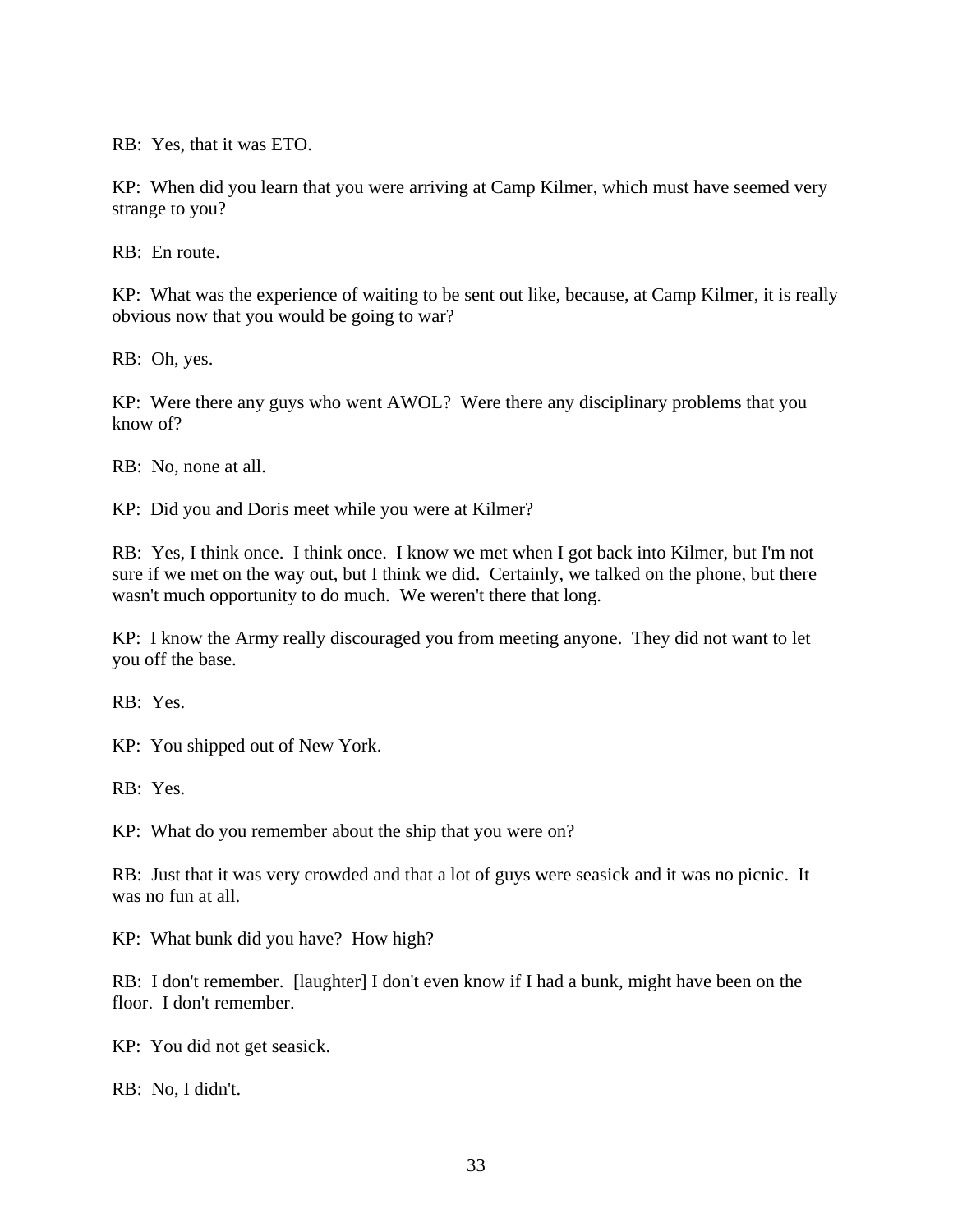KP: A lot of guys did.

RB: Oh, yes, many. Some guys couldn't eat for days, which is pretty rough. Our division was the first division not to go to England, first division to land directly on French soil, and we got there, oh, I forget how many days after D-Day, but it wasn't that long. So, we took it from there. We went into the Normandy area and we got bivouacked there, we stayed there a few [days], did some more training there, and then, our division was attached to the First Canadian Army for the push into Belgium and Holland.

KP: Going back to the voyage over, how concerned were you with U-boats?

RB: Well, we individually weren't concerned, because there's nothing we could do about it, but the people that were manning the ships and the people in charge of the transports, of course, were very much concerned.

KP: Were ships in your convoy attacked?

RB: I don't recall. I don't think so, because I would have remembered. I don't think that we lost any, no.

KP: You mentioned that there was not much to do when you were going over. How did you spend most of the time?

RB: Darn if I know, just chatting with each other, I guess.

KP: Any gambling?

RB: On the way back, there was a lot. Going down, going, I don't think there was room even.

KP: It was that cramped.

RB: [Yes].

KP: You landed in France. Did you regret not seeing England?

RB: No. Well, maybe in a way, but it didn't really matter. All we wanted to do was get off the ship.

KP: Even though you were heading into battle.

RB: Yes. Well, even if we'd gone to England, we would have gone into battle anyway.

KP: You just wanted to get off the ship.

RB: Yes. It would have been just a detour on the way to the mainland anyway.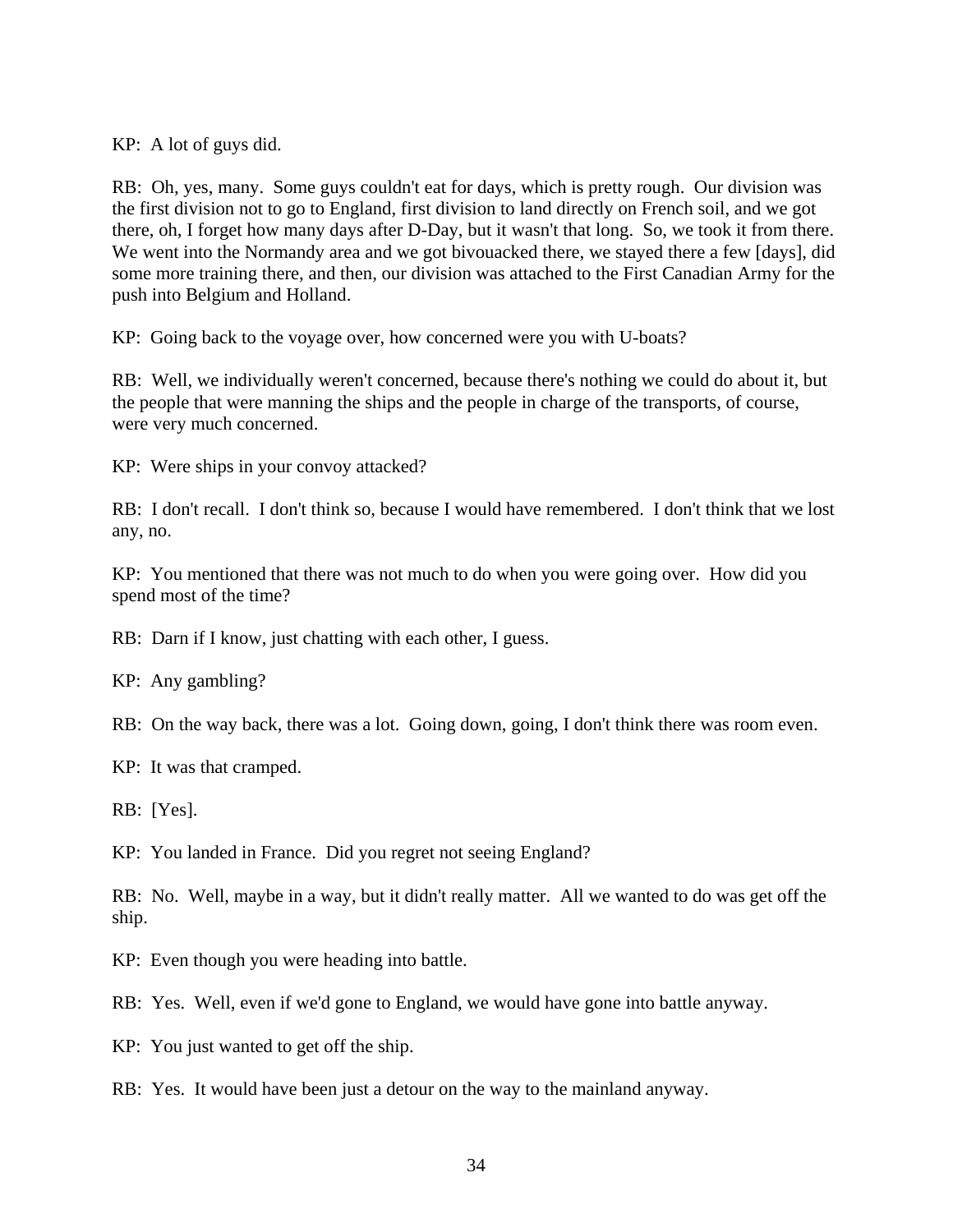KP: What were your initial impressions of France and what it would be like in the war zone?

RB: Well, we didn't see the France that I would have liked to have seen. We didn't see Paris or anything like that. It was Normandy and it was the hedgerow war and farm country, people that didn't speak the language I spoke.

KP: You saw a lot of destroyed things.

RB: Oh, yes. From that point of view, it was really not a shock, because I expected it, but, to see it first hand and to see the signs, "*Actung Minen*," "Get out of here--mines are here, everything is mined," it was a sobering experience. When we went on the way up to the front, up to Belgium, when you see all of the craters that the bombs had left and the buildings a shambles and you see the helmets, on a sword and the helmet on top of it, or on a bayonet and a helmet on top of it, those sort of things like that, that brings you into the realm of reality. You realize that this is happening and you're going to get shot at.

KP: Because of your radio experience, you got to see different parts of the division, much more so than your average frontline soldier. You started out in division.

RB: Yes, that's right. Actually, I started out in rear echelon, yes, not division. Rear echelon is behind the division headquarters. The division is not in the middle exactly, but farther, closer to the frontline, than the rear echelon, but I was glad I was in rear echelon. I wanted to stay there. I figured, "The farther away from the front I am, the better." I didn't realize that you could get encircled. When there are pincer movements, the rear echelon gets it in the rear, which is no fun. [laughter] It's worse, because, then, you have nobody, a few people that are remnants, but, at that time, it seemed fine.

KP: What were your duties like there?

RB: Well, we were in contact with the three basic [units], with the regiments, and with the division headquarters.

KP: You mention in your memoirs a lot of activity at both the rear echelon and division, a swirl of activity and officers conferring.

RB: At division headquarters, yes; rear echelon, not so much, because there weren't that many officers there. Division headquarters, there were a lot of officers and they knew where we were going and what we had to do.

KP: Rear echelon, in contrast, was much quieter.

RB: Yes.

KP: How long did you spend in rear echelon?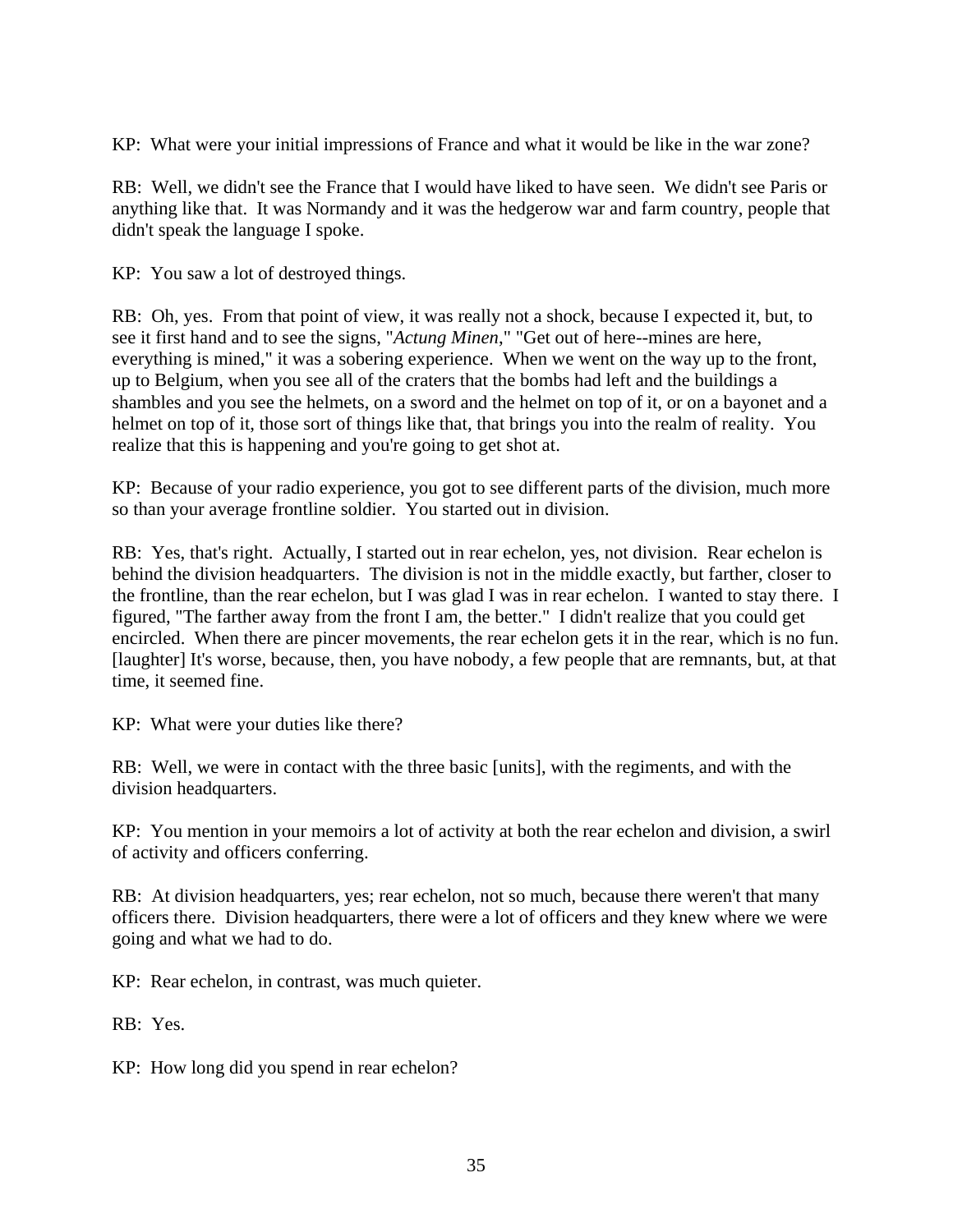RB: Only the Belgian Campaign. In Holland, I was with division headquarters and, after we left Holland, we went into Germany. Then, I was up front with the regiment, the regimental headquarters.

KP: Signal Corps people were rotated between the different specialties.

RB: I don't know if the people in general were--I know I was, but I don't know if the others were. They may have been. Some of the ones that I am friendly with now, this fellow in North Jersey, he was at division headquarters throughout. He never was rotated.

KP: Why were you rotated?

RB: I don't know. I don't know, I just know that I was rotated.

KP: You got to see the different parts of the division.

RB: Of the division and how it worked, yes.

KP: Yes, more so than if you had been at the front or if you had been in the rear echelon.

RB: It was more exciting. I mean, I was glad, in a way, that I was there. I knew it was dangerous, but I didn't mind it.

KP: In division, you also got to see officers in action.

RB: Not really "in action," officers receiving messages and discussing the "what fors" among themselves, but not really in action, not military action.

KP: Not military action, but, for a lot of frontline people, division was a distant thing. They theoretically understand that people are …

RB: No, it's not that distant, no.

KP: It is not, yes.

RB: It changes. Sometimes, division can be very close to the front and, otherwise, it depends on whether your division is activated and, actually, whether it's at the foreground of the activity, like ours was when we took Cologne. We were the spearhead. Well, obviously, we were way ahead of the other divisions. So, it changes. [Editor's Note: The 104th Infantry Division entered Cologne on March 5, 1945.]

KP: Did you gain any impressions of the officers who were leading the division? Did anything stick in your mind?

RB: Yes, I think the general that was in charge of the division, General Terry Allen, was an excellent general. I had high respect for him. His name was Terry de la Mesa Allen and his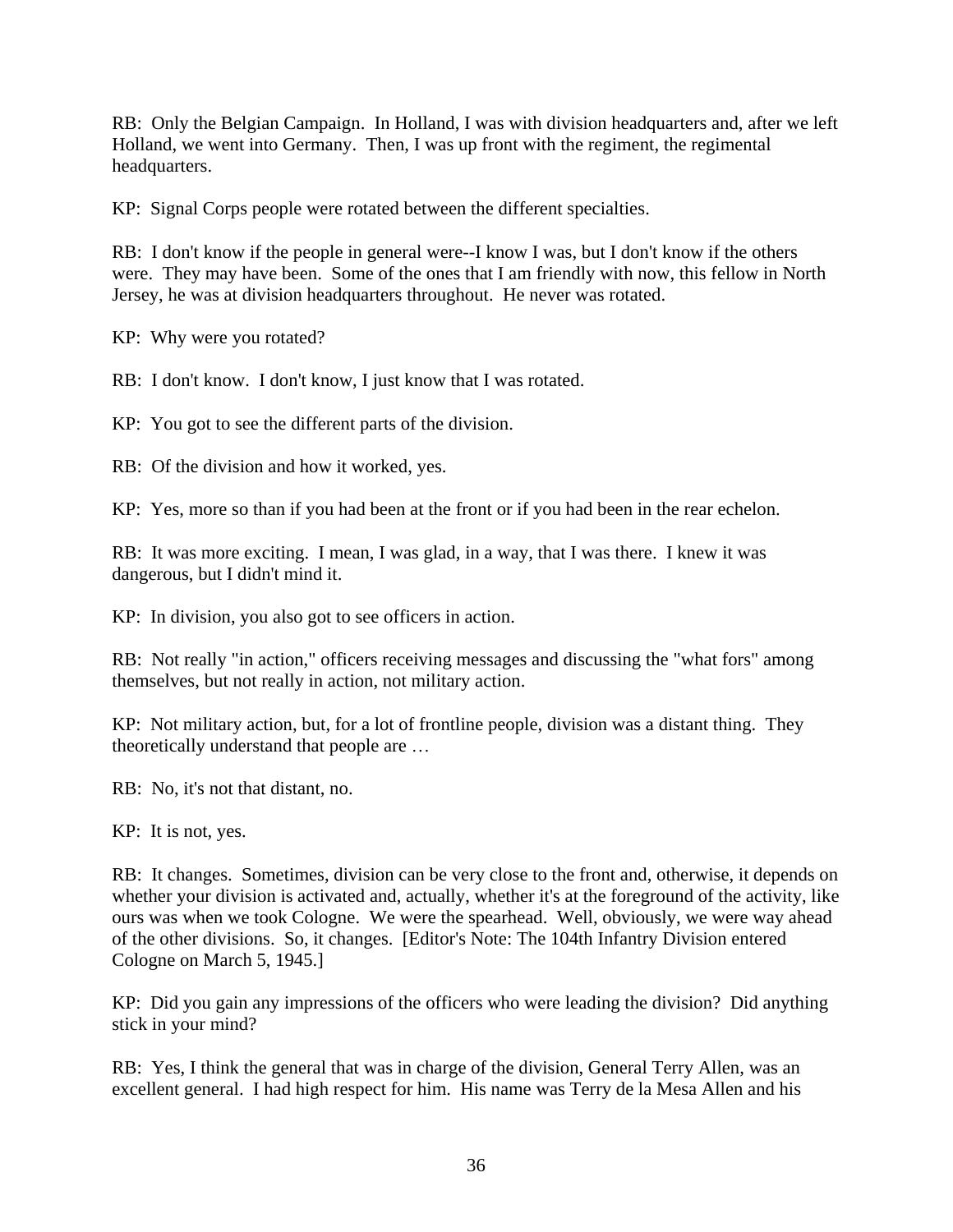background stemmed way back to the days when Spain owned Colorado and all that area out to California, but he was a good one. He had been in charge of the First Division when it landed in North Africa. So, he was not new to it. The others, I didn't have too much contact with them. The ones in the Signal Corps, basically, most of them were what they called "ninety-day wonders" and they were okay, I mean.

------------------------------------END OF SIDE TWO, TAPE ONE---------------------------------------

RB: Are all your interviews this long? [laughter]

KP: Oh, yes. I have had interviews as long as six hours. This continues an interview with Mr. Robert Bustamante on June 11, 1996, in Metuchen, New Jersey, with Kurt Piehler. You mentioned that you had a great deal of respect for the sergeants, particularly in the Signal Corps.

RB: Not necessarily in the Signal Corps, but all over; in a combat unit, let's put it that way. In a combat division, the weight is really on the shoulders--not the decisions on where to attack, but what to do when you're told to attack and how to do it--it's all on the sergeants. The responsibility for leading, victory, is on their shoulders.

KP: You got to see division, and then, you were on the frontlines. What was a day like in the rear echelon when you were in combat?

RB: You didn't get as many messages. You were prepared and you got an occasional message, but it was more relaxed in that sense, in the sense of actually doing something. A lot of times, you just sat around and waited. When you were up front with the regiments and even into the battalion, especially when you were attacking, you were very busy doing two things. Sending messages, there weren't too many messages received, because the other people weren't going to contact you unless they had to, because they knew that you had to move, but we had to send messages and, as soon as we sent a message, we'd have to clear out of there, because the enemy would triangulate the position, and then, pretty soon, the field artillery would start coming in.

KP: That was why there was such an emphasis on mobility.

RB: That's right.

KP: You sent a message and you packed up.

RB: That's right, and, if we were anywhere near the infantry people, we'd send a message, they'd say, "Get out of here. Leave us alone." They didn't want anything to do with us. So, as a result, it was a unit, a three-quarter-ton truck, with the equipment in the back, three people manning it, the Sergeant and the other two people, usually they're both corporals. I was one of the corporals, but, anyway, at night, for example, we had to find shelter on our own. If we were in a town that had been shattered to kingdom come and there was nothing but half a building here and a cellar there, we would have to go and stay by ourselves that night, not with the other people, not with the infantry.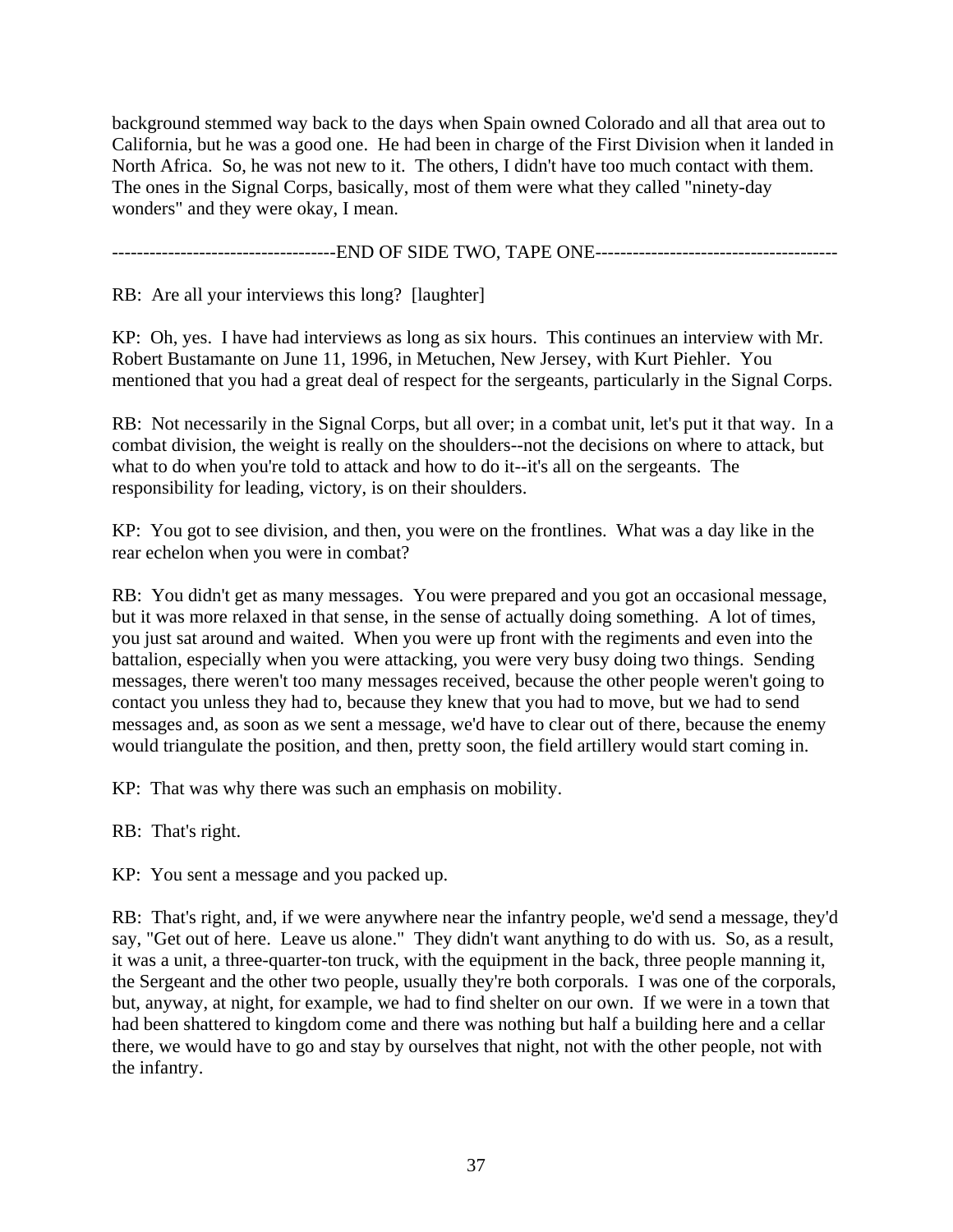KP: In other words, you were isolated.

RB: Very much so.

KP: You even mentioned, later in the war, lines were very fluid; you could run into a unit and get captured or killed.

RB: That's right, but, still, we had to be in contact with the commander of the battalion or the regiment, whichever, whoever we were with, because he's the one that wanted to send the messages. So, he had to know where we were.

KP: You were not with him.

RB: No, no, not with him at all.

KP: Which is different from division and rear echelon, where you are part of the larger group.

RB: That's right, yes, and, in a division, sometimes, they would be able to just sit around and listen to the radio, the music coming in from England, for example, around Christmastime, Christmas carols and everything. We never got a chance to listen to anything. [laughter]

KP: While it is not as comfortable as in the States, the creature comforts were more comfortable in rear echelon and division. In other words, you got hot meals.

RB: Yes, oh, yes.

KP: You could change clothing occasionally.

RB: Well, not too much of that, but hot meals at least, yes.

KP: What about showers?

RB: Occasionally, but not very much.

KP: Even in division or rear echelon?

RB: Not that much.

KP: You could not just take a shower.

RB: No, no. The units would come in, the shower units. They were mobile, too.

KP: Yes.

RB: And, when you did get back, if you got a furlough, a pass from the front, before you got a chance to go into town or somewhere to relax, you had to be deloused, not only a shower, but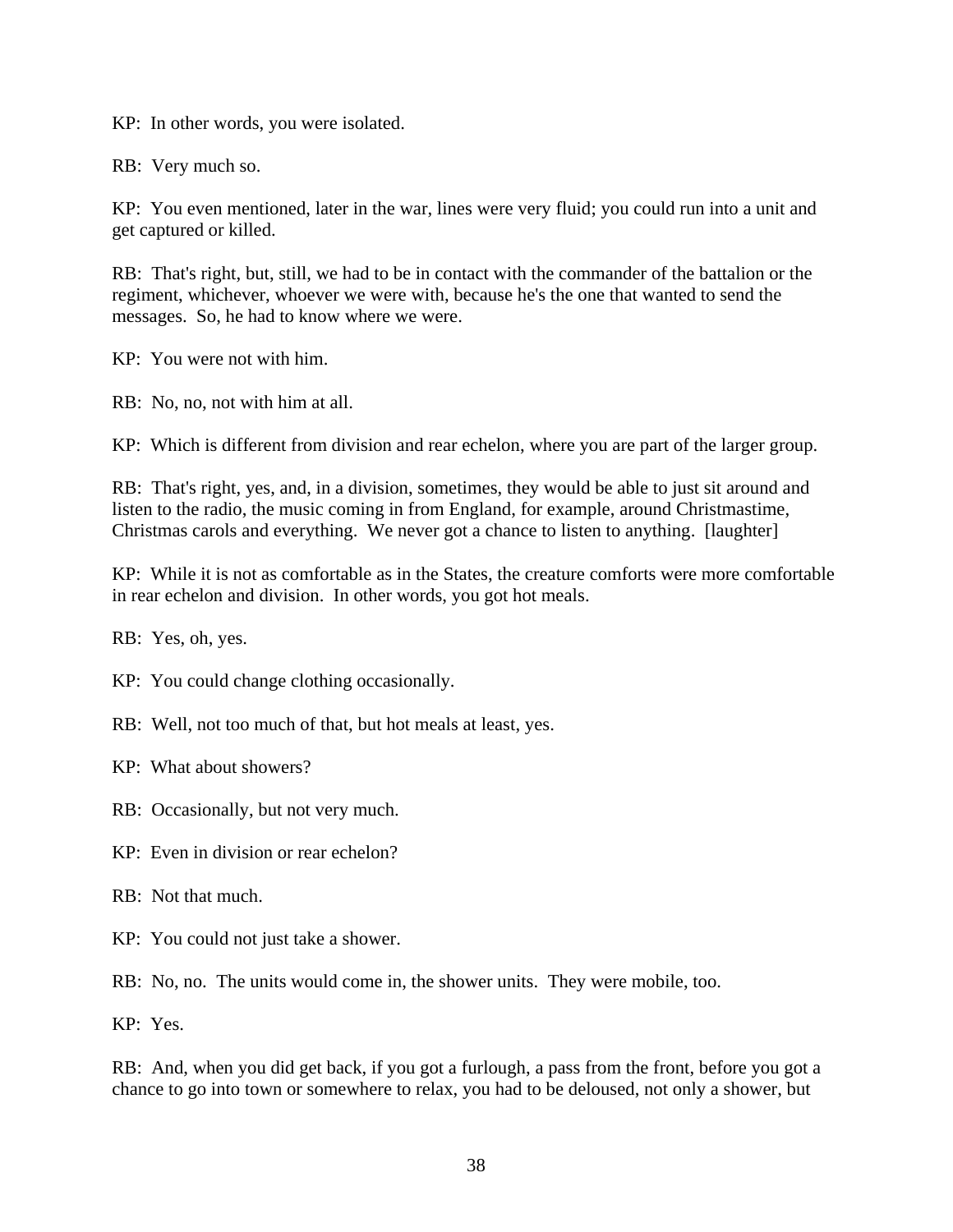deloused first, and then, take your shower, because of where you'd been. I mean, you can't help but have lice if you're in a foxhole and you don't change your clothes for weeks at a time. [laughter] It gets pretty bad.

KP: What about when you were on your own? Since you were such a small unit, constantly on the move, you must have eaten K rations almost all the time.

RB: Yes, a lot, a lot, and C rations, more C than K, the better. Once in a while, we'd get a hot meal, but not that often.

KP: It sounds like you had to do a lot of scrounging if you wanted a hot meal.

RB: No, if we were close enough, oh, no, the mess sergeants would be happy to give us a hot meal, if we were there, when they were dishing it out, yes.

KP: However, you had to look for the mess.

RB: That's right. We weren't there.

KP: In other words, you really had to take care of yourself. Someone was not going to take care of you, like in other units.

RB: That's right, exactly.

KP: You were rear echelon in Belgium, and then, division for the Holland Campaign, and then, you were on the frontlines.

RB: Not really the frontline, but as close as you can get and still be in ...

KP: … As close as you can get, for the Signal Corps, for the Bulge.

RB: Yes.

KP: On the front line, you were very much under fire. Were you under artillery fire at division?

RB: Division, I think they had more of a chance to be under artillery fire than we, because we were too close. When you're that close to the front line, you're going to get fire, small arms fire, and you're going to get other types of [fire], but not so much the …

KP: Artillery.

RB: The artillery, because that has a wider range. It goes farther back.

KP: In division, you would come under artillery attack. Do you remember?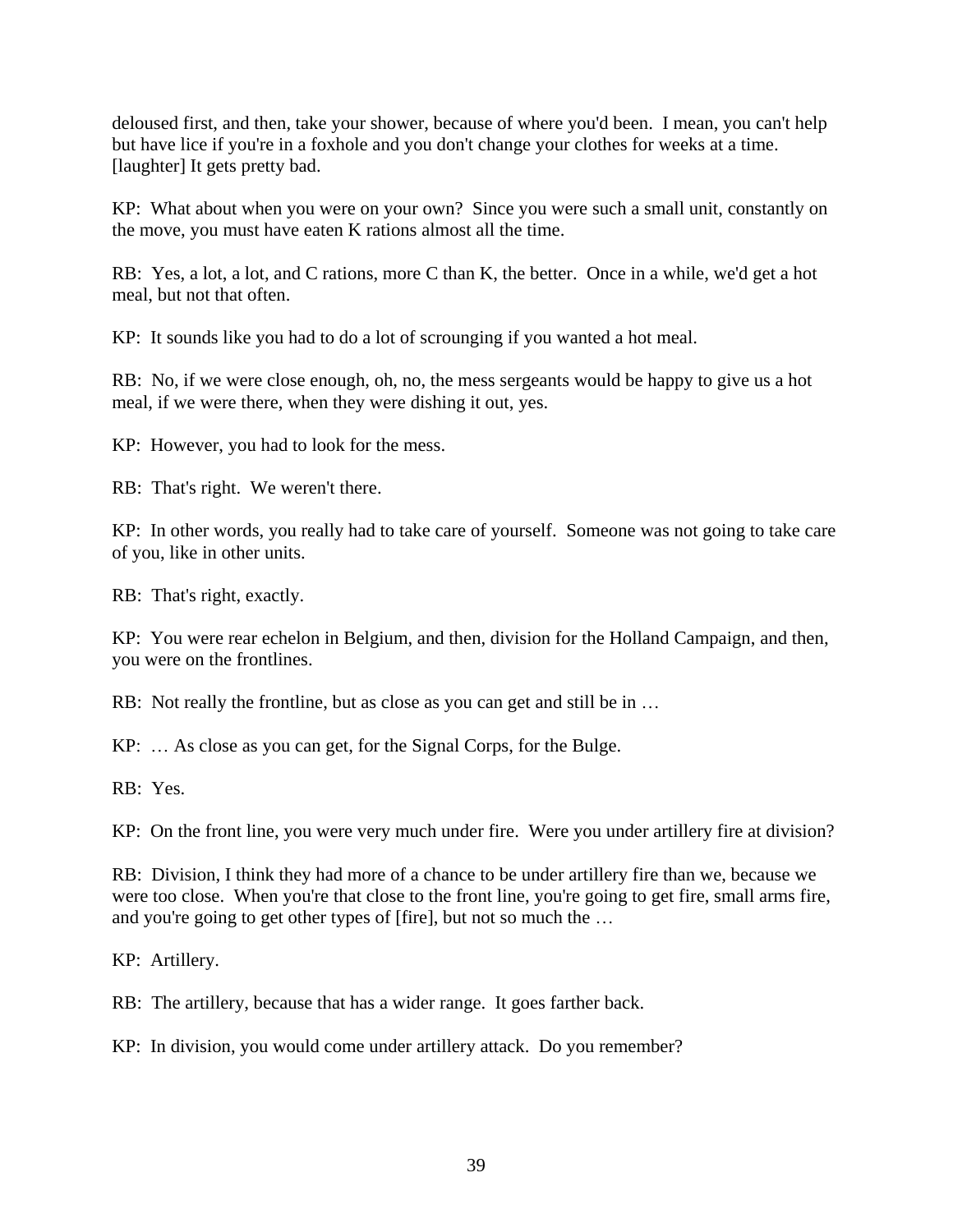RB: Yes, I don't remember when I was with the division, I don't remember having come under artillery fire, but it would.

KP: There was the potential.

RB: There was always the potential of friendly-fire, because that happened, too.

KP: Did you ever witness friendly-fire?

RB: No, but I had one of my buddies, the one that lives up in [North Jersey], he was buried under a building. He was in the cellar--he was a radio operator--the cellar and the building was hit and all the rubble came through and he was buried under that and given up for dead, until somebody heard a voice from underneath it. [laughter] Somehow, they got him out and this was friendly-fire, unfortunately.

KP: On the regimental level, you were close to the frontlines, but not part of the line.

RB: Yes, we didn't have to fire unless we were fired at or unless, obviously, in self-defense, but it wasn't a question of, "Here's a rifle and you go out there and take [this objective]." No, we didn't do that.

KP: There was always the potential for close calls.

RB: Oh, yes, yes.

KP: What was the scariest part of the war?

RB: I guess, once, when we were under bombardment, and this was not artillery. As I said before, we usually didn't have artillery, because we were too close, but, this time, I guess, maybe I must have been with division then, because there was quite a bit of artillery bombardment coming in. This other chap and I, not the two guys that I was with--this must have been another time, because it was a different fellow by the name of (Thornberry?)--and he and I had to man the radio that night. We couldn't leave it to take shelter from the artillery, because the radio was active and it was open and we had to be there for some reason. So, I guess that was the most dangerous, the time when I was more concerned.

KP: When you were in this three-man unit, how often would the radio be open? Did it vary or was it constant?

RB: It was open all the time, but it wasn't sending all the time. It was available all the time.

KP: Sometimes, it was available, but the commanders did not use it. It was up to the commander.

RB: That's right.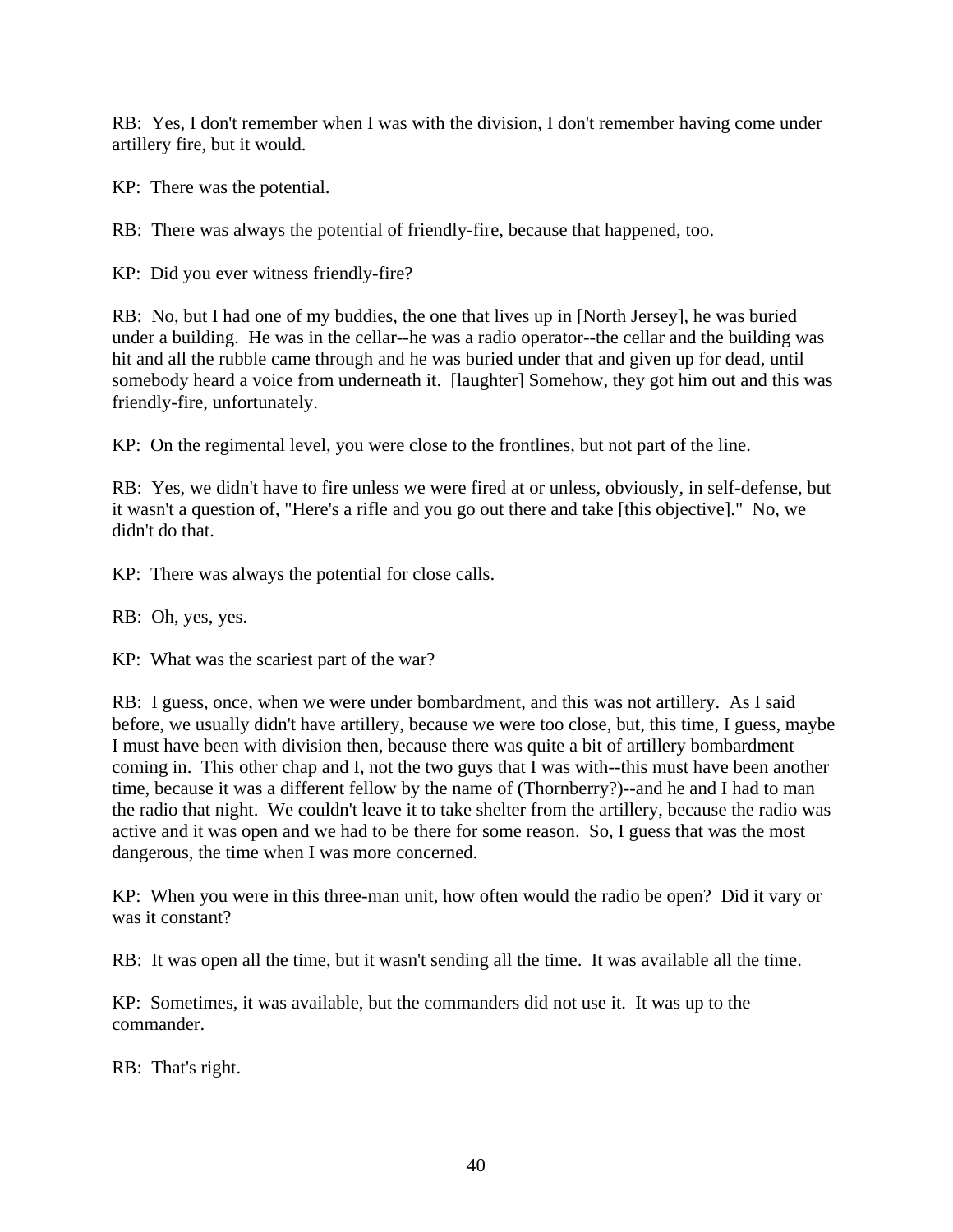KP: Sometimes, you could be on for twenty-four hours.

RB: Not that long, no, a few hours we could go without, or even overnight--although nighttime activity was more active, really, I guess, than the daytime, really, a lot of times.

KP: Your sleep was very irregular.

RB: Well, we would have to take turns, yes. It was irregular.

KP: Since you were not part of the command post, how would you get messages? Would there be messengers?

RB: Yes. The Signal Corps had also telephone communications, wired, and, if we weren't that far, we would get the message through the telephone, and then, send it wireless to the other regiment or the division headquarters.

KP: Since you were on your own, did you ever get lost? Did you ever lose contact with units?

RB: Yes, when we went into this warehouse where all the liquor was stored, we were kind of lost then. Otherwise, I don't think we would have found it. [laughter]

KP: You ended up finding a huge cache of liquor at one point, later in the war.

RB: Yes, that's right, yes, but we were way ahead. We were--by then, the war was nearly over- we were advancing quite a few miles a day. So, you get in that truck, you keep going and, before you know it, you don't know if you've gone beyond your infantry people or your tank people or where you are. That's what happened that particular time.

KP: Your division saw a good chunk of fighting during the Battle of the Bulge.

RB: We were on the fringe of it and we didn't get the brunt of it. We were on the fringe and, as a result, ours was pretty much of a defensive action, because we didn't want them to come into where we were, and they didn't want to come in to where we were. They wanted to go through the 106th [Infantry Division]. There were quite a few guys Rutgers guys in there, by the way, that I knew.

KP: Looking back, it is easy to trace the Battle of the Bulge, but, at the time, did you know where the Germans wanted to come in?

RB: No, not really.

KP: It sounds like, especially in your initial orders of where to report, you really did not.

RB: No, everything was mass confusion and alarm and concern. It was a bad situation.

KP: You were only a three-man unit.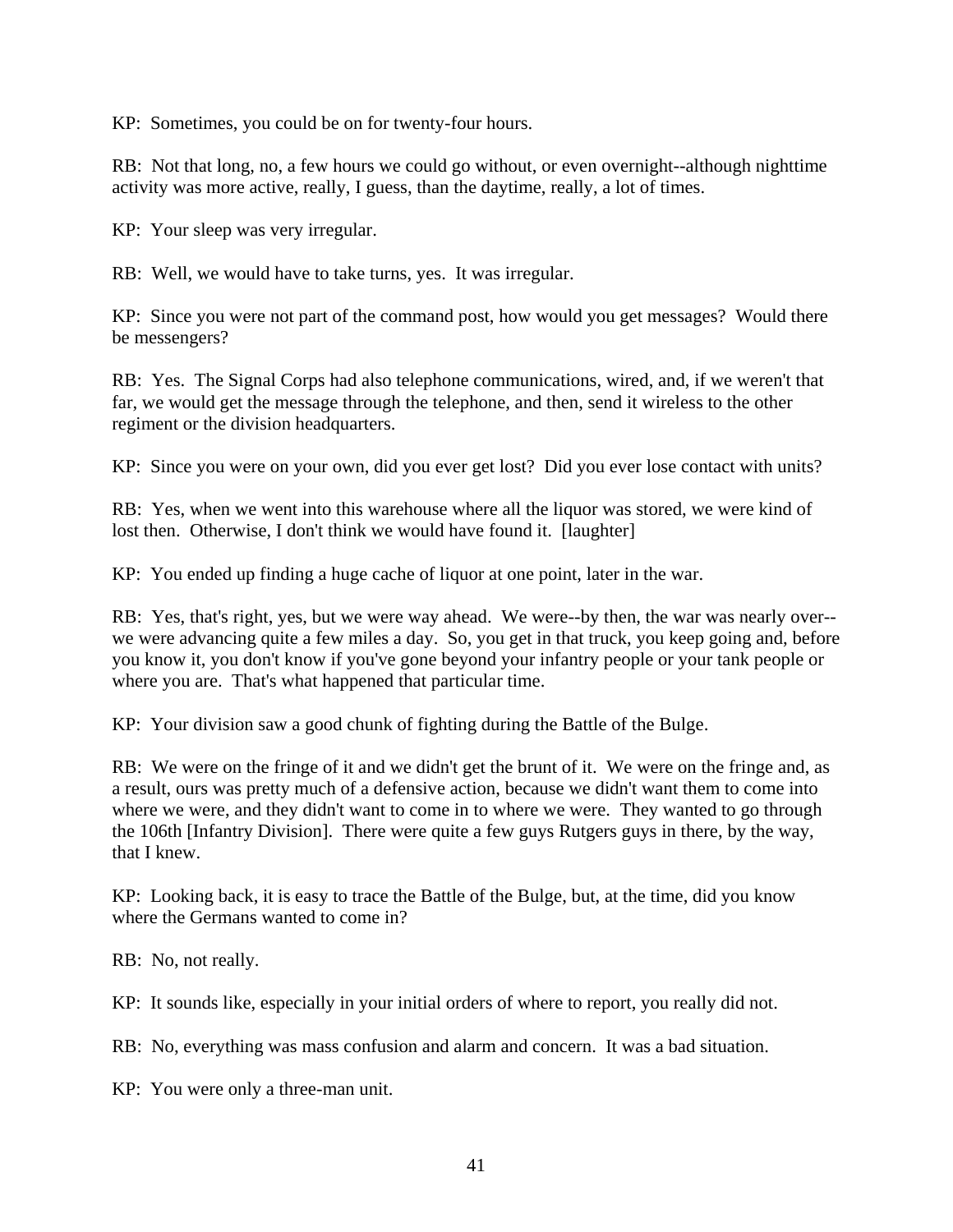RB: Well, I was, actually, not with a unit, because I was going to go on furlough.

KP: On furlough?

RB: Yes. So, then, I had to find my way back to the unit. I don't know how I found my way back to the unit, but I wanted to be with the other two guys, the three-man team. I didn't want to go to division headquarters, and then, be assigned to some other unit, because the three of us get together, so, you get attached to your unit. That was my unit.

KP: The three of you?

RB: That's right.

KP: You mention in your memoirs, which we know a lot about, concern over infiltrators. There must have been a lot of suspicion aimed at you, because you were a three-man unit.

RB: No, not so much; well, I guess there could have been. It all depends on how well you speak English and how you answer questions if you're interrogated. If you're at a point where there's a guard there and you want to pass through, you'd get asked certain questions and, if you can't answer them, then, there's suspicion. Generally, there wouldn't be.

KP: During the Bulge, how many times was your unit stopped? Do you remember?

RB: No, I don't remember.

KP: Was it more than once?

RB: Yes, it was more than once.

KP: I get a sense that the volume of messages picked up during the Battle of the Bulge, particularly in the early days of the battle.

RB: Not that many.

KP: In a given week of combat, what was the ebb-and-flow of your work?

RB: It depends on the time. It depends on the activity at the time, because, when we were on the Ruhr, we were there for, oh, two, three months, didn't move. So, there was very little activity, but, when we were advancing on our own, there was a lot of activity, a lot of coordinated activity. During the Bulge, we were retreating, not on our own, but in disarray. So, there wasn't that much. You didn't know where anybody was, so, there wasn't that much contact.

KP: In the initial stages of the Bulge, you were just in your vehicle, trying to move back.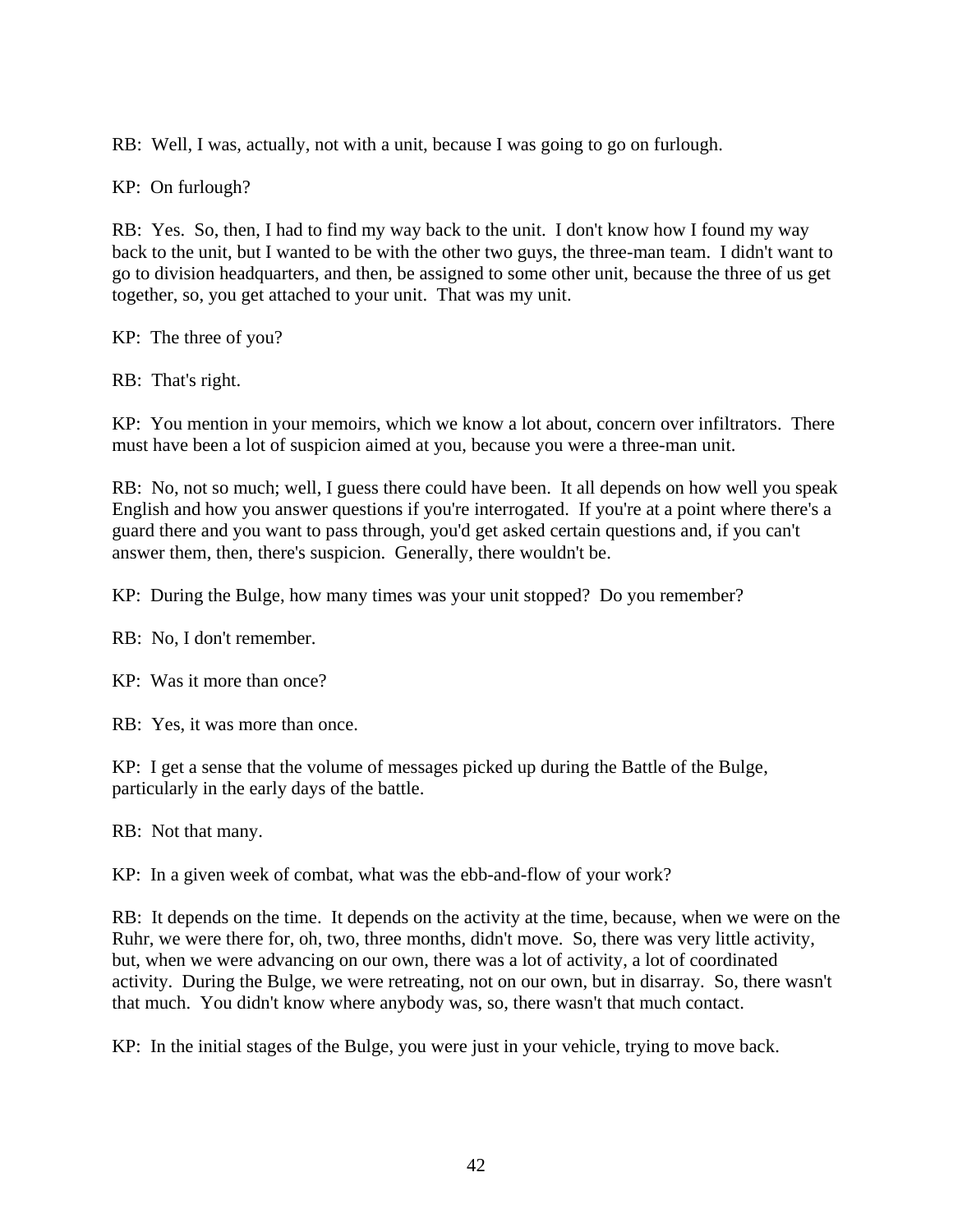RB: Well, we didn't know where we were--we were told not to move back, but stay, not to move forward, either, just try to keep what you have, the territory that you have now, keep that, but there was a lot of confusion. We knew things were bad.

KP: During the Bulge, did you have any contact with the Germans or were you back far enough that you did not run the risk?

RB: During the Bulge? Before the Bulge, we had some contact, but not during it.

KP: Your particular group?

RB: No, my particular group did not.

KP: It was not until after you started to move through Germany that you really started to see German soldiers face-to-face. They would be trying to surrender.

RB: And German civilians, too.

KP: Before then, you were behind the lines enough that you did not see the front lines, in a sense that you could not spot a German soldier trying to shoot at you.

RB: It depends. If you were in one of these block-by-block forays, where you're taking a town block-by-block, then, you can. Then, you did, because you didn't know where the frontlines- there were no frontlines.

KP: How often would you shoot your weapon?

RB: Only in self-defense. I don't think I ever shot--yes, I shot mine once, yes.

KP: Do you remember the circumstances?

RB: No, I really don't remember. I just know that I had to clean the rifle that evening, because it had been fired. Once it's fired, you have to clean it. Otherwise, it'd get rusty.

KP: That is the only time you remember shooting it.

RB: That's the only time, that's right.

KP: Did you hit anything or anyone?

RB: I don't know. I hope I didn't. I wasn't aiming at any specific target.

KP: What about the other men in your group?

RB: No, the three of us did not have to fire.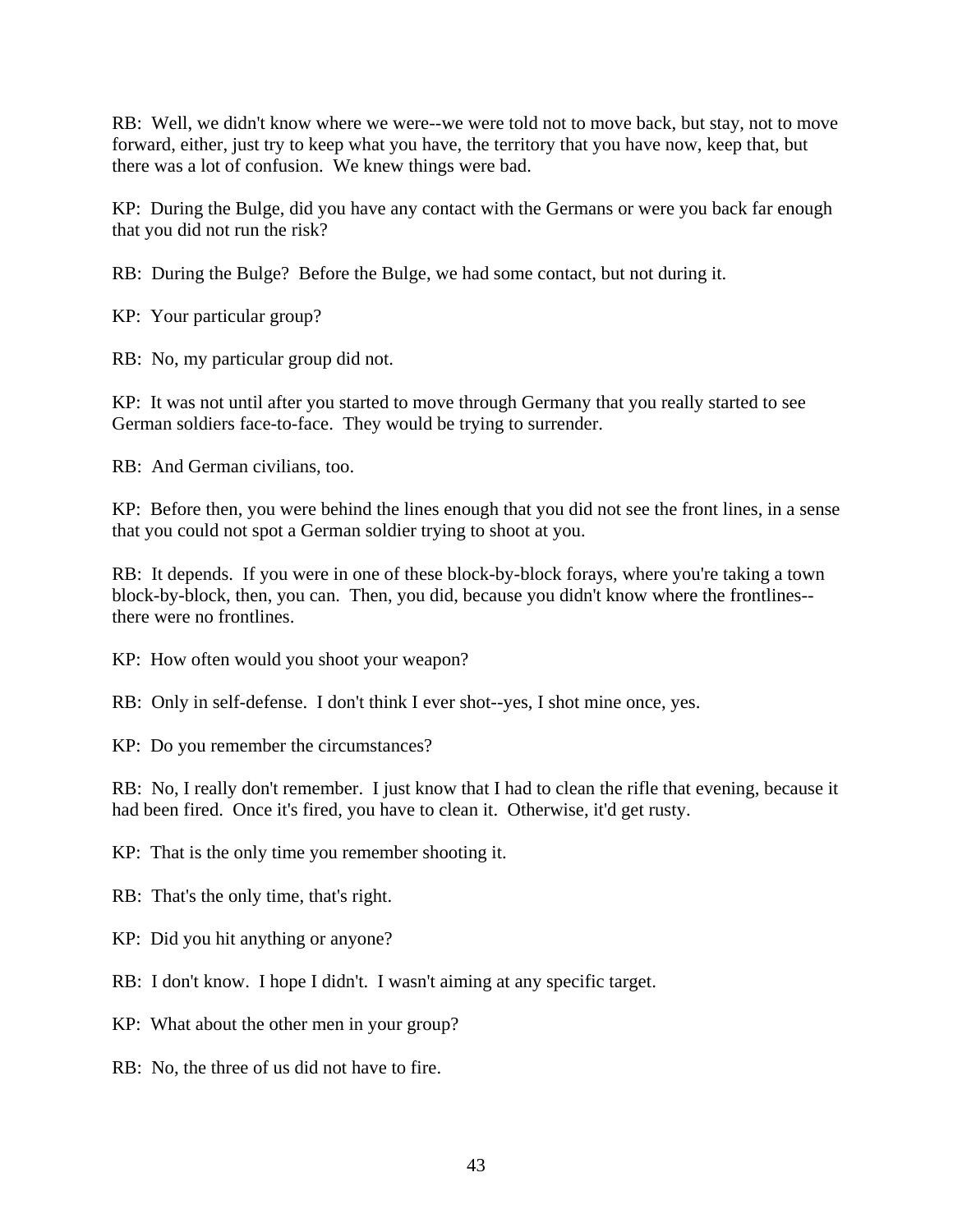KP: Although you were part of the frontline, infantrymen did not want you there because you attracted fire, because of the triangulation. It sounds like they viewed you as something of a rear echelon person, even though, at this point, you were not.

RB: No, not really, no. Anybody who was that close …

KP: That was not an issue.

RB: Was a buddy, yes.

KP: Whereas in division and rear echelon, you were in the rear.

RB: Yes, the infantrymen guys weren't really there. They were around, but farther off.

KP: Once you made it to this unit, you were really a part of the frontlines.

RB: Yes, pretty close, yes.

KP: However, there was still some tension between the two. You mention in the memoirs, you decided you were going to take the liquor you could carry and not share it with the infantry.

RB: Well, because there was too many of them. We wouldn't have been able to share it with them. Yes, that's true.

KP: It sounds like your experience on the frontline gave you a real appreciation for how tough the infantryman's life was.

RB: Oh, sure.

KP: Does anything stick in your mind about things that you might have theoretically understood, from reading about it, but now having seen it?

RB: Having experienced it, actually, because I think the worst is the mental exhaustion, the mental deterioration of a person when you're under that amount of stress. It's the stress, plus, the filth, plus, the death around you, plus, the need to go forward, even though your body tells you, "Don't do that," this is what's bad. I think there were just as many people--they don't use the term "shell-shocked" anymore--but I think there's just as many GIs that were casualties, mental casualties, or perhaps even more, than there were physical casualties.

KP: Did you ever encounter any battle fatigue cases?

RB: I think I came rather close, but, no, I can't say that I ...

KP: … Encountered anyone with battle fatigue?

RB: Oh, you mean to see battle fatigue?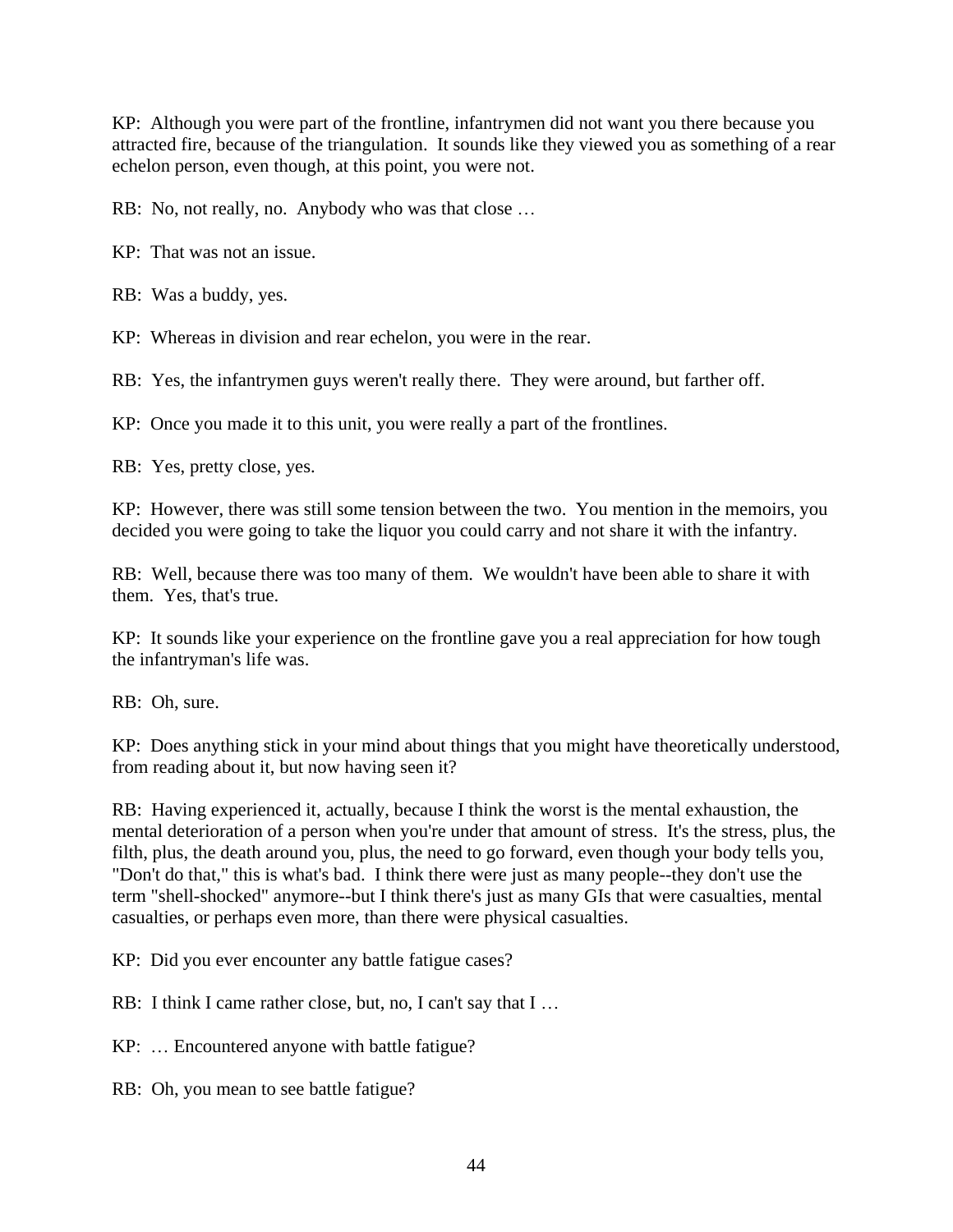KP: Yes.

RB: I don't know. I may have seen it without being able to detect it, when I was among some of those guys. It's hard to tell, because a fellow can crack just like that, all of a sudden. You can just hold it so long and, all of a sudden, you'll break down.

KP: It sounds like you found this life tough.

RB: Well, I did find it tough. I also found it, strangely enough, I found it exhilarating, because-- I don't know how to explain it, but there's so much going on, and then, you get all excited. I guess like in a basketball game at the last minute, when you're trying to [score], I guess it's something like that, but it's also the age. When you're in your twenties and you're physically fit and you feel fine, your life is ahead of you, you think. You don't think, "Well, I'm going to get killed tomorrow." You may.

KP: Even though you were in combat.

RB: Yes, but you don't think that. "Maybe my buddy might, but I'm not;" this is the American psyche.

KP: One of the things that struck me about the Bulge, in addition to combat, it was particularly cold that winter.

RB: Oh, horribly cold. That was one of the worst winters on record, yes.

KP: What did you do to stay warm?

RB: Whatever you could. Even if we found shelter in a deserted building that was half knocked down or something, you still couldn't build a fire or anything. A lot of times, what we would do is go into deserted houses and get the mattresses and get blankets, and so forth, and use those to cover yourself up and try and stay warm, but it was terrible, extremely difficult.

KP: Running the radio in such cold climate, did you ever have a problem with the equipment?

RB: No.

KP: Did the equipment ever break down?

RB: No, not that I can recall.

KP: You never had a problem.

RB: Sometimes, we couldn't establish contact, but I don't think it was because of equipment breakdown. I don't know what it was due to, but it would happen.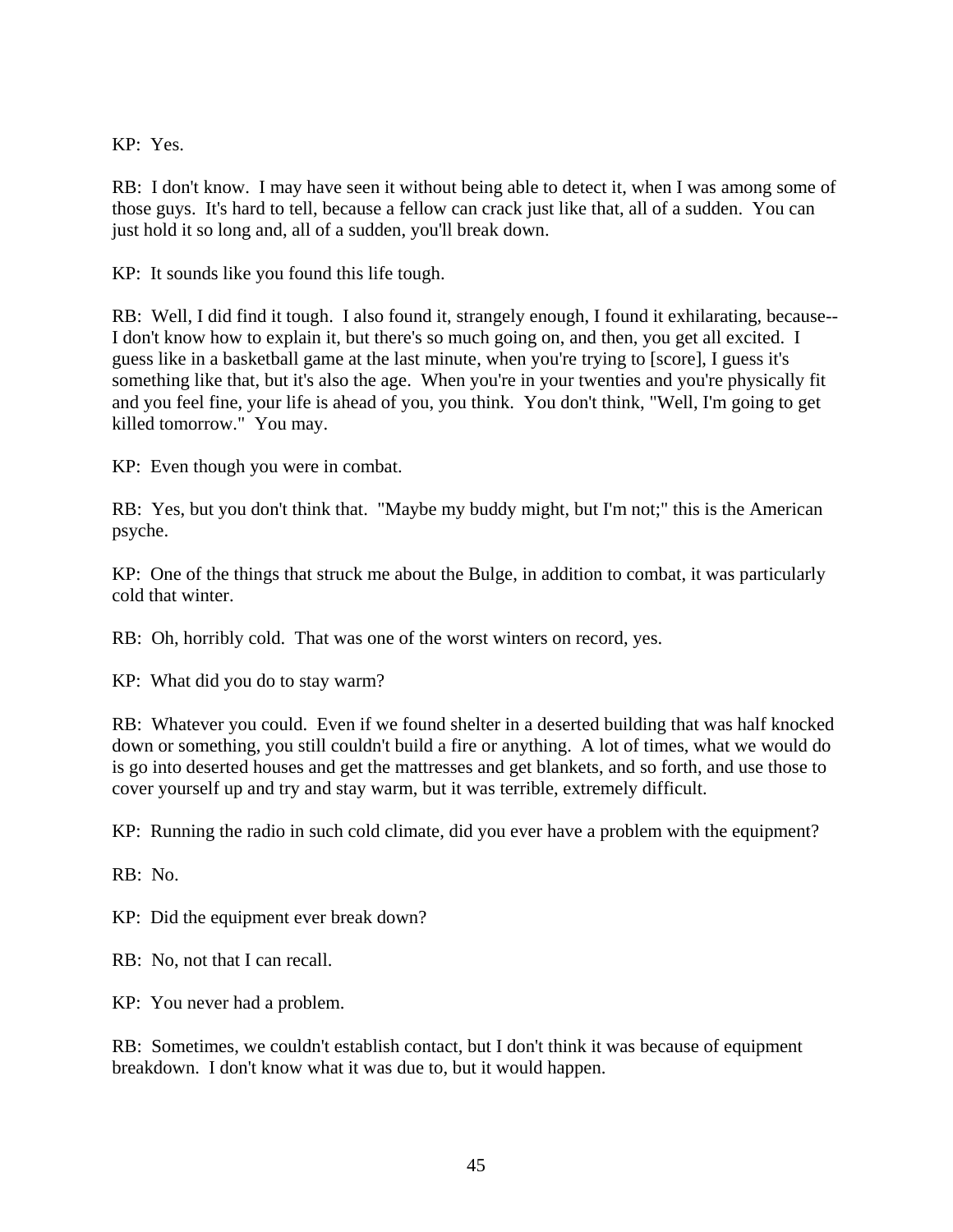KP: Did you ever drive the truck?

RB: Yes, but I preferred to be in the back. I think I was the better of the three when it came to operating the radio, because I'd had been …

KP: In the War Department.

RB: Yes, I'd been in the War Department, where you really had to be good at it. The other guys were good, but I don't think they had reached that level. I was happy back there anyway, because I was under cover, even if it was just a camouflaged canvas cover, [laughter] but, still, you're not going to see the stars. So, I felt safe there.

KP: Whereas the front of the truck was not covered.

RB: No, I think it was. I think it had a roof, but, on the sides, it wasn't. It was more open.

KP: You related in your memoirs a very tragic incident where someone in your unit was killed when he went to urinate. You were taking shelter.

RB: Yes. I didn't know him. He was part of the Signal Corps, but he wasn't a radio operator. He wasn't in the radio operator section.

KP: How did you end up staying in the same place?

RB: Well, we just found shelter in this--it was like a dungeon, but it wasn't, it was more like a cellar--and he was there. Somehow or other, he was there and we just greeted each other and stayed there together.

KP: It could have been you at that particular moment

RB: Oh, sure.

KP: Was that the first casualty you encountered that you knew? You had encountered bodies before.

RB: Yes, this was.

KP: You wrote about it and it sounds like it was impactful.

RB: Yes. Oh, I'll never forget that.

KP: You mentioned being on the Ruhr for months in a stationary line. Did it shock you how quickly the German resistance collapsed at a certain point?

RB: No. I was just happy that we could advance that fast.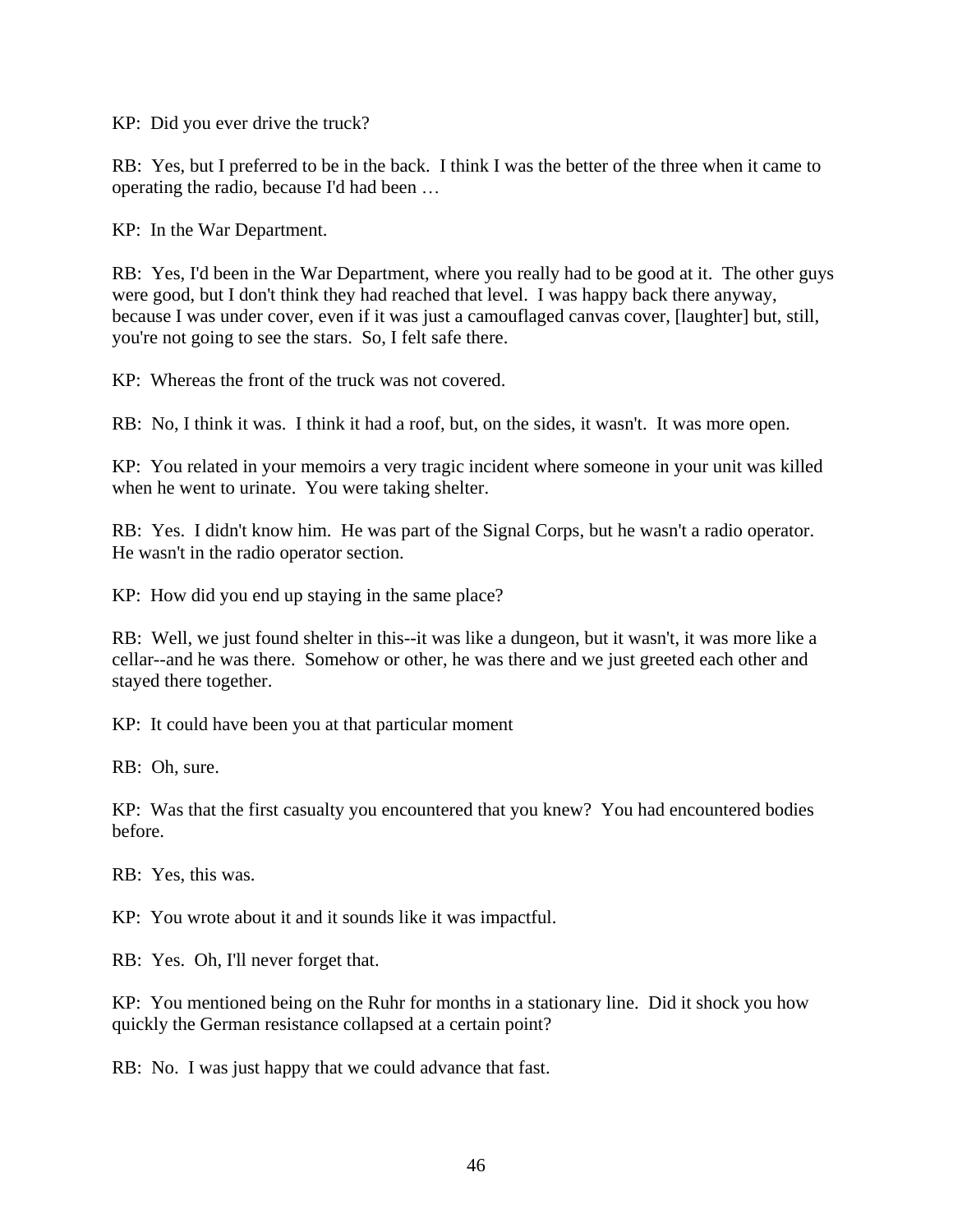KP: You were delighted to have mobility.

RB: Oh, yes, to get it over with.

KP: What struck you as the worse type of fighting? Was it the city fighting?

RB: Yes, block-by-block, because you don't know. Around the next corner, you might run into somebody, you have to use a bayonet, which nobody likes to do. So, that was the worst.

KP: It sounds like, in terms of what your unit was trying to do, that was when you were in the greatest danger, in the street fighting.

RB: Yes, I think so, even though we were in the truck. I mean, we didn't want to leave the--we couldn't leave--the radio equipment. So, it wasn't like the infantryman who is on foot going around the corner. We would be behind him around the corner, but still in the truck. So, that was a little different.

KP: You were very much tied to that truck, in a way an infantryman was not.

RB: Oh, sure, that's right. That was our livelihood.

KP: Did you ever worry that you were a very inviting target?

RB: Yes, that's why we had to move every time we sent.

KP: Yes, but, even so, you were very massive.

RB: No, a three-quarter-ton truck wasn't that massive.

KP: You note in your memoirs, very accurately, the Americans, by this point in the war, controlled the skies.

RB: Yes.

KP: It would have been a very inviting target if the Germans had had better airpower.

RB: Oh, absolutely.

KP: That was what I mean by an inviting target, besides triangulation.

RB: Oh, no doubt.

KP: You write in your memoirs, you had a close call.

RB: It was my fault, really.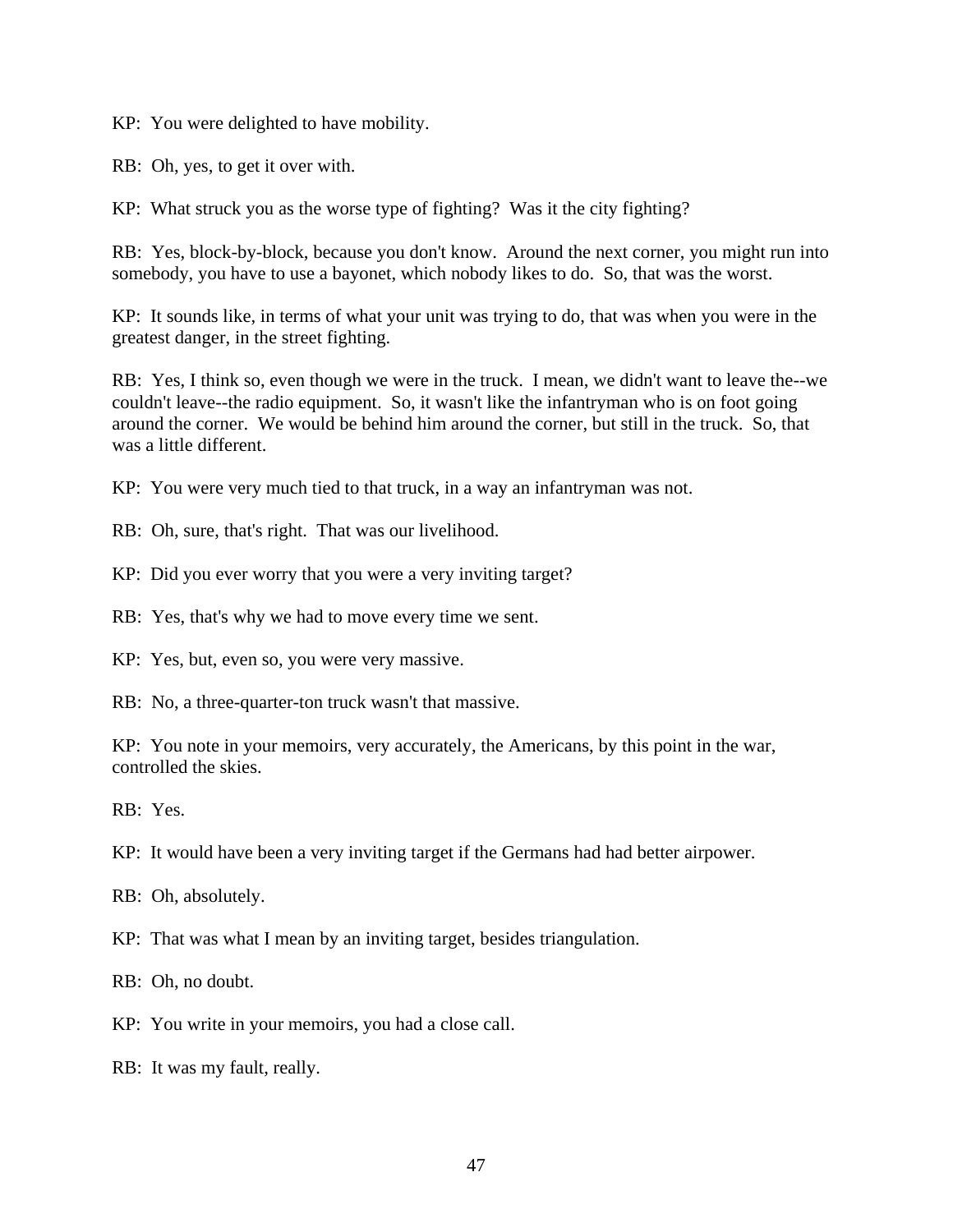KP: Partly by, in retrospect, foolishness, but what seemed a very innocent action; could you relate that story?

RB: Because I thought it was friendly-fire. I thought, "We owned the skies, so, this has to be our own plane."

KP: You waved to this pilot.

RB: Yes. How foolish can you be?

KP: You waved to the plane, a German Messerschmitt, that strafed you.

RB: That's right. Well, he went around and came back.

KP: Yes.

RB: Fortunately, he only shattered a few windows that were still intact. [laughter]

KP: That was pretty close.

RB: It was, but it wasn't scary. It was close, but it happened so fast, it really wasn't as scary as when you're waiting for the artillery to come in and the artillery is coming in all night long.

KP: In the truck, when you were running the radio, you were more frightened then.

RB: When the artillery barrage was coming in, yes.

KP: Whereas this close call with the Messerschmitt …

RB: Yes, it happened so fast, you didn't realize what was going on until afterwards. "What in the world did I do?" but it was over with.

KP: It sounds like your friend, your buddy, really saved your life by telling you to get down.

RB: Yes, he did, yes, he sure did.

KP: Once German resistance started to collapse in March and April, it became a problem, not so much advancing, but what to do with the German POWs.

RB: Yes.

KP: It sounds like you encountered a lot of civilians and POWs.

RB: Yes.

KP: You just told them to keep going back.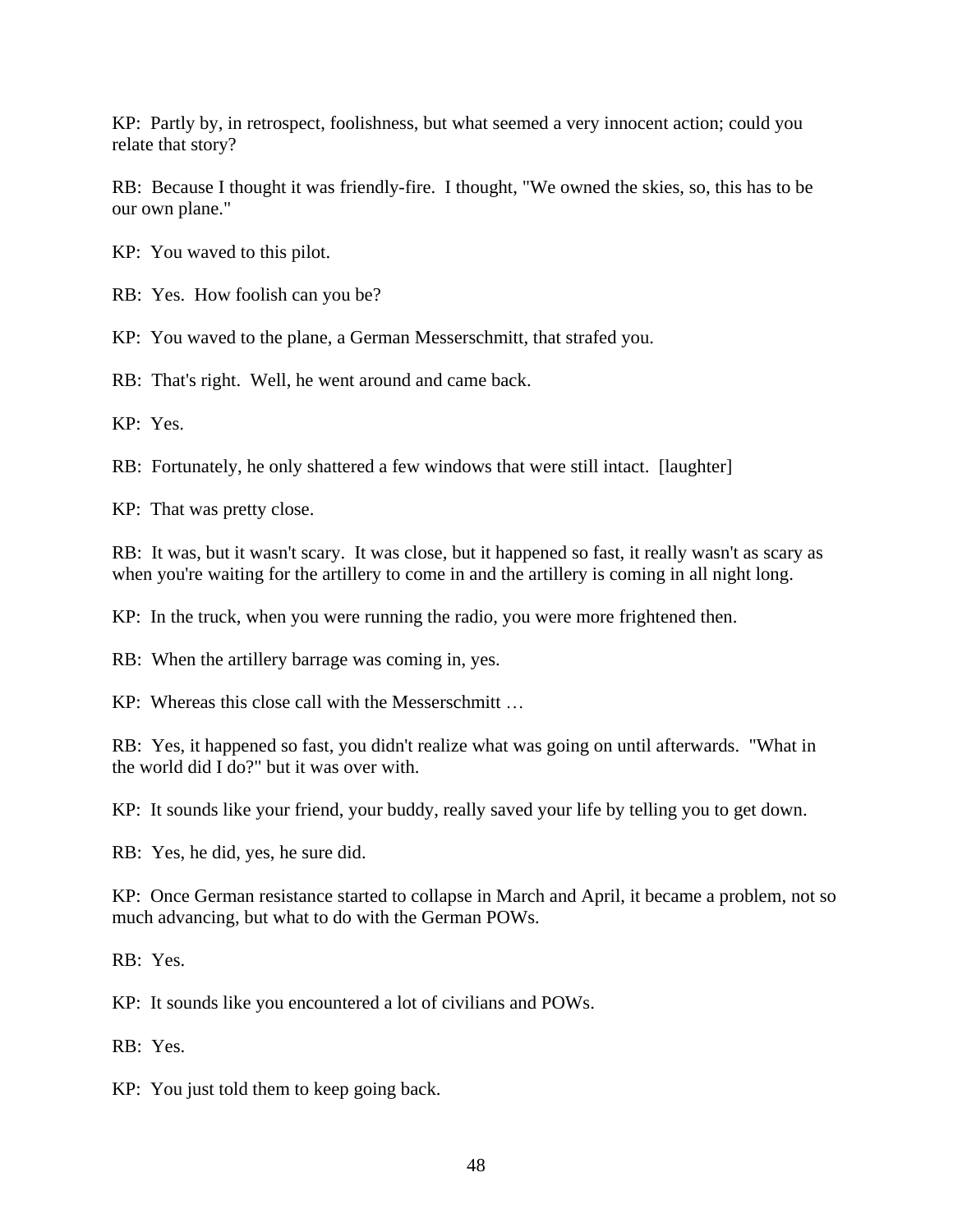RB: That's right.

KP: Including this soldier you encountered …

RB: That came to the house. [laughter]

KP: He came to the house and, in fact, was in the cellar.

RB: No, he was in the living room.

KP: He was in the living room.

RB: Yes. I don't know how it happened, because one of us was supposed to be on guard. The other two were upstairs in the bedrooms and nobody was supposed to be in the living room, but this German soldier, all of a sudden--that was kind of scary, simply because you don't expect to find a German soldier where you are, sharing your quarters, but he was more scared than we were--just as scared, I guess--a young kid only, couldn't have been more than eighteen, seventeen.

KP: You comment, which a lot of people did, with a little irony, that you did not find any Nazis and that the civilians wanted to put up their hands.

RB: Oh, we found plenty of Nazis--they just wouldn't admit they were Nazis.

KP: Yes, you were very suspicious.

RB: Oh, absolutely. They were all Nazis, but nobody would say, "*Me Nazi*," no, "*Me nicht Nazi*," that was it, "*Me nicht Nazi*."

KP: What did you think of the Germans? As you were advancing, you got to see them. Before, they were this distant enemy that shelled you.

RB: They're bigger than life when you imagined what they're going to be, but, when you're with them and among them, well, they're just people like anybody else. I think that's usually what it is when you have to meet the enemy and you haven't met the enemy yet. He's bigger than life.

KP: Then, when you were capturing them or driving through the towns, they became …

RB: In a way, it's pitiful. Some of them, I mean, it was pitiful to see humanity in such shambles.

KP: You mention in your memoirs that elements of your division liberated the Nordhausen camp. [Editor's Note: The 104th Infantry Division overran Nordhausen and the Dora-Mittlebau Concentration Camp on April 11, 1945.]

RB: Yes.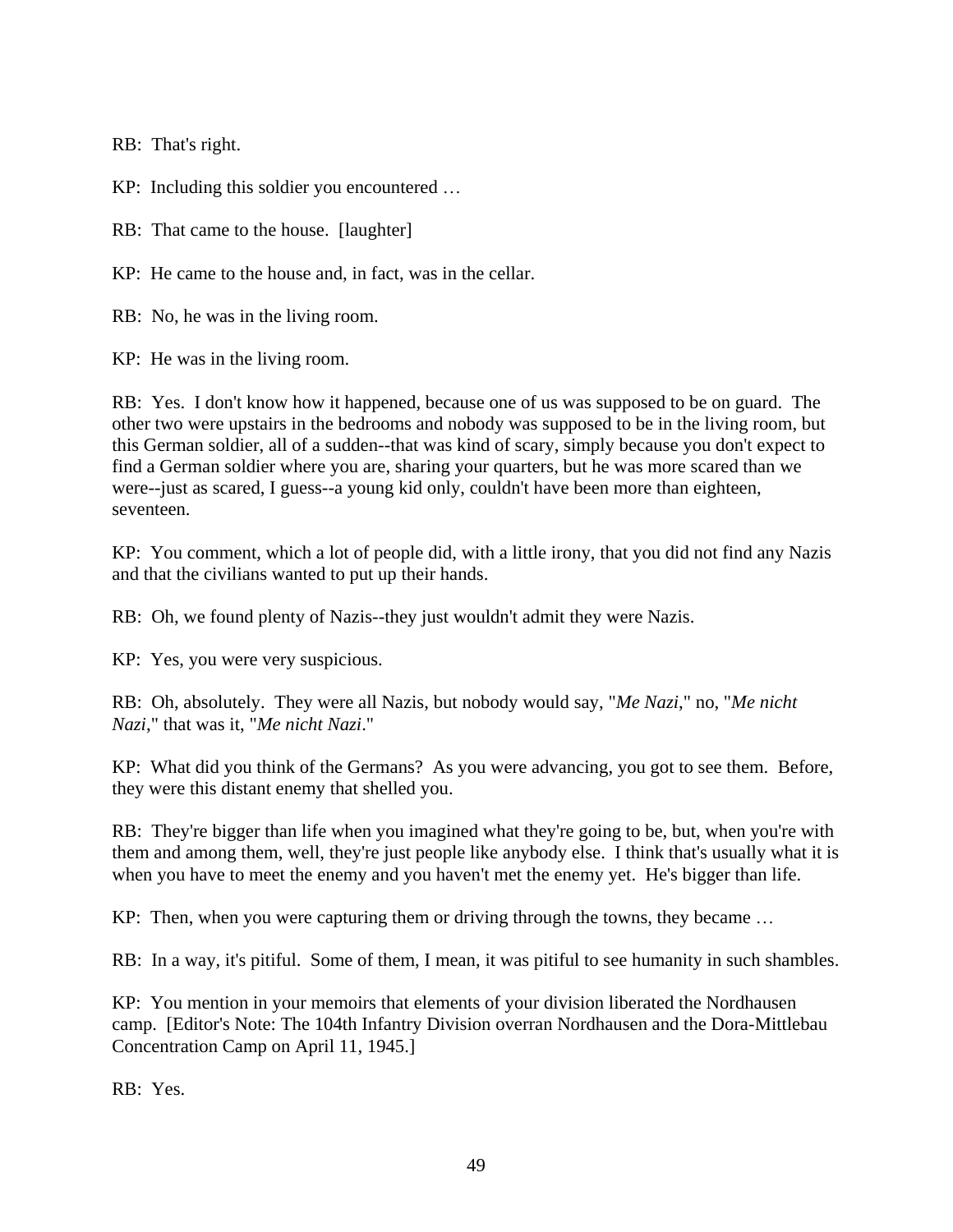KP: Before the liberation of this camp, did you know that such atrocities existed?

RB: Never, not even afterwards, because I wasn't with that part of the division that went through, that went into it, to find the bodies. So, even afterwards, when I heard about it, I was shocked, I mean, "That can't be. That sort of thing doesn't exist."

KP: When did you realize the full extent of it?

RB: It wasn't until after the war.

KP: When you got back to the States?

RB: That's right.

KP: How did you hear about Nordhausen? Did you get radio traffic about it?

RB: Oh, from the guys on the way back on the ship. There was a lot of gambling going on, but there was also a lot of talk, a lot of reminiscing about what they'd seen and, obviously, I believed them, because they saw it.

KP: It was really not until the voyage home and back in the States, when you got to see pictures, that you fully realized what Nordhausen was.

RB: That's right. Well, I realized it on the way back, but I didn't realize the enormity of it until I got back here and saw pictures of it.

KP: At this stage of the war, you could often take as much ground as you could drive or walk in a given day, but your division would see some really hard fighting towards the end of the war.

RB: There always was the element of danger, because the Germans wouldn't give up easily, especially the *SS* and the stormtroopers. So, even if they're in disarray, they're fighting all the way back.

KP: As you were moving quickly, how often would you see combat?

RB: I don't think we would see that much, because we would be behind the tanks and the tanks and the artillery were together. Sometimes, the artillery would even get a ride on the tanks, but we would be behind them, and so, by the time we saw the Germans, they were already like this, [with their hands up].

KP: Yes. At Halle, your unit would really see heavy fighting. This is very close to the end of the war. [Editor's Note: The 104th Infantry Division fought their way into Halle, Germany, from April 15 to 19, 1945.]

RB: Yes.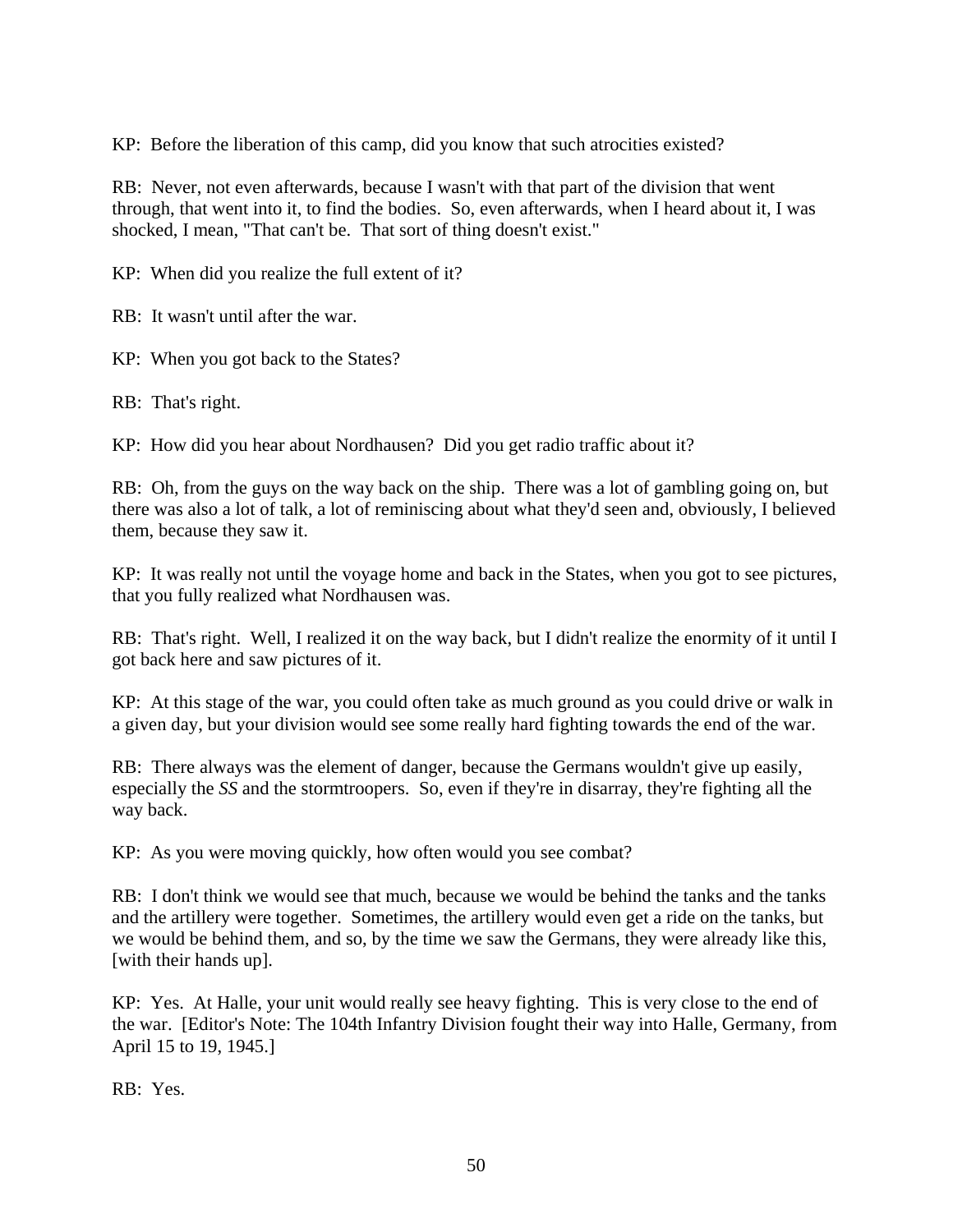KP: From your memory of it, it was very tough and unexpected

RB: Oh, yes. Nobody would believe that at that point in the war, it could be that, I mean, that they could be that strong and they had the spirit of fighting still in them. This was because of the *SS*. The *Wehrmacht*, the regular Army, they'd just as soon quit as say good morning, but they were forced. So, they really had no choice.

KP: At what point in the war did you know the distinction between the *SS* and *Wehrmacht*, or did it not matter to you?

RB: Not really, no, it didn't matter. Germans were Germans; Kraut, we called them a Kraut. [laughter]

KP: At Halle, did you know at the time why the resistance was so tough?

RB: We didn't know.

KP: It was only later that you learned that.

RB: That's right. We couldn't believe that they could be that tough. I mean, it was supposed to be a "cake walk;" no way.

KP: Did you have any personal contact with the Soviets?

RB: No, not personal, but our division did.

KP: Yes, but you never met any.

RB: No.

KP: Was it clear to you at the time that a lot of Germans were fleeing to avoid the Russians?

RB: German civilians, yes. Oh, that was very evident. German soldiers, no, they didn't have a choice. They'd get killed one way or the other. No, the civilians were very much afraid of the Russians, of the Soviets, and all they wanted to do was flee toward the American lines, because they knew that we were humane.

KP: Command had issued a non-fraternization order in relation to the German civilians. How strictly was that adhered to? You alluded in the memoirs that that gradually broke down.

RB: Well, it didn't break down, but nobody paid too much attention to it anymore, because there were so many Germans there. They didn't have that much food and we had quite a bit of food. The mess halls were still working full-time and it was easy for a GI to take seconds and not eat the seconds, but give it to some good-looking babe. So, that was easy.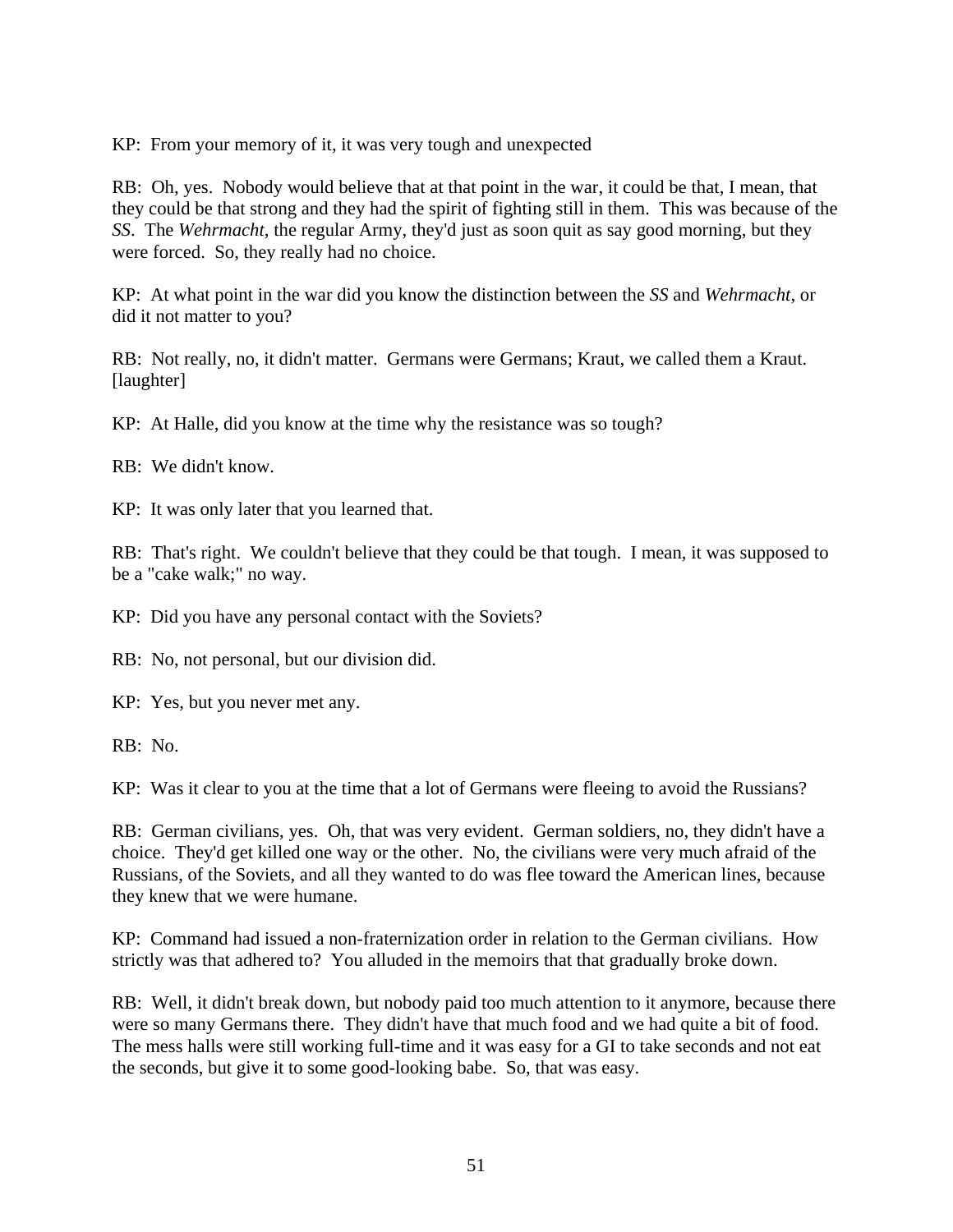KP: Was there any dating between German civilians and troops in your unit?

RB: There was, but covert.

KP: It sounds like very covert.

RB: Oh, yes, but there was.

KP: Before I ask you about what happened after V-E Day, is there anything about your experiences in Europe that I forgot to ask you about?

RB: There was one incident that you didn't ask about and that was about my buddy, Joe Pfaff.

KP: Who ended up getting a battlefield promotion.

RB: Yes, and was killed, yes. I met him at Camp Carson. He was from a different ASTP unit and I didn't know him until he got to Camp Carson. He was a kid that had been through--he was a Northwestern University student. He was an under[graduate] student; he hadn't graduated when he was--I don't know whether he was drafted or he volunteered. Anyway, he was on the skiing team and he was a very good skier and a very sharp guy, lots of fun and full of life, but he [was] also kind of one of these wise guys, superior. He felt superior mentally to some of these guys that had been through the mill with the division, some of these ordinary [soldiers], not a whiz mentality, but the ordinary mentality, and maybe he was right, I don't know, but it was not good, because, then, he wasn't able to stay with the division. He got too wise and I told him, "Hey, knock it off. Even if the guy's a dummy, but treat him with respect. He's a sergeant," or whatever he was. "Well," he'd say, "I'm not going to listen to them. They don't know what the hell they're talking about," that sort of thing. So, anyway, he was sent back to the infantry and I never saw him again, but I did hear, when I was overseas, that one of the fellows in our division that drove a jeep to carry officers around--I don't know what he did--but, anyway, he found out that Joe Pfaff had been there, spearheading a charge of a platoon and that he had done such a marvelous job that he got a battlefield commission, right then and there. It didn't surprise me, because the guy had it in him, but I also found out later on that he had been killed, because, in an advance, he had been caught in crossfire and his body was just cut in half, which is a terrible thing, but I'll never forget Joe Pfaff.

KP: You talked about him quite a bit. He left quite an impression.

RB: Well, because you remember him as he was, not as he would be today, an old man, like the rest of us, but you remember him as he was, basically, as he was, and that's what you have to do when you lose somebody at that age. That's how I remember him.

KP: In some ways, you were fortunate that, in your little group, none of you got harmed by the war.

RB: That's right.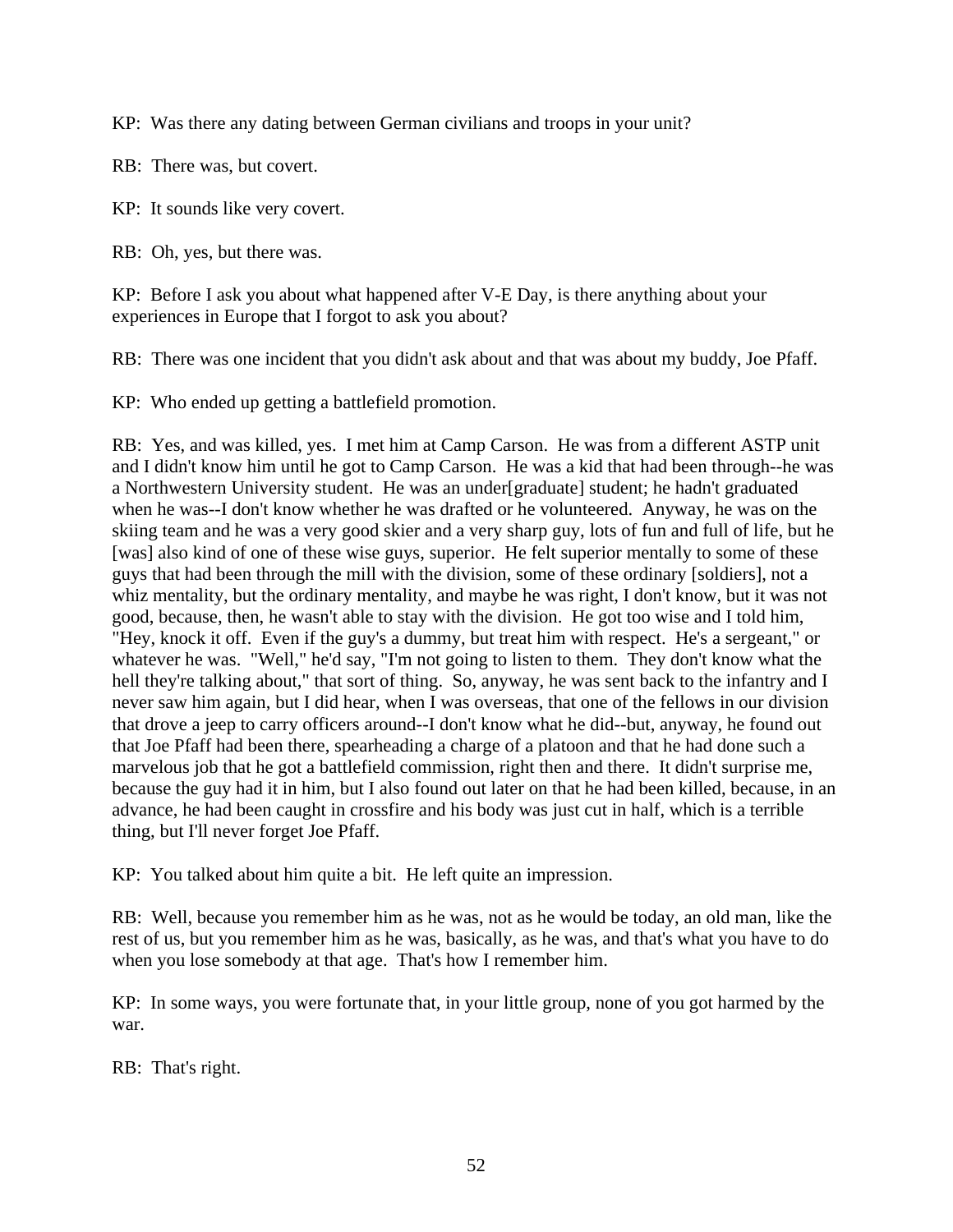KP: If you had been in a line company …

RB: Oh, they changed their personnel just about every week, casualties all the time, killed or wounded. No, the whole division, the whole Signal Corps, sorry, the signal company in the division, my signal, the 104th Signal, we only lost, I think, three or four men, out of the whole signal [company], and it's amazing, because so many of us were so close to the front and everything, but we didn't have that many casualties. It's wonderful. Of course, it also helped the fact that we were not in the way of the advance of the Battle of the Bulge. If we had been where the 106th was

KP: Yes, it would have been very different. After V-E Day, did you know you were going to Japan or were you hoping you would be part of the Army of Occupation? [Editor's Note: V-E Day was declared on May 8, 1945.]

RB: No, we were not going to be part of the Army of Occupation.

KP: That was clear.

RB: That was clear. We were going to the Far East and participate in the invasion of Japan. There was no question about that.

KP: It was clear you did not have enough points.

RB: No; oh, just to even think about it was crucial. All we wanted to think about was our furlough and be with our wives and be back in the States and don't think about the future. Fortunately, while we were on furlough, the atomic bomb was launched and that was it. [Editor's Note: Hiroshima was the target of the first atomic raid on August 6, 1945. Nagasaki was attacked on August 9, 1945. V-J Day was declared on August 14, 1945, in the United States and August 15, 1945, in the Pacific.]

KP: You had a much more pleasant voyage home.

RB: Oh, sure.

KP: Was it a different type of ship?

RB: I don't know that it was different, but there was not that many of us. We weren't cramped together and we were hilarious, I mean, hilariously happy. So, no, there was time for crap games and everything. There was space, so, it wasn't that crowded.

KP: You won.

RB: Yes, I did, first time in my life.

KP: You won three hundred dollars. At that time, it was a princely sum.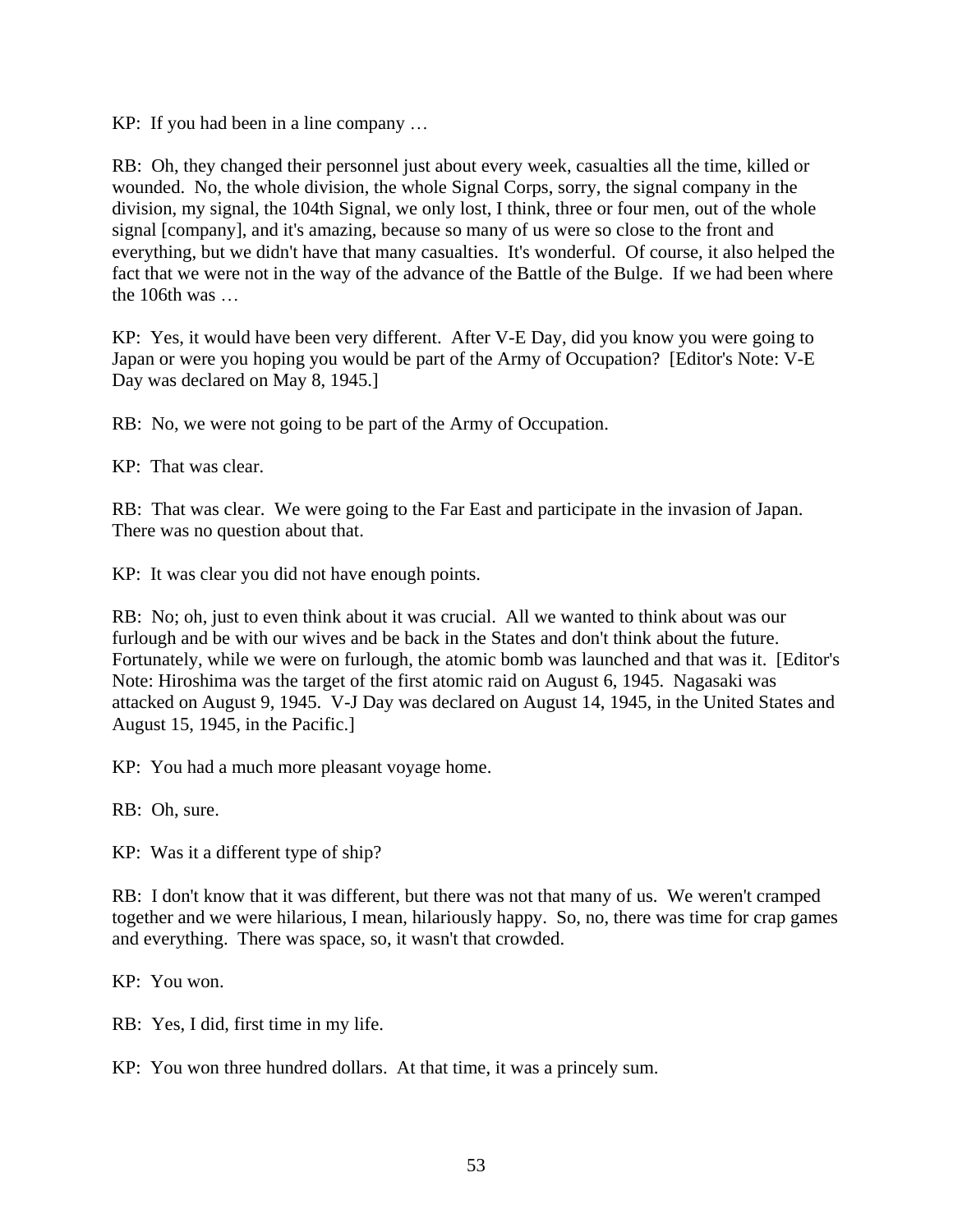RB: That's right.

KP: You stopped while you were winning.

RB: That's right.

KP: How often did you and Doris write to each other?

RB: Oh, I guess she must have written every day.

KP: Yes. How often were you able to write her?

RB: Oh, as often as possible. I would say a couple of times a week at least.

KP: Did any of your correspondence survive?

RB: I don't think so.

KP: You landed in New York Harbor. It sounds like you had something of a homecoming.

RB: Oh, yes, absolutely. There were bands there and everything. There were people waving flags and girls saying, "Come, welcome home GIs," and all that sort of thing. It was a tremendous welcome.

KP: Where did Doris and you meet?

RB: Well, at Kilmer.

KP: At Kilmer. She came out.

RB: Yes, she came to Kilmer and I was able to go and be with her and see her.

KP: Then, you really had more of a real honeymoon. You had your furlough and you could go and get away.

RB: Yes, that's right. Yes, we went up to New York State.

KP: How did you get up there, since rationing was still in effect?

- RB: No, this was, I think, partly by train and partly by bus.
- KP: It was there that you learned about the atomic bomb.
- RB: Yes, that's right.
- KP: Your furlough ended …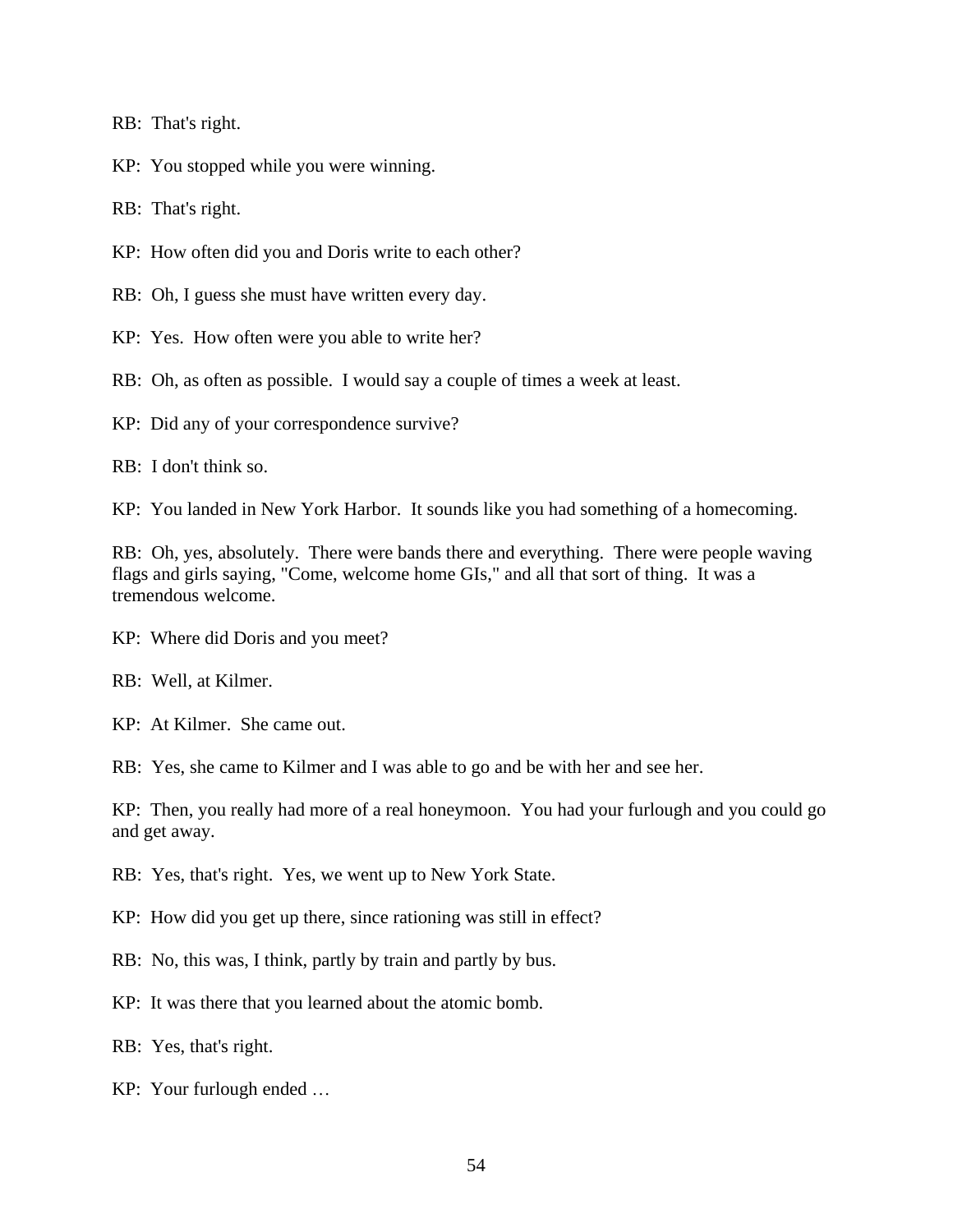RB: On a happy note. [laughter]

KP: On a happy note, but you still thought you might be going overseas to the Far East.

RB: Well, I didn't know what was going to happen. We were hopeful that the war would end there, too, but there was no certainty of that. Until the atomic bomb was launched there, everybody assumed that there would have to be an invasion of the Japanese Islands.

KP: After you learned the atomic bomb was dropped, you still got sent out to California.

RB: Yes, because you can't change the orders that fast and we were going to go out there. We were still going to be sent to Japan, perhaps as an occupation or something, but MacArthur is the one that said, "I want no more combat troops out here." So, that was it, because ours was a combat division. Other people were still sent.

KP: By being in a combat division, in this case …

RB: We were able to be one of the first divisions to be deactivated, because we were here.

KP: Yes, in fact, there was a certain irony, because you were destined for Japan, but, by being destined for Japan, you got to go home earlier than a lot of occupation troops.

RB: That's right.

KP: It sounds like you were delighted to get out of the Army in November.

RB: Oh, yes.

KP: November of 1945.

RB: Yes. In a way, I'm sorry that I didn't keep my uniform, at least as a memento or something, and some of my ribbons. I didn't want to have anything to do with it. I just got rid of everything, boots, combat boots, the rest of it.

KP: When you got the pitch to re-enlist, you were not swayed.

RB: No, I wasn't about to.

KP: Where were you separated formally?

RB: Right there in California.

KP: In California. Did you get rail fare back to the East?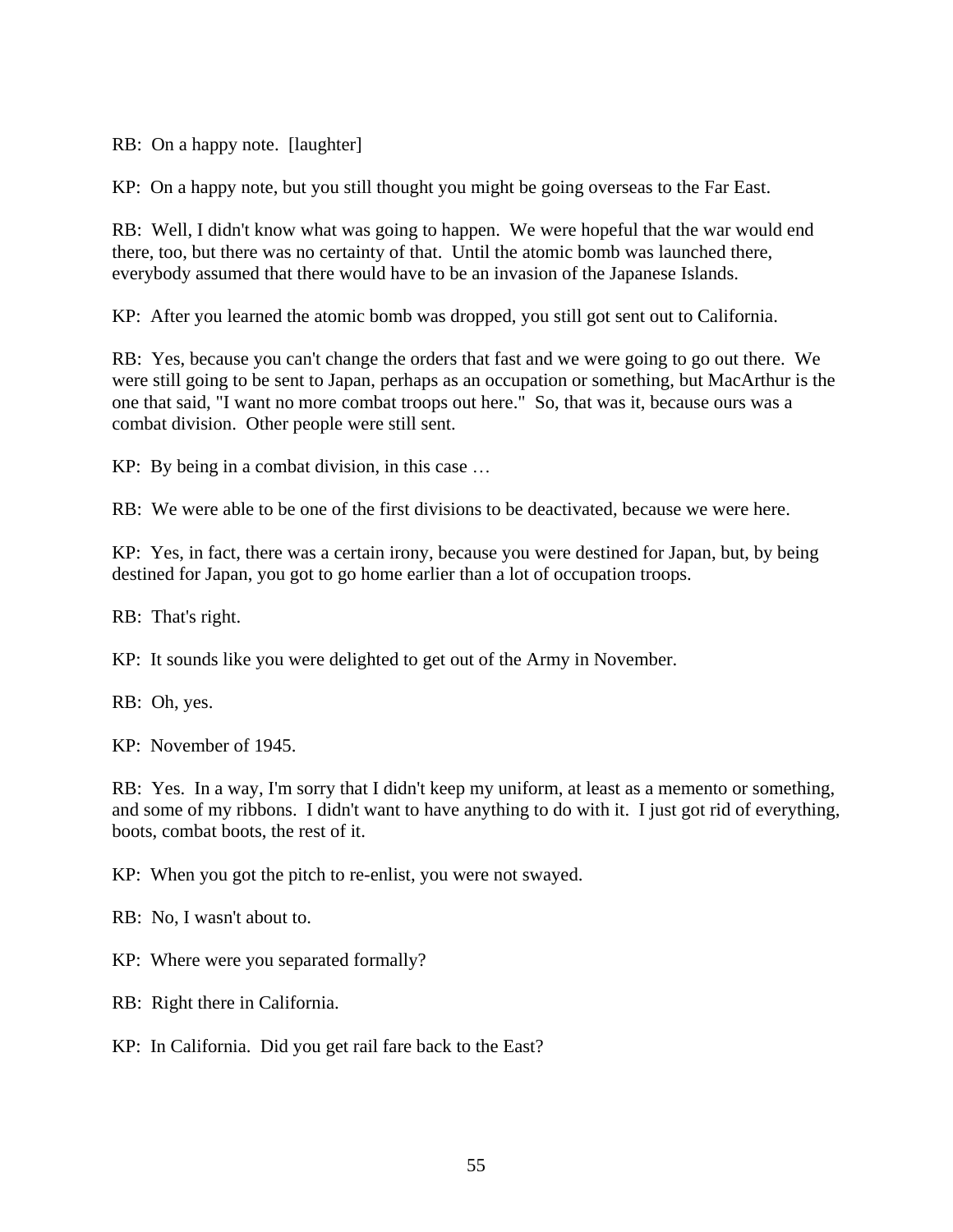RB: I don't remember; I think I did. I don't remember, because I was inducted there. So, then, I may not have gotten money. Usually, if you're inducted and discharged at the same place, there's no rail fare due.

KP: You faced a choice after getting let out of the military between going back to school or working for J&J.

RB: Yes.

KP: Why J&J?

RB: Because they were that close and, when I was at Rutgers, I saw J&J and I had learned a little about what J&J was. I knew, I remembered, the name, because I remembered that my mother had always used Johnson's Baby Powder on all the kids. To me, Johnson's is historical and to be that close and to know that they had a worldwide operation and to know that I had something to contribute, because I could speak Spanish, and besides speaking Spanish, which is just one element of it, I was a good salesman, at least I thought I was, all these things you put together. I built myself up mentally as a qualified candidate for the kind of position that I hoped to get.

KP: Being in New Brunswick, in addition to meeting your wife, you found the company you had wanted to work for.

RB: That's right, which I never would have had I not been in New Jersey.

KP: Yes. How did you get your job with J&J? How did you make contact with them? You obviously thought of yourself as an excellent candidate. How did you convince J&J?

RB: Well, because, first of all, I applied for a job in J&J International--not just J&J, but J&J International--and I got a job, but it was a clerical job and that's not what I wanted. I told them I wanted an overseas job, but they said, "Well, I don't know if there's any such thing available, but we'll see." It wasn't until I got my vacation time; I guess I had been there six months or so and it was time for a vacation. I got two weeks' vacation and, instead of going to the Shore, like most people were doing, I commuted to New York City, to Wall Street, where J&J International had its headquarters, where the top management of J&J International worked. I commuted there every day and I went to J&J and I told the secretary, or whoever was there, the receptionist, that I …

-------------------------------------END OF SIDE ONE, TAPE TWO--------------------------------------

KP: You would talk to the receptionist, saying that you wanted to talk to the Vice President.

RB: And they said, "Well, oh, he's not in today." "Well, okay, then, I'll come back later. I'll come back tomorrow," or, "He's tied up. He's busy." "Well, I'll wait." "You can wait if you want, but I don't think he's going to have time." So, finally, I guess after about the fourth or fifth day, it was already getting toward the end of the week, or maybe it was the second week, I don't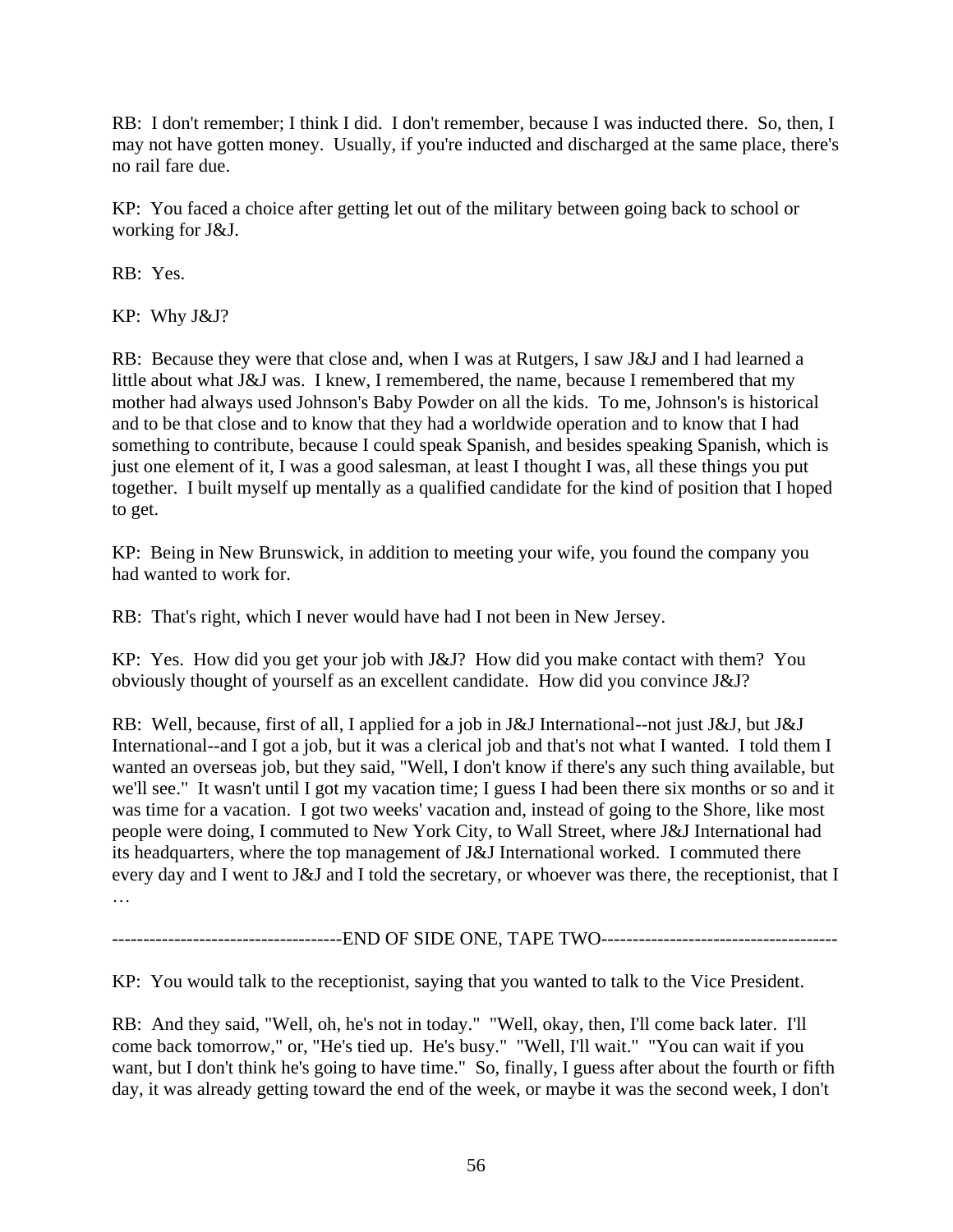remember, but, anyway, finally, I guess they felt sorry for me or they got tired of seeing my face. So, they told the Vice President, unbeknownst to me, "There's some young fellow that keeps coming in and he wants to see you. He works for …

## KP: The New Brunswick office.

RB: So, he says, "Well, all right, let him come in. I'll talk to him." So, I went in and he said, "What can I do for you?" and I said, "Well, it's really what I think I can do for you. This is what I'd like. I'm very anxious to stay with the company. I'm a good salesman, and I think I am, and I'd like to be representing this company, you. I'd like to represent you overseas, especially in Latin America, in a sales or marketing capacity," and, well, then, he wanted to know, "Who are you? Where do you come from?" all the history that you've asked me, and so, he said, "Well, thanks for coming in." I said, "You're welcome," and I left. I figured, "Well, that's it, 'Thanks for coming in.'" So, after the vacation was over, I went back to work and it was about a month later that my boss in New Brunswick, the office manager, called me in. He says, "Mr. (Abeo?) called." That was the Vice President. "There's a fellow from Peru, the son of our distributor there. He's a young man and he doesn't speak English. He's coming up to New York on vacation and Mr. (Abeo?) would like to know if you would be interested in being with him and translating for him, just spend your days, instead of here in the office, with him while he's here." I said, "Oh, I'd be delighted," and I did. His name was (Jean D'Vienbenue?). He was of French decent, but he didn't speak English, and so, we got along good in Spanish and I was with him during all the time that he was here, a week-and-a-half or so. I liked being out of the office. I liked being in New York City.

## KP: It sounds like it was nice.

RB: All expenses paid and everything. So, I had a good time, and then, Jean went back and I went back to work, and then, a little bit after that, Mr. (Abeo?) wanted to see me. Actually, he came down here. He used to come once a week to New Brunswick, so, I'd seen his face, but it wasn't until I met him in New York that I got a chance to talk to him, but he came down and he wanted to know, "I understand you're interested in going overseas," and I said, "Yes." He says, "There may be an opening in Peru. The salesman we have in Chile is going to be promoted to the Philippines," we're just opening up the Philippines after the war, "and our fellow in Peru is going to Chile and that leaves Peru open." It was the smaller of the three markets, so, that's the reason why that one would be opened, "And I wondered if you might be interested in going down there for us and trying it out. You seem to be anxious to do that," and I said, "I'm delighted." He says, "Do you want to speak to your wife about it?" and I said, "No. I'll say yes right now." [laughter] I didn't even ask what the salary was or anything. I just said yes, which was not the smart thing to do, but, anyway, it worked out okay. So, that's how I wound up in Peru.

KP: How did your wife take it when you came home?

RB: Well, she was in shock. She says, "I don't even know--I don't speak Spanish and I don't even know where Peru is, to tell you the truth. I know it's in South America somewhere." I said, "Well, you're going to find out and, besides," I said, "if we don't like it, we can always come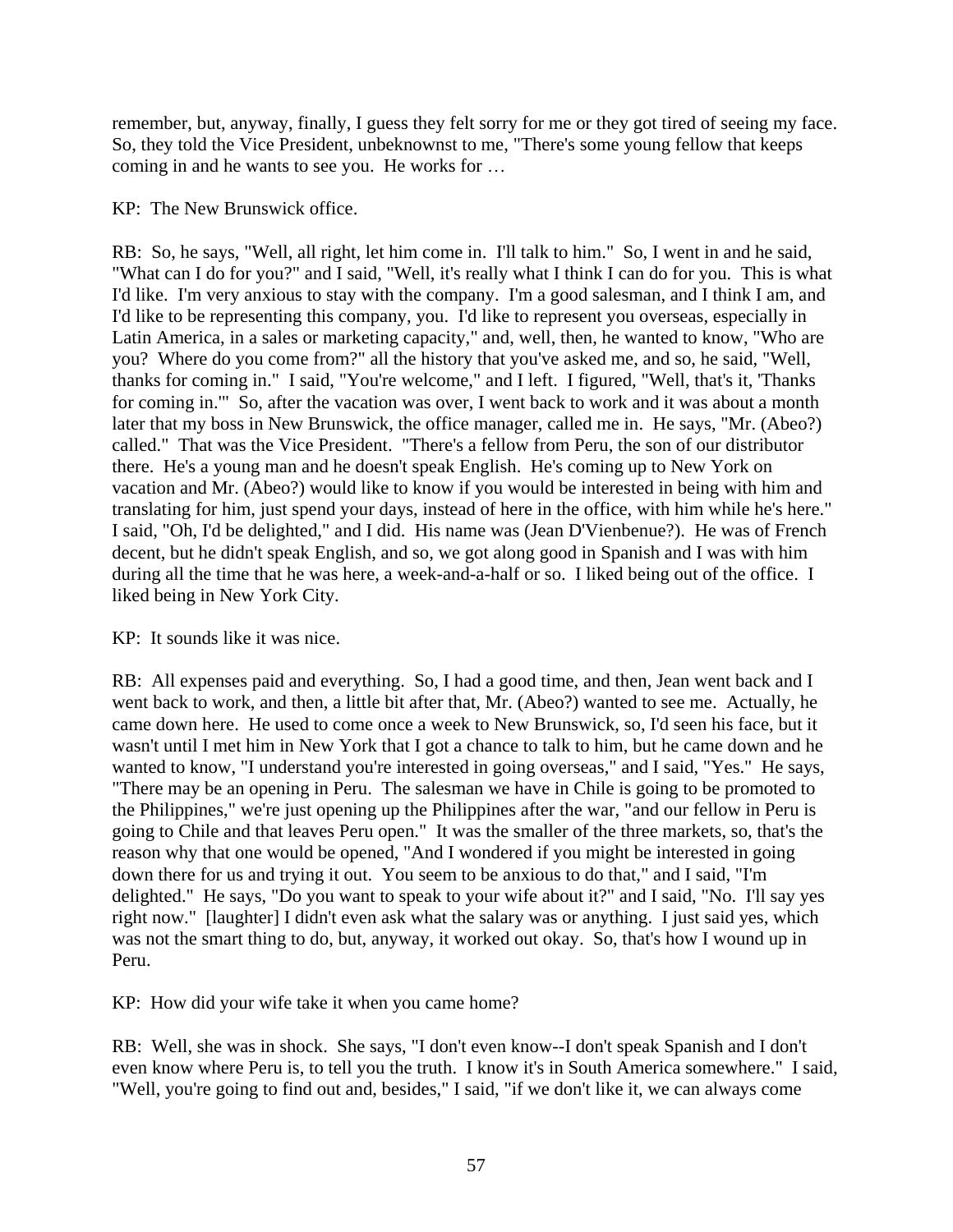back. Don't worry about it, it'll be okay." So, to make a long story short, we wound up there and we stayed nine years. It was a three-year hitch with a vacation at the end of each hitch. So, at the end of the first three years, I wanted to go back, and then, she had already made a lot of friends there and started learning to speak Spanish and she had a little dog that she didn't want to leave and that sort of thing. So, she was willing to go back and we did that twice and, in the meantime, I got a chance to expand into--the Chile market didn't develop, so, the fellow was moved. We didn't have a man in Chile. I think he went to Venezuela, but, anyway, so, I was able to go from Peru to Chile on occasion and to Bolivia. So, I expanded my territory. Instead of just being the rep for Peru, I was in charge of the three countries, plus, the fact that we started local manufacturing operations, packaging, really. So, it changed from being the representative to being the local manager. So, I was there nine years and, at the end of the ninth year, we were both, Doris and I both, felt that maybe we should come back and establish roots. We were getting on into our thirties and we wanted to be here. Moreover, I was offered a transfer to Columbia, which was a bigger market, and I figured, "If I do that, I'll probably never get back." I mean, once you're an expatriate for X number of years, you either never get back or you don't want to get back, and so, it was a combination of those two things that we decided, "No, we're going to go back." We came back, back to New Brunswick for reassignment within J&J, if I wanted to stay with J&J. The possibilities that I had were two. One was to be with the Medical Devices Division and work for them in Mississippi, the other one was to stay with the Hospital Division, I didn't know where that was going to take me, or the third one was stay with the Consumer Products, baby products and Band-Aids and that sort of thing, with that division, which was my favorite anyway and that meant a territory in South Jersey. So, I took that one. I said, "Yes, that sounds good to me," and the division headquarters was in Philadelphia and I was able to establish my home anywhere in the territory from Atlantic City to Camden to Salem down south. So, I was told by the ex--the guy that was being promoted out of that territory into a bigger job--I was told to stay in close to Philadelphia, not to go to Atlantic City, which was my first initial reaction, that I should go there, because that's a seasonal job. I mean, in the winter, there's not that much doing there. "You're going to be spending too much time away from home around the Camden area and around the Philadelphia area, and all the division meetings are going to be in Philadelphia. So, you might as well stay here." So, I said, "That sounds like a good idea." So, we did rent an apartment down in Haddonfield, which we loved, Haddonfield. I was there for, I don't know, six months, eight months, something like that, and I was called in and I was asked if I wanted to be a sales trainer. I had done, apparently, a good job and a good salesman, so, they wanted to know if I wanted to be a sales trainer, in addition to my other job. So, I said, "Sure." So, I was indoctrinated into that in New Brunswick, and then, I went back and I was training people on the job. In other words, I was working my territory, but showing the trainee how to do it, where to go and what to do and what to say, and that worked for a few months, and then, I was asked if I'd like to be promoted to a food territory in the Great Lakes Division. This was called the Eastern Division; Great Lakes Division. Food territory was a bigger job because, at that time, the company was just starting to sell its goods in supermarkets. Up until then, it was all drugstores. So, I said, "Yes," anything for a promotion, more money, more prestige, more of everything. So, I said, "Fine." Of course, Doris wasn't happy about that, either, leaving New Jersey again, and we lived in a place called Avon Lake, which is right on Lake Erie, which was nice, but she didn't like it, because it was kind of out in a farm. It wasn't what she was used to and she didn't have any friends or anything and I was away most of the time, traveling.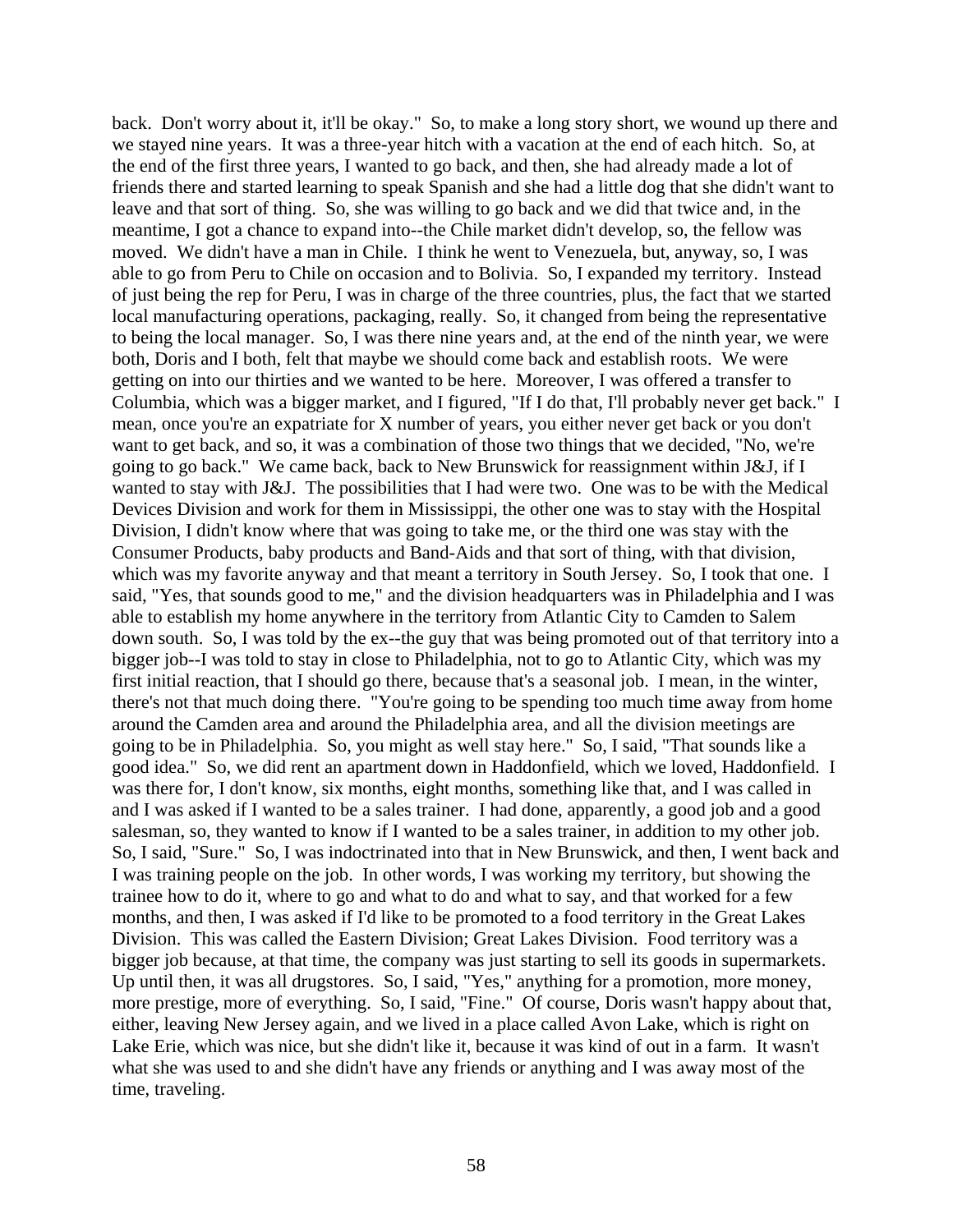KP: It sounds like it was a vast territory.

RB: Well, it wasn't that vast, but it was big, Cleveland to Akron to (Mansfield?), all that area of Ohio. It's a big part of Ohio; not all of Ohio, but a big part of Ohio. So, we were there until my vacation time came and, when that came, I wasn't really happy with it, because I didn't like my district manager. The district manager here, I liked very much, the one in Philadelphia. In fact, we still correspond. He's retired in San Diego now, but the other one was very ambitious and he didn't care how much he drove his men as long as he got a promotion. He used to tell us, "I'm going to be;" he was a division manager, he wanted to be a regional manager. He said, "I'm going to be a regional manager. I don't care how hard I work you guys," which is not exactly the way you "influence people," as Dale Carnegie used to say. So, anyway, I decided I didn't want to stay with them. I liked J&J, but I didn't want to stay on that job. So, when we got a vacation, we came back to New Jersey. Doris wanted to be with her sisters and I went to New York City looking for a different job and, through one of these placement agencies, I was able to get interviewed by a pharmaceutical company and I was offered the job, provided that I passed the physical. When I went back to Cleveland, I would have to meet their district manager and go to a doctor and pass a physical. If I passed the physical, then, the job was mine, which happened. So, then, I told the guy I didn't like that he could shove it. I told him, "That's it, I've got a new job. I'm leaving." This new job, new company, was willing to pay my moving expenses back and I started out as--my title was promotion manager. Sales, it was a combination of sales training manager and promotion manager. So, I don't know, you want me to keep going?

## KP: Keep going.

RB: So, I was delighted, because I was going to be able to commute from New Jersey, where Doris wanted to live, and work in the office. Of course, it wasn't international. No, I'm sorry, it was international. Another reason I didn't like the domestic J&J, because I missed international so much, that's it. So, that's why I wanted to get back into international. So, when I got to the new company, it was the International Division of Ayerst Laboratories and Ayerst Laboratories was a division of American Home Products, still is, except that it's merged with Wyeth now.

KP: You would do quite well at your new company.

RB: Well, I started out as a promotion manager and sales training manager and it was good on both sides. It was good for me because I was going to be able to train salespeople; not really salespeople. In that company, they're called "detail men," because they detailed doctors, but they also sell to pharmacists. So, it's a combination of detailing, plus, salesmanship. I was able to train these people overseas, which means I would be able to travel, not only to South America, but, hopefully, other places and, for them, it was terrific, because they killed two birds with one stone. "Here's a sales trainer that can train people in South America in Spanish and train people in English in other parts of the world. So, we don't have to have two guys. All we need is one." So, it worked out well for both of us and, after I was there a year-and-a-half or so--it was a very different type of indoctrination, because I had to learn physiology. The company was strong in hormones and particularly female hormones, estrogen. So, in order to train the detail men, so [that] they would be able to speak intelligently to the doctors, they would have to know what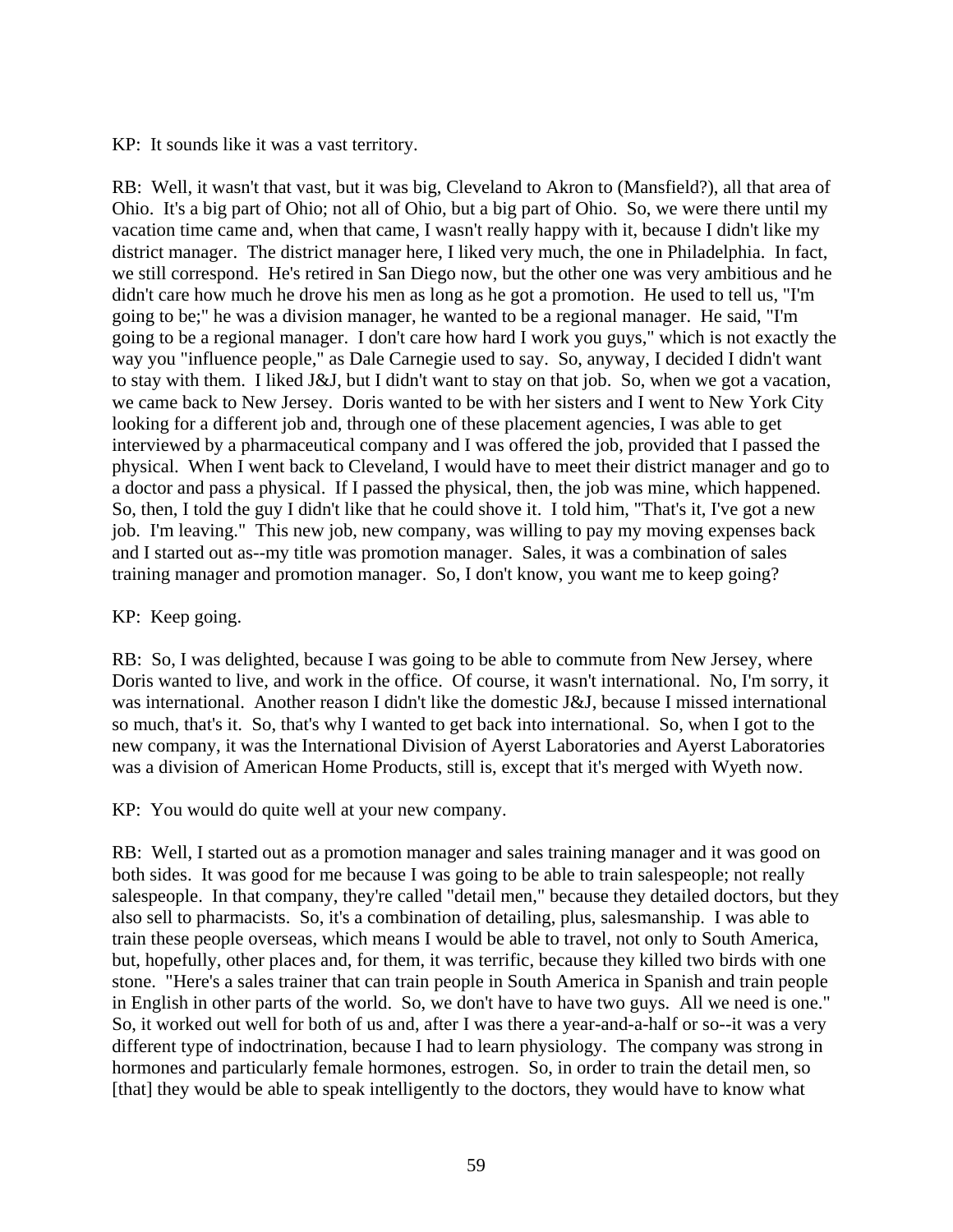they're talking about. They would have to know how the human body works, the female particularly, fertilization of the egg and the menopause and the rest of it, everything that has to do with the female anatomy. So, I had to learn that from the ground up in order to be able to teach it to somebody, which I did, and I was delighted, because I was always interested in learning anyway. So, this way, I was able to get paid while I was enhancing my own intellect and my own knowledge, and then, I was able to go and teach it. My first job was in 1950--no, I transferred from J&J to Ayerst in '58. My first assignment overseas was in late '59, about a year later, and the assignment included--well, it was started by going from here to Spain and, in Spain, we didn't really have any distributor yet. So, my job was going to be expanded, because the company didn't have that many people. It was a small company. It was only three executives at that time, plus secretaries. Incidentally, I had my own secretary, which was the first time I ever really had a secretary. So, I had to check out some people that had written expressing interest and see if they were worthwhile to select as distributors. From Spain, I went to Italy, to Rome. We had a company there I wanted to meet. I was supposed to meet our manager in Rome. From Rome to South Africa via Khartoum, but the Khartoum in the Sudan was merely to refuel, for the plane to refuel, it was a stop en route, but the first assignment, training assignment, was in South Africa, in Johannesburg, in English, of course, which occurred and I made good friends there and we worked together. The doctors were delighted to meet an American. They hadn't met an American. They knew all about American medicine and everything. So, when we went into the doctor's office, it was more like a get-together, rather than, "Well, here's a product. Please use it," that sort of thing and that's how I learned the expression, "Spend a penny." That's the first time I'd ever seen female sales reps. We had male sales representatives and female. I was working that Monday--the training was in the classroom, but also in the field, with the individual--and I was with this female, this girl, lady, sales rep. Every time we went into the doctor's office, we would get offered tea, not coffee, but tea. In South Africa, rooibos is tea. So, after a while, you kind of get filled-up with tea. So, she asked me, "You want to spend a penny?" I didn't know what she was talking about. What she meant was, "Do you want to go to the john?" [laughter] Then, when she explained it, I said, "Yes, I would." She said, "Me, too." So, I don't know how we did it, we each went our separate ways, and then, we came back, but, anyway, that was the first training assignment. It went well, and then, my next assignment was Sydney, Australia, from Joburg to Sydney, and it was still on the DC-7, not the jet. The jets were not out yet. So, it had to make two stops. The first stop from Joburg was Mauritius and the second stop was in the Cocos Islands in the South Indian Ocean, south of India. It's a little island, a beautiful island, and all we did was stretch our legs there and we were there for a couple of hours, stretch our legs and walk along the beach, pick up seashells, and it was manned by just some Australians that was there for that purpose, for navigational purposes, for the ships, and so forth, Cocos Islands. Then, finally, we landed in Perth, on the west coast of Australia, and, from there, changed planes to a local, to a national airline that took me to Adelaide, and then, to Sydney. Sydney was the second class, the second session of teaching with the local reps, and that went well, too. From Sydney, I went to the Philippines, got there at six o'clock in the morning and the Filipino reps were all waiting at the airport, waiting to receive me, with a big sign, "Hi, Welcome Bob Bustamante." [laughter] Oh, they're great, the Filipinos. I still correspond with some of them, they're just great people, but, anyway, so, that was the end of the trip, and then, I came back, but I want to make a long story short. So, I was promoted to marketing manager and I was also given the assignment of finding managers, because we were developing companies in Puerto Rico. For example, we went from a distributor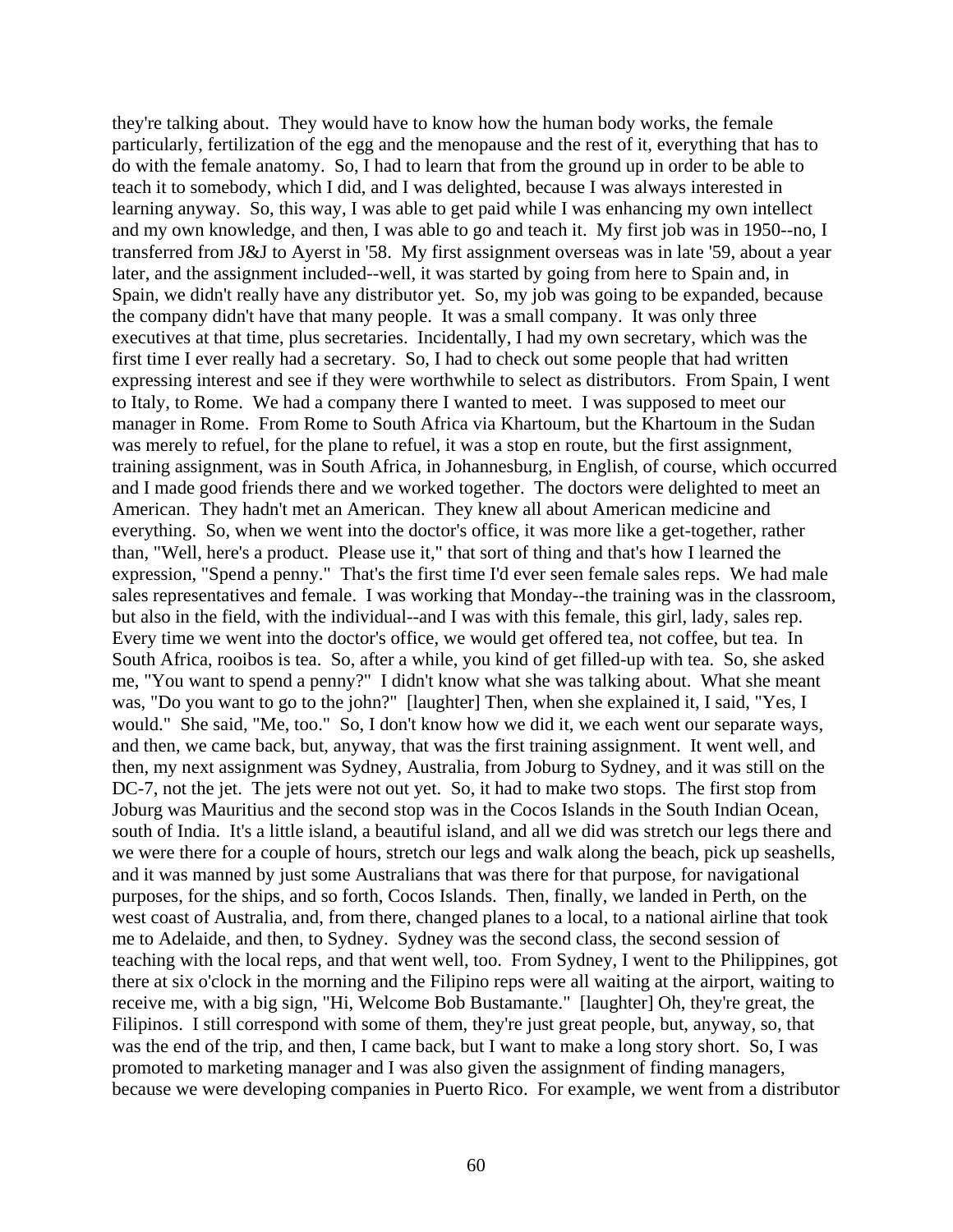to our own company, and then, I was in charge of establishing that company and it was the first company that had--first, it was the first overseas subsidiary that had ever made money the first year. Usually, it takes about five years to break even, and then, after the fifth year, the company starts making money, but, in the beginning, when you're first established, there's a loss to be expected, because of all of what is entailed in establishing a company, incorporation and the rest of it, but this company made money the first year. So, I felt good about it and I started to think, "Gee, that was great," but other people noticed, too. The second company that I was in charge of establishing was in the Philippines and, again, this company made money the first year. So, after that, I became a vice president. I mean, people recognized when things are going well. I became a vice president in charge of Asia and Australia, everything from Turkey to Japan, plus Australia and New Zealand, and I worked that for three or four years, and then, I was promoted to executive vice president in charge of those same companies--no, in charge of those same countries plus Mexico, which was a big marketplace. From there, when the President retired, I was promoted to the presidency in charge of the whole world for International and I was in charge of 1,800 people, worldwide, and I was there for four years, and then, I retired.

KP: Why did you retire?

RB: Because I was asked to take early retirement. I think that the company may have felt that I reached burnout. I'm not sure. I didn't think I'd reached burnout, but maybe they did and maybe I had. I don't really know.

KP: It sounds like you might not have retired if they had not suggested it, but you also did not mind retiring either.

RB: Yes, that's right, but, in any case, I had accomplished my mission. I had done the impossible. I mean, here's a kid that didn't finish college and he gets to do what--by the way, I had medical doctors under me, I had a lot of, well, most of the executives under me were college graduates, but there was a little bit of resentment, I think. I don't know if they knew I wasn't a college graduate or not, but, in any case, I was of Latin decent and that, right away …

KP: That was a source of tension.

RB: Not overtly.

KP: Not overtly, but you could sense …

RB: I don't know. Maybe I was just a bit conscious of it. I don't know; in some cases, among certain individuals, yes, among most, no.

KP: What about at J&J? Did you ever sense that that was a problem?

RB: No.

KP: No, that being of Latin decent …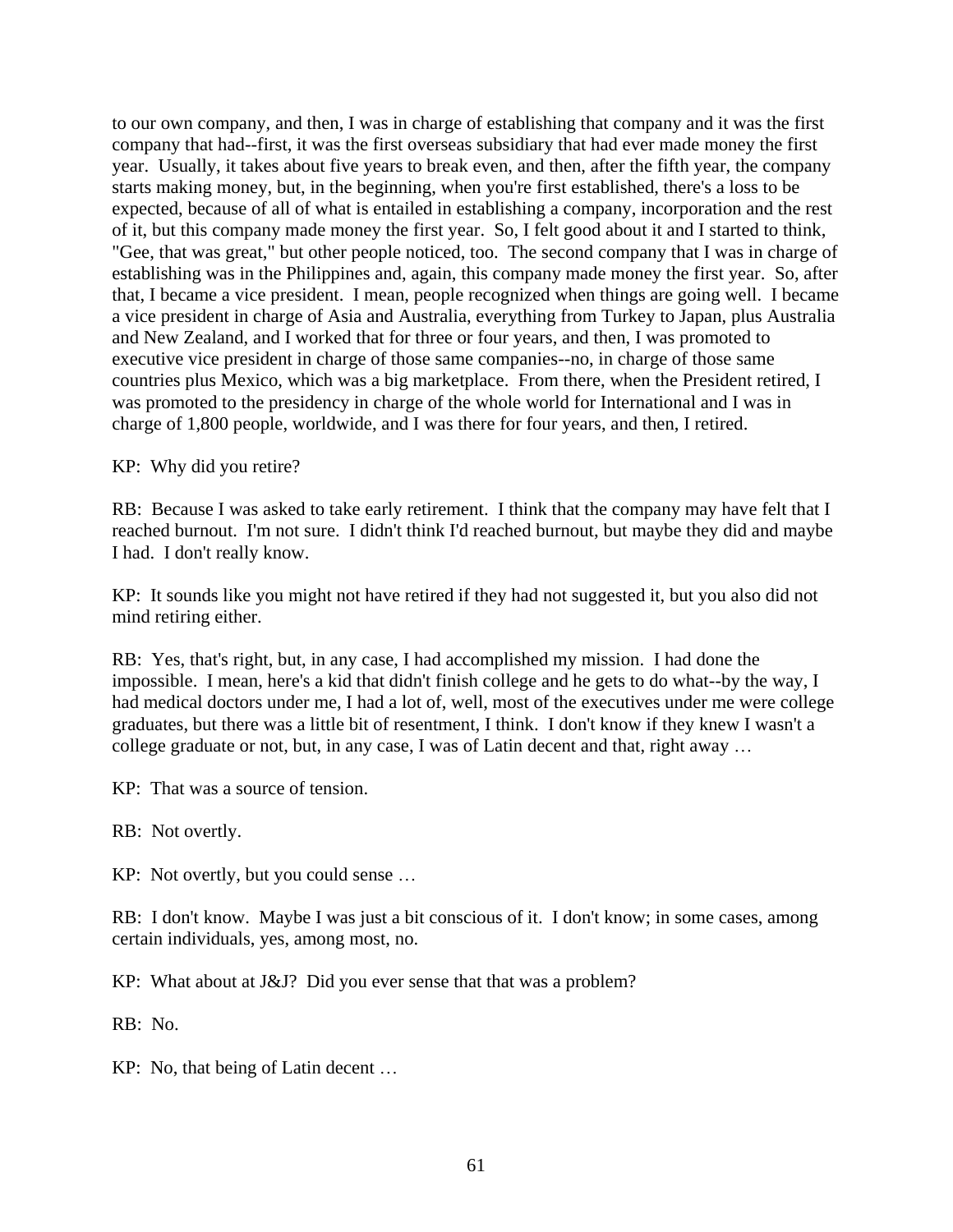RB: No, it helped me, because that's how I got to Latin America.

KP: Backing up to J&J, when you were in Peru, your wife really took to it, despite some initial reservation, and it seems like you enjoyed the job immensely.

RB: Oh, I loved it.

KP: You decided to come home because it was a crucial watershed, whether you come back or you live the expatriate life.

RB: Right.

KP: It seemed like you enjoyed the expatriate life quite a bit.

RB: I did.

KP: Parts of it, you enjoyed a great deal, but you also had some concerns about it.

RB: I guess my concern was basically Doris. If it hadn't been for Doris, I would have probably led the expatriate life, but she didn't want to. She said, "Look, I've been a good soldier up to now, but the time has come, enough is enough," and I felt that she was right.

KP: However, you liked a lot of the expatriate life.

RB: Oh, yes.

KP: What was it that you liked the most?

RB: Well, to begin with, in South America, the man is the boss. You become native. You start acting like them [laughter] and, to a male, that's great. I mean, to a female, probably not, because the female is delegated to something lesser, and that's how it is. That's how the society works down there and Japan, of course, is notorious for that, but maybe that's one reason why I kind of liked it so well, and not only that, I was my own boss, had my own hours. I could work whenever I wanted. Of course, I always worked, because I was a workaholic to begin with, but I didn't have to. I worked on Saturdays; people here didn't work on Saturdays. I worked on Saturdays because the distributor worked on Saturday and I figured, "Why should I stay home or why should I go play tennis when I can [work]?" They work half a day only on Saturdays. So, I worked half a day. In the afternoon, I'd go out and play tennis and the distributor was great, because they gave me my own office, it was not an individual office, but I had it partitioned off, and the use of a secretary and everything. So, that was nice and they were like family.

KP: Coming back to the States, it sounds like you lost a lot of your autonomy by coming back to the domestic division.

 $RR \cdot$  Well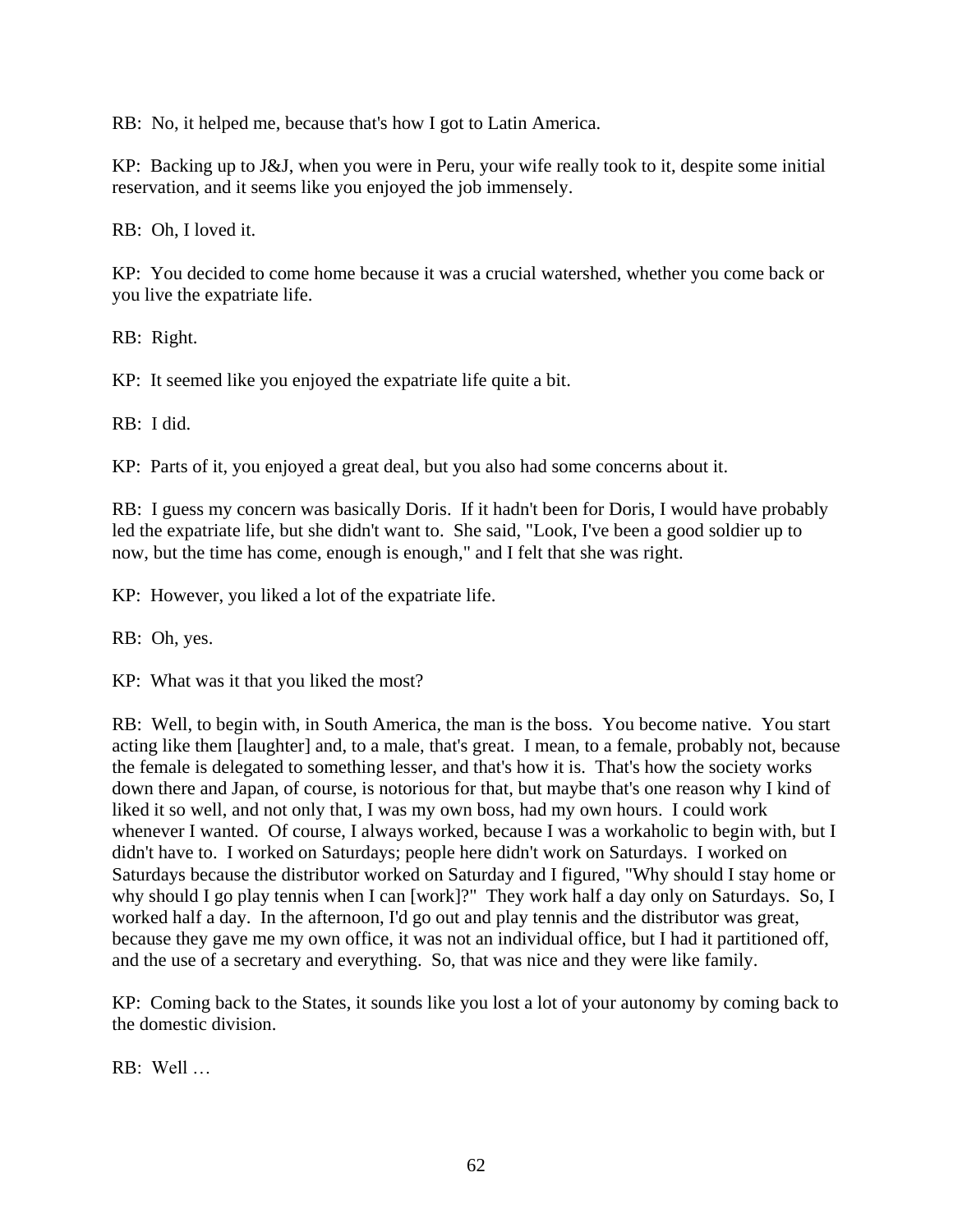KP: You still had a lot of independence, but you were not …

RB: You mean from a work standpoint?

KP: Yes.

RB: Oh, yes.

KP: When you were in Peru, you were it.

RB: I was, that's right.

KP: New Brunswick and New York is a long way away.

RB: That's right.

KP: You have got to keep them informed, whereas, here, they told you to live near Philadelphia. It seems like you were more structured.

RB: Oh, yes, oh, tiers upon tiers. This is totally different. I still had freedom, because I had my own territory, but, still, I had to report every day and write the orders every day, the orders I'd take, and that sort of thing, which I never did in South America--maybe a letter a week, or maybe every two weeks or something, and that's it.

KP: J&J was an older company when you were working for them. It already had quite a reputation. Did you get the sense that you wanted to leave because it was more bureaucratic?

RB: No, no, I loved that company. I still do.

KP: Yes, you think …

RB: Oh, I think it's great.

KP: It almost sounds like, if you had been in a better area, you might have stayed, if you had been in New York rather than the Great Lakes.

RB: Yes, I probably would have stayed, although after Great Lakes, I was told, after I left the company, that my next assignment was going to be a division managership, probably out West, but there was nothing specific. It hadn't been offered, but they were talking about it, unbeknownst to me. So, that's the way it probably would have gone, but too many moves and Doris didn't want to make that many moves. She said, "Look, I want to stay in New Jersey and that's it."

KP: Ayerst, in a sense, gave you that stability of working in New York.

RB: Yes.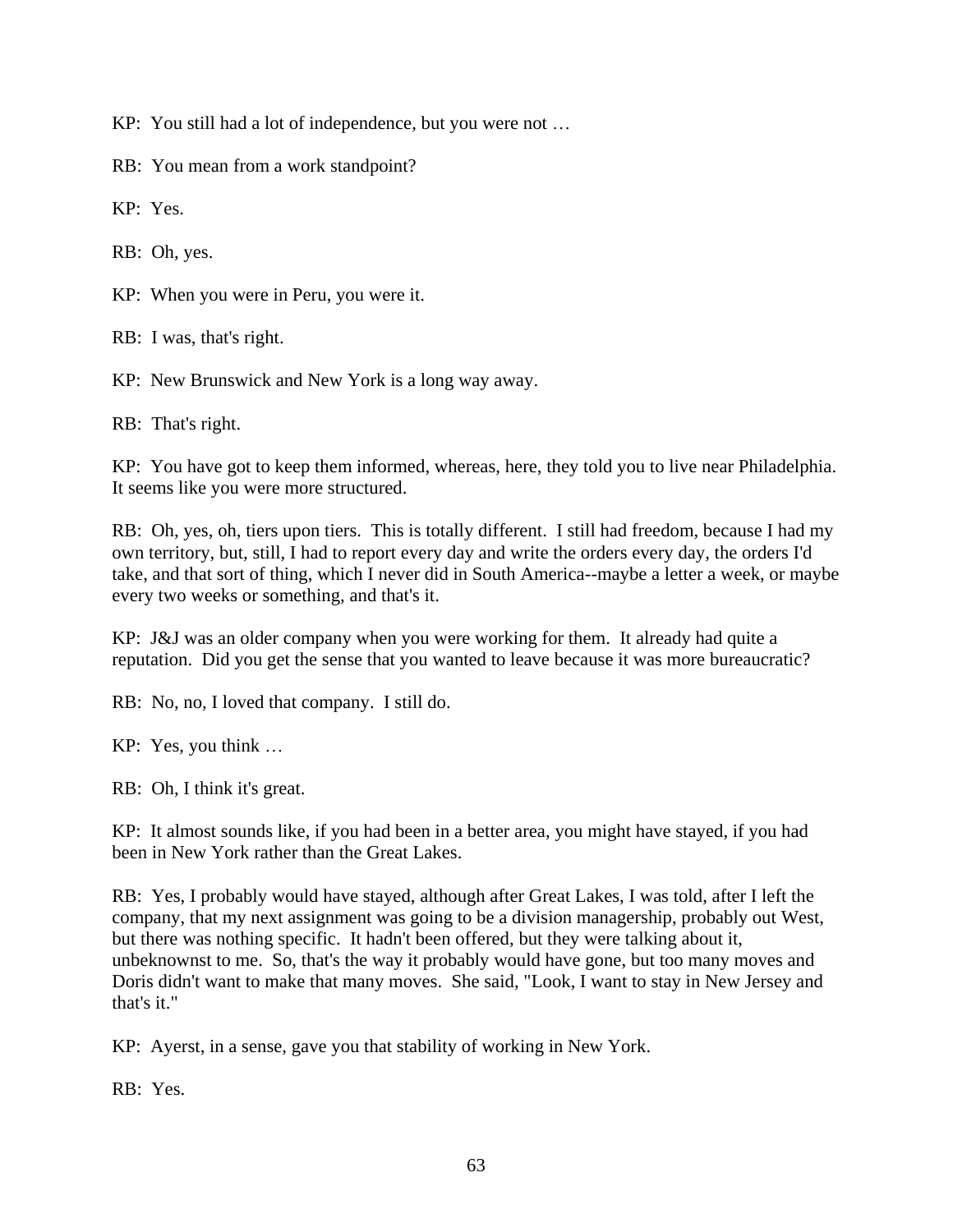KP: Even though you traveled, New York became the home base for the rest of your career.

RB: Yes, that's right.

KP: It sounds like it was very exciting, because, in a sense, you were building a company.

RB: Oh, extremely.

KP: You were setting things up. You were writing the rules, in a sense, for a while.

RB: That's right.

KP: While you got to know Peru and South American culture very well, you were later doing this training in South Africa and Asia. You got to know a lot about different cultures and people.

RB: That's right.

KP: Do you have any observations, from a business standpoint or just in general, that you gleaned from doing this?

RB: Well, I guess, from a business standpoint and from the standpoint of gaining recognition at the home office and being considered for promotions and going up the ladder, I think the basic thing was the knowledge of people, the screening of candidates and selecting the people that can do the job, because, if I hadn't selected the right manager in Puerto Rico and the Philippines, it would not have been successful that soon. We may have required a succession of managers and, in turn, by having the right people work for you, you're home free, because they do the job for you, but you have to know people. You have to treat people correctly and you have to deal with people in their own, considering their own backgrounds. When you're in the Philippines, you consider yourself a Filipino. You think in terms of a Filipino, not in terms of an American. You can't do that and there's so many different languages and so many different customs and so many different rituals that are part of all this. So, to be in international, you've got to pretty much be the chameleon and be what they are. In Japan, for example, I could never, ever have gotten done the job that I did if I didn't drink, because the first thing they do, after the ritual green tea, but, after hours, these guys drink like fish, I mean, and, if you don't drink, forget it. They don't want to even bother with you. So, that's another company I incorporated, the one in Japan, but that was after I was already a vice president.

KP: I do not know a lot about business history, but one of the impressions I get is that you were in the era when American business was expanding abroad and I can imagine that there were companies and managers that were much more arrogant and did not have the attitude of, say, being a Filipino when you are in the Philippines.

RB: Oh, absolutely.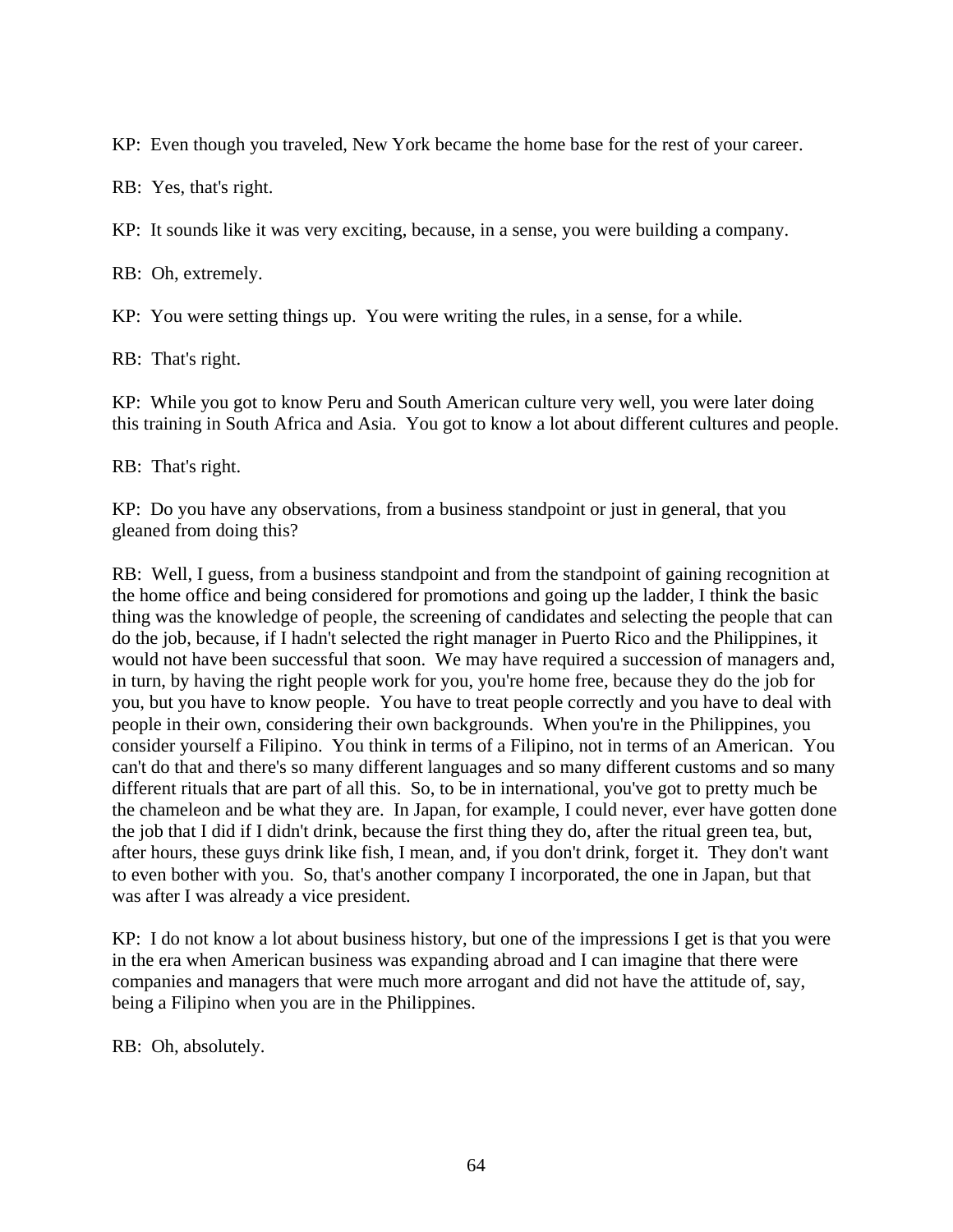KP: Did you know of cases where companies just flubbed it because of arrogance? It seems like you were a very adept observer of the seemingly innocuous customs that were very important.

RB: That's right. That's how I felt, exactly.

KP: Did you know of people who flubbed it, any that you can vaguely hint at?

RB: Well, I know of cases where there's a meeting, the Americans are having a meeting with Japanese and the Japanese bring in an interpreter. So, when the interpreter is out of the room, these Americans are hashing over how they're going to approach the next offer and what are they going to say to them and how far can you go to offer? The guy is sitting there, he knows English very well, but he's the boss. He never speaks English and brings a translator and all he does is sit there and listen. The other guys think, "This stupid guy doesn't speak English, doesn't know anything, so, we can say anything we want." See, this sort of thing you have to be very wary of. Nowadays, it doesn't happen as much, because most Japanese speak English, but, twenty years ago, they didn't.

KP: Yes. This incident, did you know the people involved in that?

RB: Yes, it was a fellow from Upjohn Laboratories.

KP: Yes, you do not have to give him up. You were coming in contact, particularly when you had all of Asia, with many different cultures. Were there mistakes that you made? What were some of the subtleties that you picked up? You alluded to, for example, drinking is important to Japanese executives. What were the things that surprised you that you learned or mistakes that you made? What were some of the subtleties that you learned that you are particularly proud of or goofs that you made?

RB: Well, let's see, I'm trying to think--it's not that I didn't make blunders or goofs. I'm sure I made plenty. I'm trying to think of one that was critical.

KP: Or even not so critical, because there are so many things to learn about.

RB: Oh, one thing, one blunder that I did make, at a Japanese meeting of Japanese executives, our distributor there brought in all their executives for it, like we used to do it for sales meetings, but, then, came the parties, the partying afterwards, and, one time, I drank too much sake and I got sick as a dog. That was a blunder, because everybody knew that I'd gotten sick--so, kind of a little "lost face" type of thing. So, I learned--just because it's sake and it's not strong, you don't drink it like soda. [laughter] One thing I remember, when I was in Pakistan, I had a chance to go, let's see, from Lahore to Peshawar and there was a movie that was made called *Lives of the Bengal Lancer* [(1935)]. It was many years ago, Gary Cooper had made it, and this was on the--I'm trying to think of the trail. Well, it's not going to make a story, because I can't think of the fort, the name of the fortress, but, anyway, it went from Pakistan into Afghanistan, into North Afghanistan. I had seen the movie and I'd seen the fortress, at least depicted in Hollywood probably, but I was glad to--the Khyber Pass, that's what it was, the Khyber Pass, famous in Kipling's stories. That was nice, to see that; well, look, let me show you something.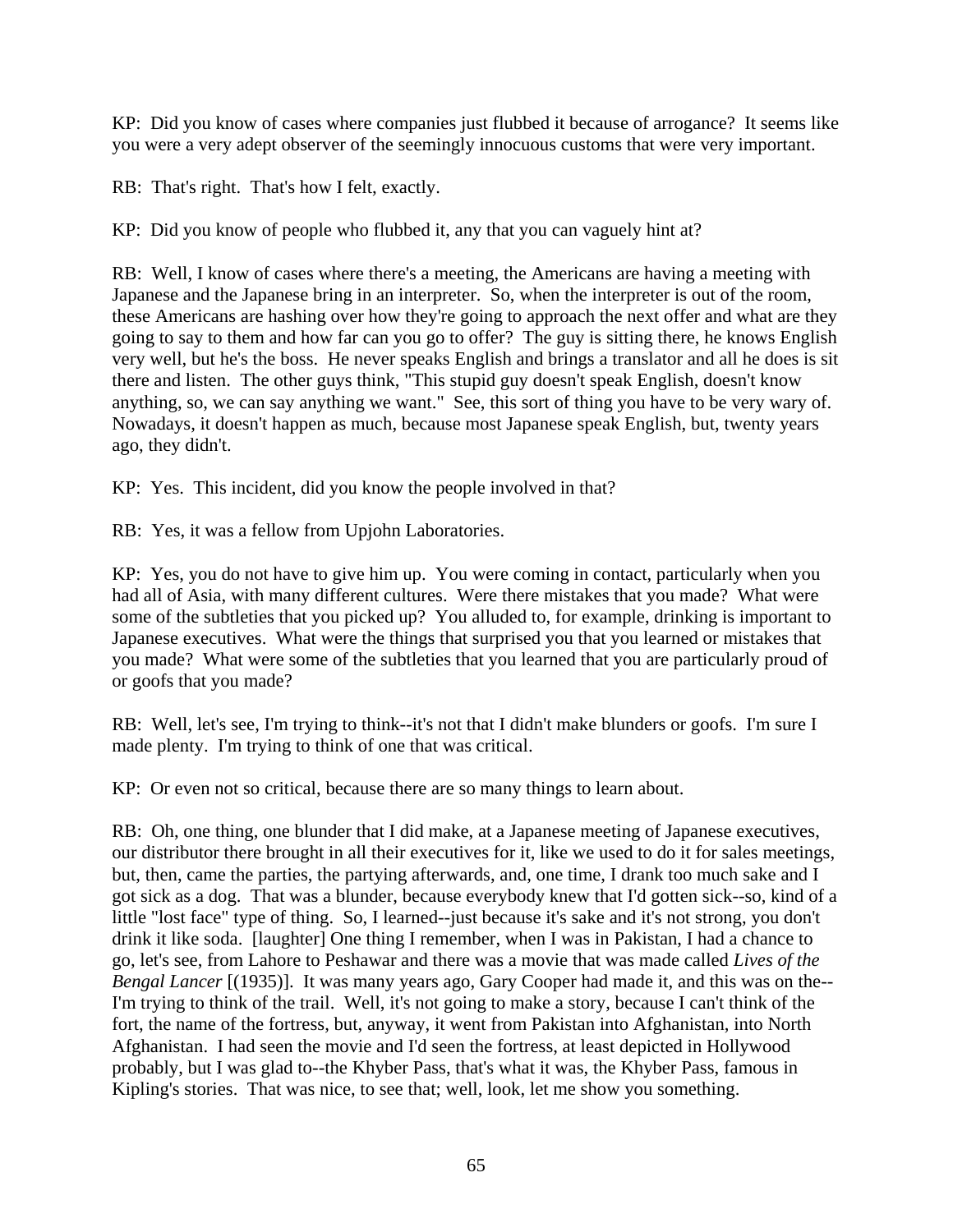KP: I saw your pictures, yes.

RB: I'm not a photographer, but, with my camera, I took pictures, these are enlargements, of places that I've been that I liked. I have more, but these are the ones that I could put there. This is Hagia Sophia in Istanbul. This is The Little Mermaid [sculpture, based on] Hans Christian Anderson's *Little Mermaid*, in Copenhagen; Korea, a temple in Korea. This is the famous Buddha in Japan, in Kamakura. Spain, it's Madrid, Don Quixote and Sancho Panza [statues in the Plaza de Espana]. You familiar with the work *Don Quixote*?

KP: Yes.

RB: In Australia, they call him "Don Quick-sent." [laughter] Anyway, that's Don Quixote and here again is the same Don Quixote about ten years later, ten or fifteen years later, the same Don Quixote and Sancho Panza from a different angle, but already built up in the back, so [that] you don't see the beauty of it as you do here, and that's what happens with the cities. I mean, they get built up and built up and, pretty soon, you don't see the landscape. So, anyway, while you were here, I just remembered that.

KP: Yes, I noticed that. Connecting something with World War II, you had a lot of dealings in Japan and, in fact, you had created a subsidiary there. Was that a strange feeling? These had once been the feared enemy that had attacked the United States. What were your thoughts? It must have changed.

RB: The first, my first trip to Japan, and I had never met the Japanese, when we were flying over Japan, over Tokyo, we'd gotten to Tokyo to land, I looked down and I just couldn't believe it. I said, "How is it possible that just a few short years ago, two or three, I was going to be part of an invasion force and, here I am, flying over Tokyo in peacetime, going to meet people with whom I'm going to be doing business with?" It's hard to fathom, but it happened and the Japanese are very difficult people to get to know intimately. In fact, you really don't. First of all, they're so different from America. They do everything just the opposite. Even the names of the women, they don't end with an "A," they end with an "O." So, anyway, I got to meet these people and it took quite a number of trips to Japan to actually get to know them a little more intimately, in terms of the name, for example. You always call them--you never use the first name, that's never used. That's only for identification purposes and their last name is always used, with a "san" after it, like, Yoshito-san, Takanawa-san. After you get more friendly with them and you've been through several drinking bouts with them, and geisha parties, because they always have a geisha party and everybody performs at the geisha party--everybody has to sing or do something, including the guests, and the more loaded they get, the more they do that. Anyway, then, you get to instead of Yoshito-san, you can reduce the name to Yo--let's see, how was it?--Yoshi-san or Yo-sa, something. It became diminutive. Somehow, their last name becomes diminutive. When you can use the diminutive term for the Japanese, he's much more than just a business associate, he's your friend, although you never get to go to their home, never used to at least. The reason for that is that no matter how forward they are in their international business, at home, they don't--they didn't--have inside plumbing half the time in their homes and their homes are just little bitty things and their paper walls and that sort of thing. They were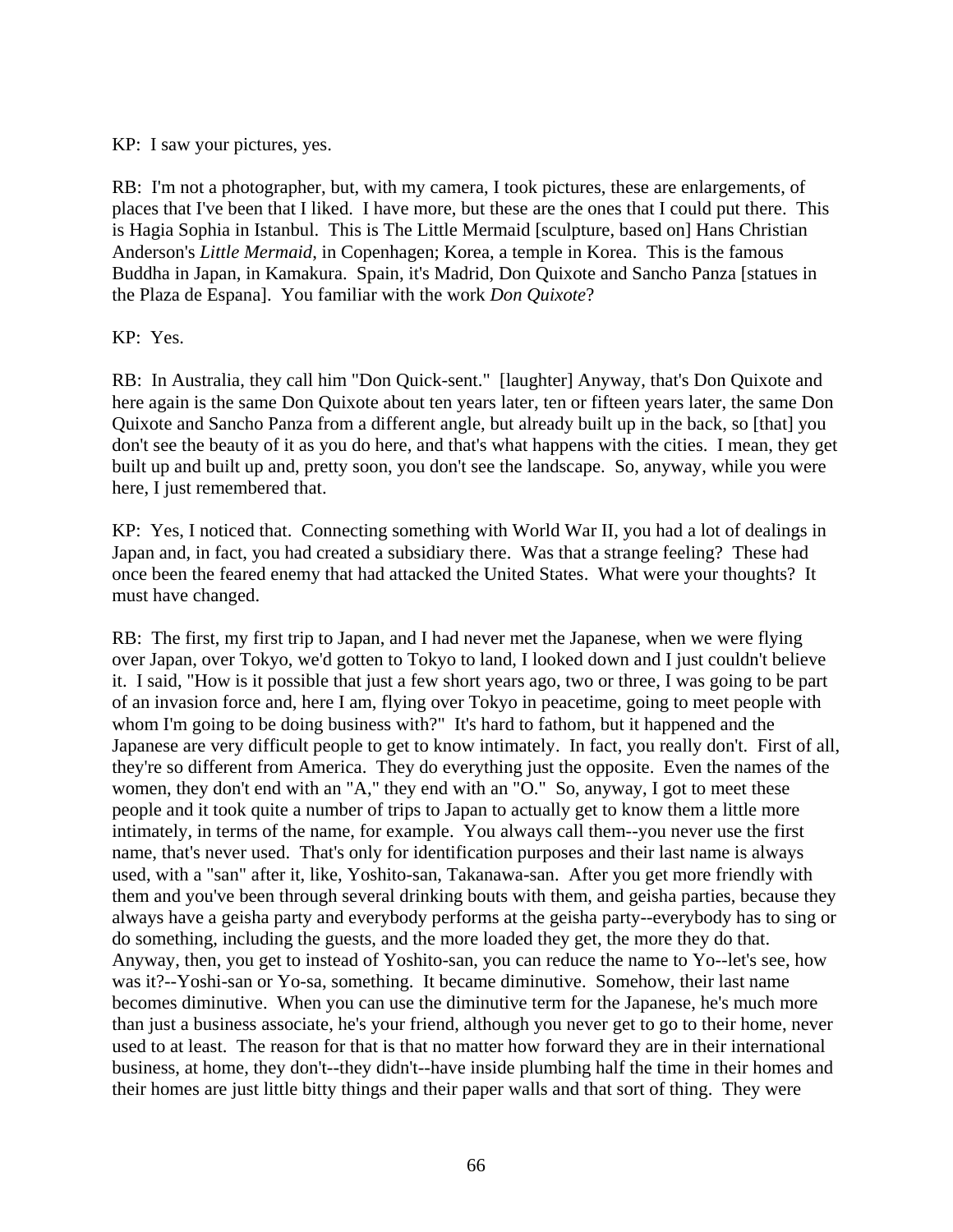ashamed. It's not that they didn't want you to go to their home, they were ashamed of it. Besides, they didn't want you to meet their wives, because the wife is not important.

KP: In other cultures, it was very different.

RB: Totally, totally, but, there, the wife is unimportant. So, if you ever brought your wife--I never brought my wife, but people that did, some Americans executives that didn't know any better--it was a hardship on the Japanese. They didn't know what to do with her and they would invite her, but she's in the way. It's a man's world, "Geisha house is no place for woman," I mean, invited women. The women there, yes, and the geisha houses, by the way, are not whorehouses. These women do not sleep except with their mentor, the one that placed them there, the one that gave them the education to be a geisha and he's usually a big shot businessman, but she's his concubine and that's it. So, you have to learn a lot of things. Another thing that you have to know is, when you go into a bath, they're usually not--men and women are not together, usually, I've never been to one but with men, yes--but even there, when you soap yourself, you wash that soap off before you dive in. You don't dive in with it, and some Americans have done that and ruined the whole tub and everything. These are the things you have to learn.

KP: It sounds like you have a lot of respect for the Japanese and for their abilities in business.

RB: Oh, yes, I do. I have a lot of respect for them, because they are decent people, they are honest people. They are people of their word. Once they give you their word they're going to do something, they do it; not so with the Chinese, oh, devious as hell. They'll tell you one thing and do another and forget it. They say, "No, I didn't say that." No, the Japanese would never be like that.

KP: You had a long time to get to know them and get on friendly terms, but, once you developed a comradeship, that could be very enduring. You could really rely on someone once you had broken that barrier.

RB: That's right, and the manager that we had in Japan, who died recently, I was in contact with him until very recent when he died. Anyway, he was in Hiroshima. By the way, it's not pronounced "Hiro-shima." It's "Hi-ro-shima." The Japanese language does not have a dip before the last vowel, like we say, "Hiro-shima," or "Yo-shi-no;" no, it's all on the same, "Hi-ro-shima," Yo-shino;" strange, but that's how they speak.

KP: Did he ever tell you what that experience was like?

RB: He did. I don't know how he ever survived, but he says that he was in a barracks. He was a young lieutenant in the Army and he said he was in the barracks and they were cleaning house and they had all the mattresses in this big barracks hall in a pile. Somehow, he was underneath there or he was pushed underneath there by the blast, because, by the time he came to and he came out there, there was nothing left and he survived, although he had burns and everything. He was told, years afterward, he was told when he got married, he was told that he should not have children, they should not have children, he and his wife, because of the danger of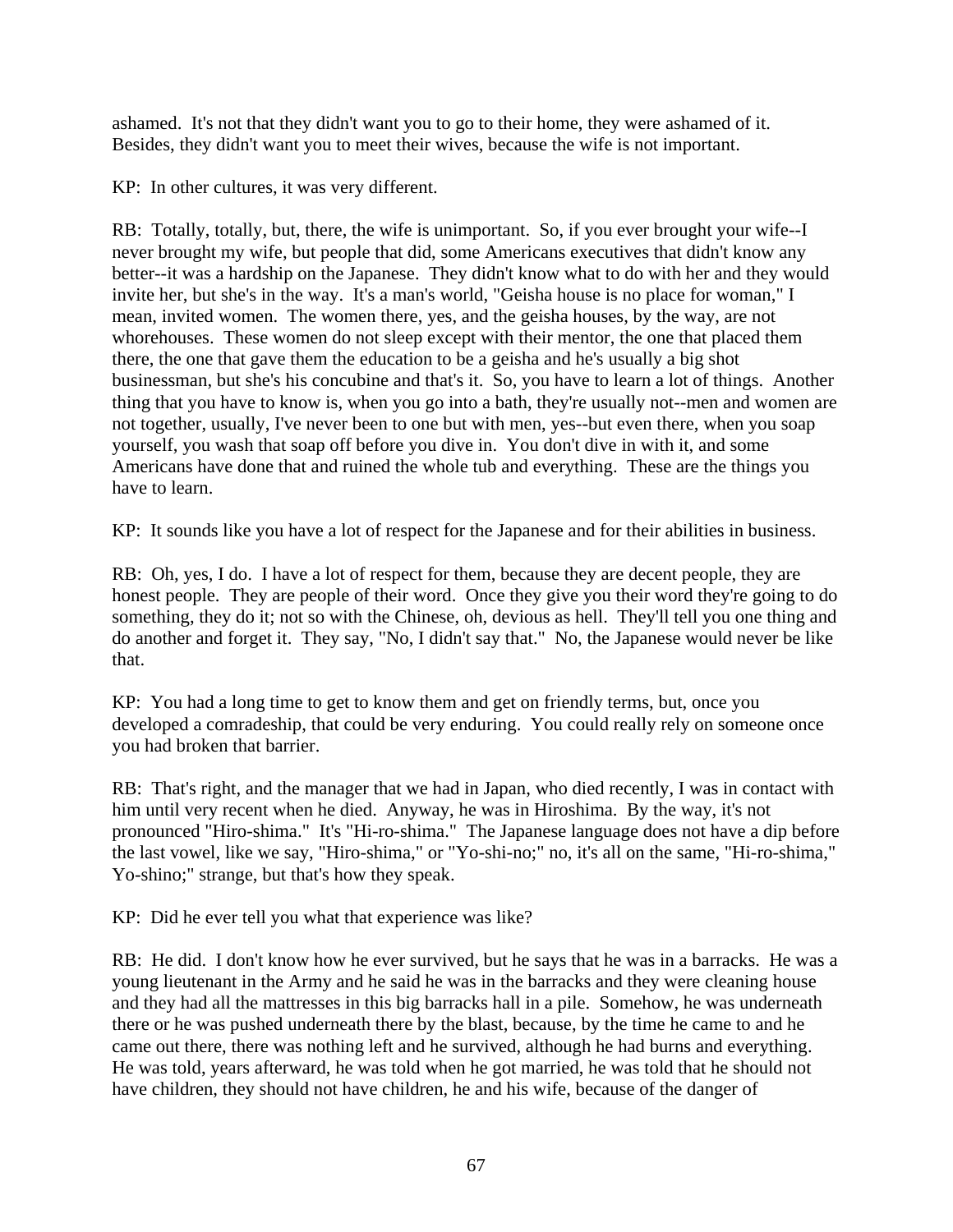mutations, and so forth. He said, "I agree, I don't want any children," but his wife didn't agree, didn't tell him. She just said yes, but she meant no. So, well, before he knew it, she was pregnant. To make a long story short again, they have two children, which were normal, thankfully.

KP: He was very lucky.

RB: He was lucky, but he did have a lot of problems with anemia, although he didn't look anemic. He was on the heavyset side. He had heart problems and palpitations, all sorts of things. He learned English, by the way, from the Army of Occupation, by the Americans, and that's how he got the job with us, because he knew English well enough.

KP: From the Army of Occupation?

RB: Yes.

KP: In Japan and elsewhere, you were dealing with people of your generation who had been through World War II, on the same and different sides. Did that thought ever run through your mind? In this case, this executive had been in Hiroshima, he had been a young lieutenant.

RB: Oh, well, we talked about it. Oh, yes, in fact, the owner of the company that represented us there, he had been with the Japanese Army in Manchuria and he was taken prisoner. I forget what it was, but, anyway, during our discussions, again, at a geisha house we're talking about, he said, "I don't know whatever gave us, whatever gave Japan, the idea that we could beat the US. I mean, it's stupid," he said, but, at that time, it wasn't.

----------------------------------END OF SIDE TWO, TAPE TWO----------------------------------------

KP: This continues an interview with Mr. Robert Bustamante on June 11, 1996, in Metuchen, New Jersey, with Kurt Piehler. You were saying that this executive said to you that he realized that it was foolish of the Japanese to think that they could win the war.

RB: Oh, yes, that's what he said. He couldn't understand why they would do that, but, of course, they always have the tendency to think of themselves as small compared to the US. They always wanted to have special treatment, special discounts, and so forth, because, after all, Japan is small, the US is so big. All of a sudden, they practically overtook us, but, still, they would say, "We're still small," [laughter] but no matter how important they've been internationally and how the whole world has looked upon them as being, in certain ways, in banking, for example, the number one country, still, they always consider themselves inferior to the US--not racially or anything, inferior in terms of what we have here. This is a huge country, we have so much freedom, we have huge houses. To them, this would be a mansion, and a big yard in the back and everything. They don't know anything about things like that. So, even though the country has the name Japan--Japan, Inc., is huge--individually, the Japanese doesn't consider himself [that way].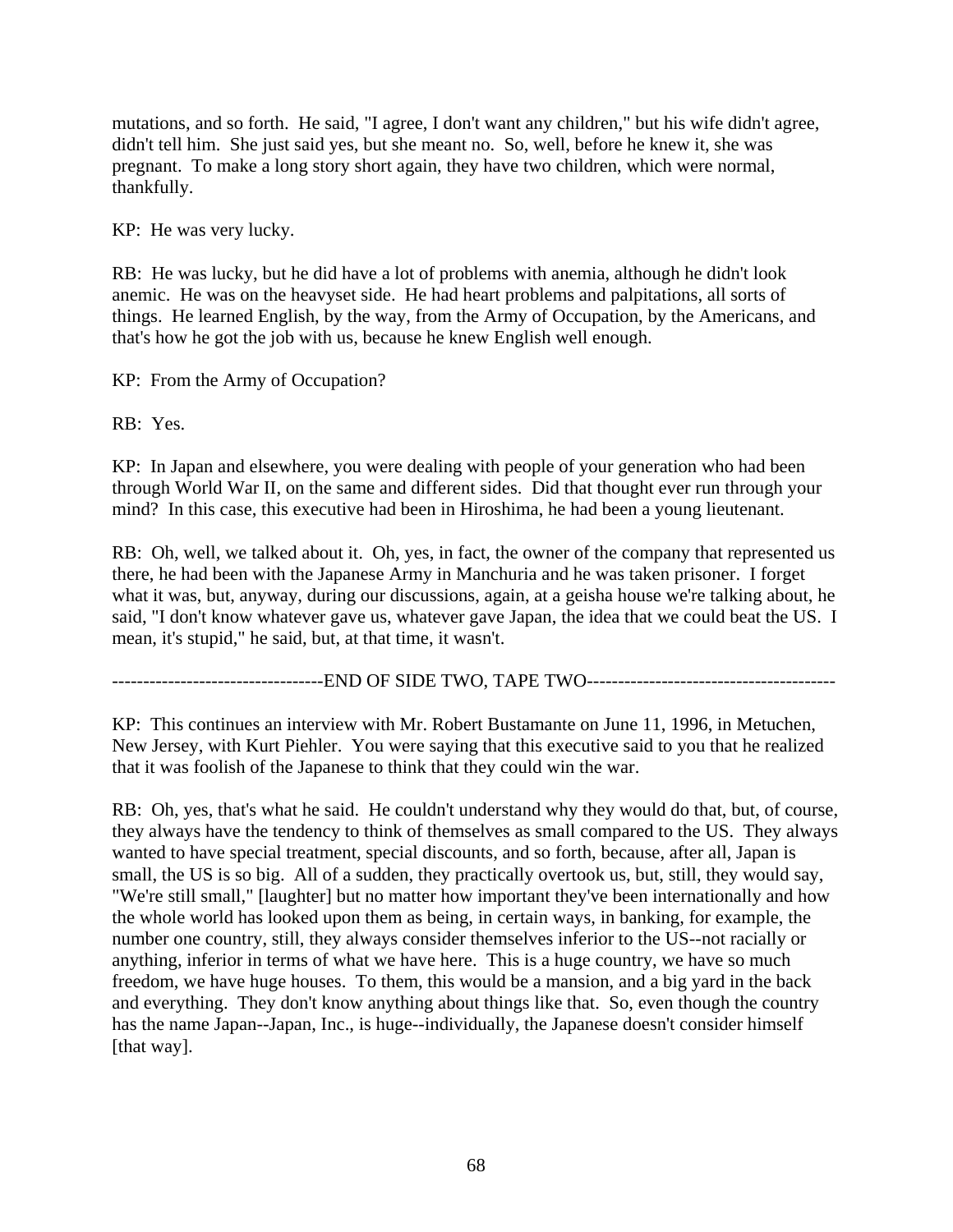KP: You developed that sense from having so many dealings in Japan, that even a very well-off executive, by comparable American standards, you just led a better life than them.

RB: Oh, no doubt.

KP: You were in Asia, in charge of Asian operations, during the Vietnam War. What were your thoughts at the time about Vietnam?

RB: I guess ambiguous, I guess that's the only word I can use. I certainly did not agree with the antiwar people here, simply because I was trained to be an American, to fight for my country no matter what. So, it never occurred to me to say, "No, I'm not going to do this," or, "I don't feel like doing it." So, from that point of view, I certainly wasn't in favor of what the country was doing in Vietnam. On the other hand, when you realize that there was really no need for us to be there, then, you start to wonder, and it's easy to second guess.

KP: Among the various people you came in contact with in the various countries, what did they think of the war?

RB: Not too much mention was made of it, to tell you the truth.

KP: It almost sounds like a conversation you avoided having.

RB: Yes, yes, we did. Although, once, when I was in Taiwan, Doris' nephew, one of Doris' nephews was in Vietnam and he got a furlough to go to Taipei, and so, we met there and we had a good night of it together, but, then, he had to go back to Vietnam.

KP: Which must have seemed odd, as a soldier. You had been a soldier yourself and the idea of flying on leave to another country, did that seem strange to you?

RB: Yes, totally, totally out of character. [laughter]

KP: That would have been like, for you, when you were in Germany, to fly to England for a few days of furlough.

RB: That's right.

KP: Did you ever have any dealings with the American government while you were overseas in any of the places? Were you ever tapped by the CIA? Did you ever need the American Consul?

RB: I had as little as possible to do with the American Consul. Actually, Peru was the only place and that was because I was very active with the American Legion and, on Fourth of July, days like that, when you had special [events], all the people from the Embassy would be there and I would be involved.

KP: When did you join the Legion? Was it right after you got back?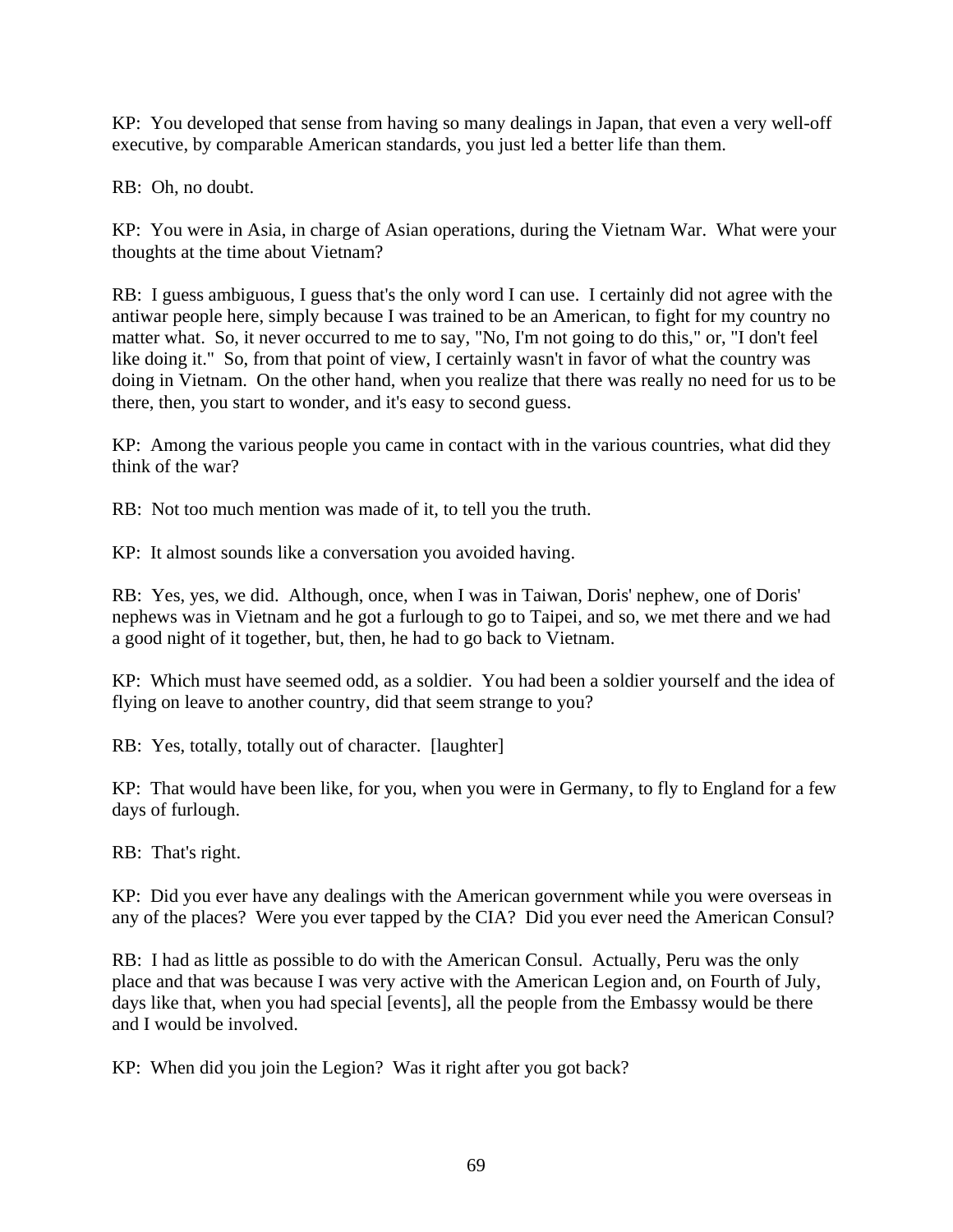RB: No, I joined it in Peru.

KP: In Peru, you joined.

RB: Yes, there were so many of us there, ex-GIs. I mean, after the war, the American companies, by the way, went back into business. They had been there before the war, but it was kind of left in limbo during the war and, after the war, they wanted to go back in and start their operations again, but, now, it was ex-GIs that were going to be manning the fortress. So, there were a lot of us there, very friendly, the General Motors guy, the Johnson & Johnson, that's me, the 3M guy, the Caterpillar Tractor--you name it, they were there. At that time, Pan American Airways had a joint venture with Grace Lines, the shipping company, and it was called Panagra, Pan American Grace, Panagra, and all the pilots were American ex-GIs, all the pilots for Braniff were ex-GIs. In fact, they had their headquarters there for maintenance of the planes, in Lima. So, there were so many of us that we formed an American Legion, Peru Post #1. [laughter]

KP: Did you have a Legion hall?

RB: No, we used to rent places. There was a big restaurant usually we'd go, (La Cabanya?), a big restaurant that we would take over during our meetings and everybody would have lunch there, and then, everybody would stay in the afternoon and just bat the breeze. We were our own bosses; we didn't have to go back to work. [laughter]

KP: This is the positive side of being your own boss.

RB: Oh, of course.

KP: You cannot do it all the time.

RB: Well, you wouldn't, but, on occasion, sure.

KP: It sounds like, being part of this World War II group, you really had a common bond with people that you might not normally have had that bond. That gave you a bond, all having gone through the military together, in different branches, but you all had the same experience.

RB: That's a bond that you can't explain. It's a bond that goes much deeper than your classmate in school. It even can go beyond a brother or sister type of bond, because you were in a war together. You can't explain this. It's something that's in you.

KP: In terms of the men you trained with and served with in your communications company, did you stay in touch with any of them?

RB: No, I went to South America, so, I lost …

KP: You lost touch with them.

RB: I lost touch with everybody.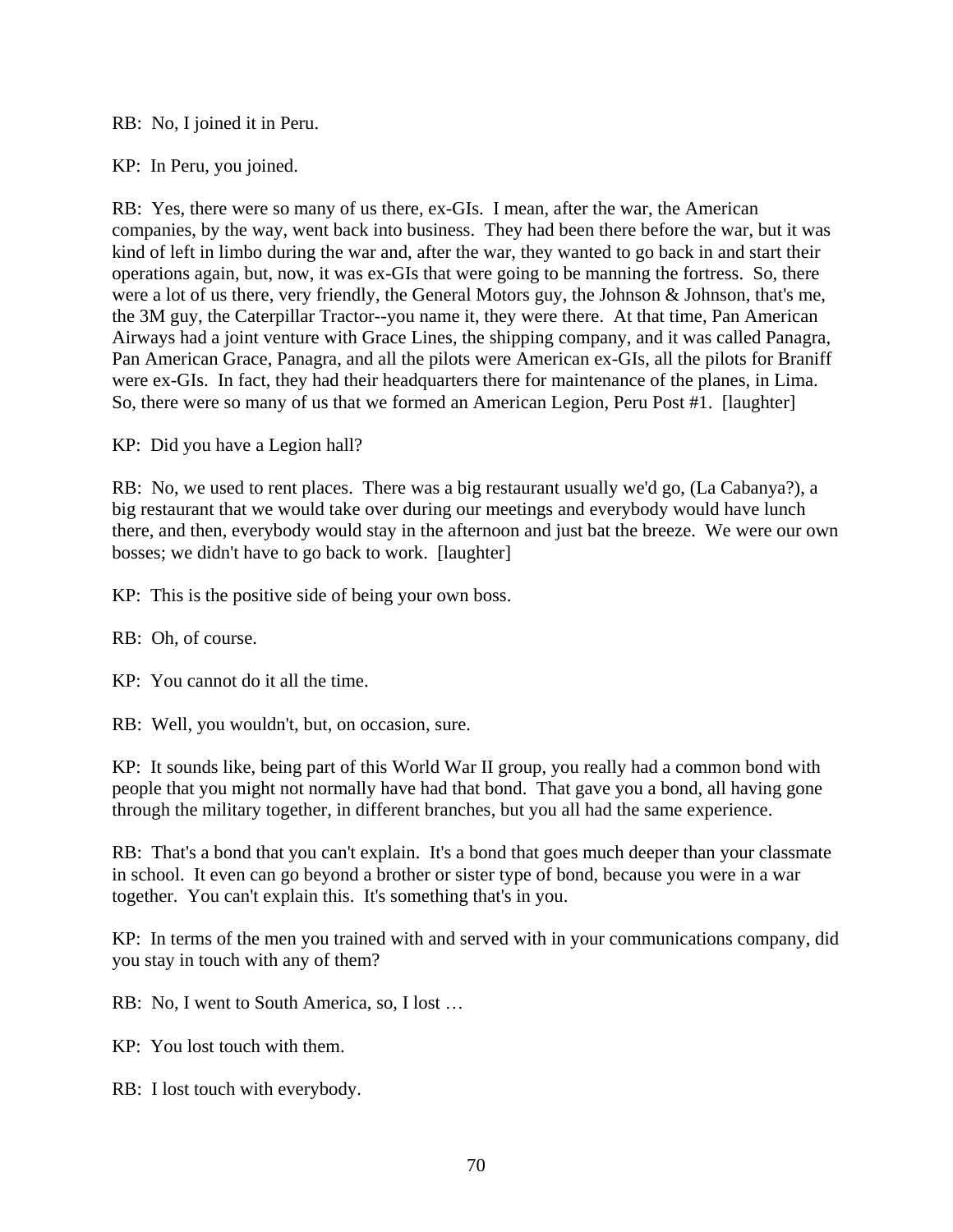KP: You have never run into anyone you served with.

RB: Two. Now, this was about three years ago. Somehow, I guess when I wrote the memoirs, I sent a copy to the fellow that is in charge of *The Timberwolf*, I don't know what it's called, *Timberwolf*, it's a tabloid that comes out every six months or so about Timberwolves, the guy that runs it. So, I sent him a copy, and then, he said, "Why don't you join the Timberwolves?" and I said, "Well, I didn't know they existed. I just knew about you," and he said, "Oh, no, we exist. We get together every year, in different parts of the country, and, if you join, I'll send you a list of the people that are in it." I said fine. So, I did that and, when I got the list, I found out that there were two radio operators, because it shows by company, regiment, battalion and the signal company, headquarters company, the field artillery and the rest of it. So, I looked down the list at the 104th Signal Company and there were two guys, one that lives on the Main Line just outside Philadelphia and the other lives up here in North Jersey. So, I figured, "Gee, I'm going to get together with these guys." So, I went to them. Oh, they were delighted. They had no idea I was alive and I didn't know they existed either, they still existed. So, we get together every once in a while. Once or twice a year, we get together, the three couples.

KP: That sounds nice. You have never gone to a reunion though.

RB: No, I haven't, and they went. That's how they met each other, but they said there was nobody there from signal except one guy, one lieutenant. They didn't know the guys in the infantry there. So, at this point, you feel like you really don't have that much in common, even though they're buddies and everything, still, it's different; like, when you went through, you knew the guy that you were with.

KP: You were active in the American Legion in Peru. Did you stay active with the Legion? Are you active in any other Legion, in Metuchen?

RB: I belong to--I'm not active, but I belong to the Legion, the post here in Metuchen, yes. I also became a Mason in Peru, and yet, strangely enough--are you a Mason?

KP: No.

RB: Well, it's not a Blue Lodge; they call them Blue Lodges here. Ours is a lodge that's affiliated with the Grand Lodge of Scotland and most of the people that started the lodge in Peru were English people that were there building the railroad long before the war, and even during the war, they were there in some capacity. Then, the Americans came and they rejoined them and we got together and there was an English-speaking [lodge], the only English-speaking lodge in Peru. There's a lot of Spanish-speaking lodges, even though it's a Catholic country--in fact, most of the countries in Latin America are Catholic--but, still, there's a lot of Masonic lodges down there. They co-exist.

KP: Going back to your postwar career, I remember in the 1970s, but it goes back to the 1960s in particular, there was a lot of controversy over American multinational companies. The American economy was just more powerful at the time, so, some of those concerns have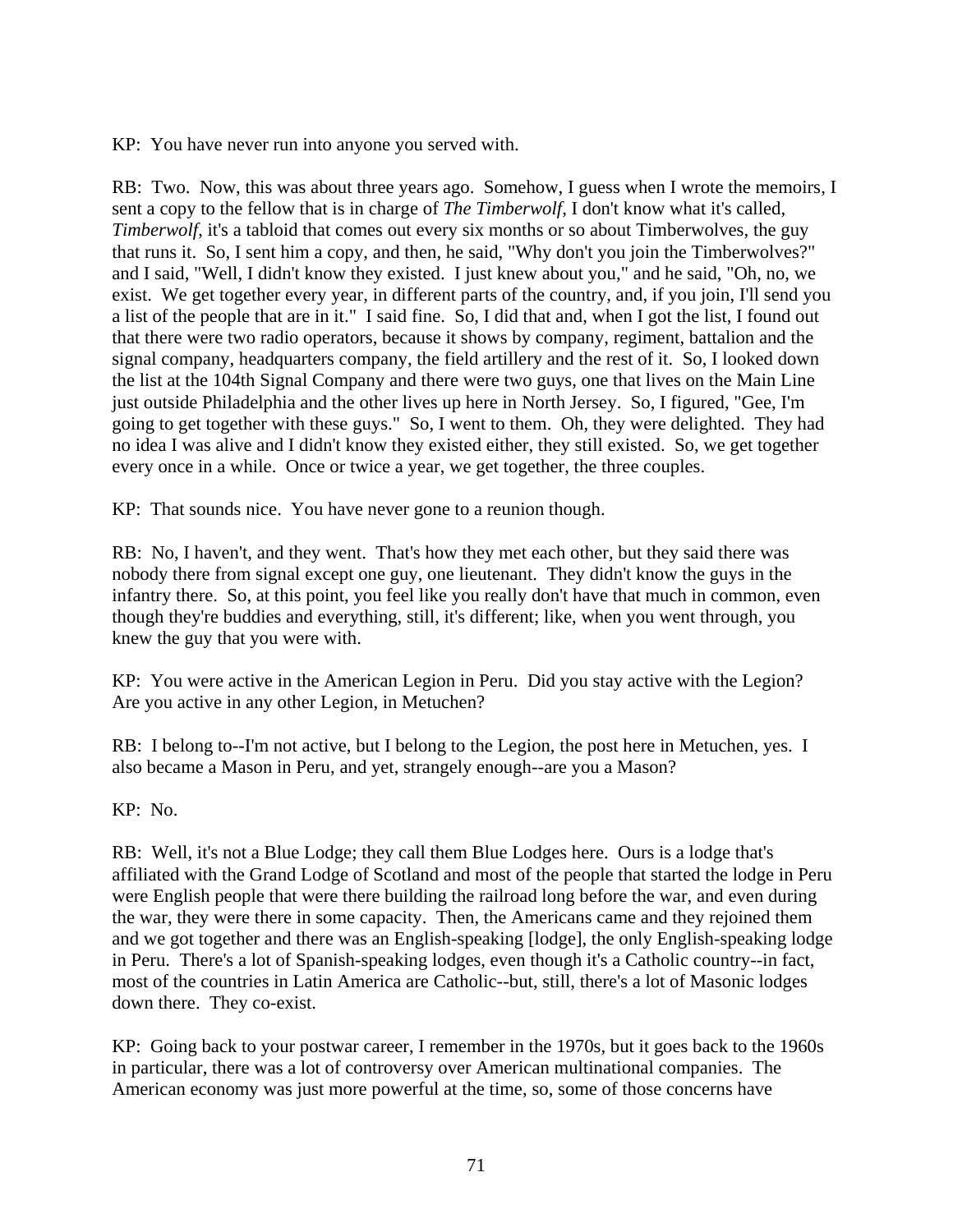dissipated, but what were your thoughts in terms of the impact that your company and the American multinationals were having on other countries? In retrospect, there were clearly positive things. A lot of countries that, in the 1960s, were clearly underdeveloped are now competitive with the United States. What were your thoughts at the time, both of the criticisms and the positives?

RB: Shortly after the war, when I joined Johnson & Johnson, in fact, when I went to Peru, when I first went to Peru, which is back in '47, America had five percent of the world's population and produced ninety-eight percent of the world's consumer goods. That's how it was. So, it was a wide-open world, wide-open market for Americans, because the competition was not there anymore. Little by little, they started coming in, the Germans first, and then, the Japanese, but with very poor quality, pre-war quality, and then, the British. So, that's how it was, but, little by little, we started relinquishing market share. It was still growing, but we didn't have ninety percent or we didn't have eighty percent or we didn't have seventy percent. So, that's how it was, but it was pretty much a buyer's market in the beginning and how I managed to keep my--and, by the way, they were coming in, sometimes, with lower prices, too, because, here, the unions were upping the selling scales and the prices kept going up--but how I managed to keep my clientele was by helping them during the times when there wasn't enough merchandise to go around. The hospitals would give me orders for gauze and for adhesive tape or sutures, everything that J&J produced, and we couldn't always provide it, particularly the gauze, because sutures you could make, but gauze, it has to come from the cotton and, sometimes, it depends on the cotton mills, and so forth. So, I would go to a hospital that just received a hundred bolts of gauze and I would say, "I have an order from the Hospital (Loayza?)," that's a different hospital, "and they haven't gotten their merchandise yet. They're very much in need. I would like to borrow ten bolts from you and I'll give you an IOU and, the next time, when you come close to running out, and it's going to happen, then, I'll get some for you from somebody else." "Oh," they said, "well, that makes sense." So, I did that and they were very appreciative, because, obviously, hospitals can't do without gauze and they didn't have it, and so, when the hospital got their new order of a hundred or two hundred, whatever it was, they gave me back, gladly, the ten. I brought it back to this guy or I'd loan it to somebody else, and nobody did that. Nobody even thought of doing anything like that, but, when it came time for the competition in, they said, "Well, this Bustamante guy, look what he's doing for us." So, J&J may not have realized it, but I was doing a lot of things for them, too, unbeknownst to them, but that's why they had me there and that's what makes an individual an individual.

KP: I get the impression that it could really vary depending on the company, in terms of how it impacted a society.

RB: Well, in pharmaceuticals and in health, they had to have those things. Consumer goods, like other things, like, for example, the Gillette guy, well, they needed his products, but they could do without, you know what I mean? There's a difference there.

KP: Were there any countries that were particularly frustrating to deal with? You mentioned that you had a hard time in China.

RB: No, I didn't have a hard time in China.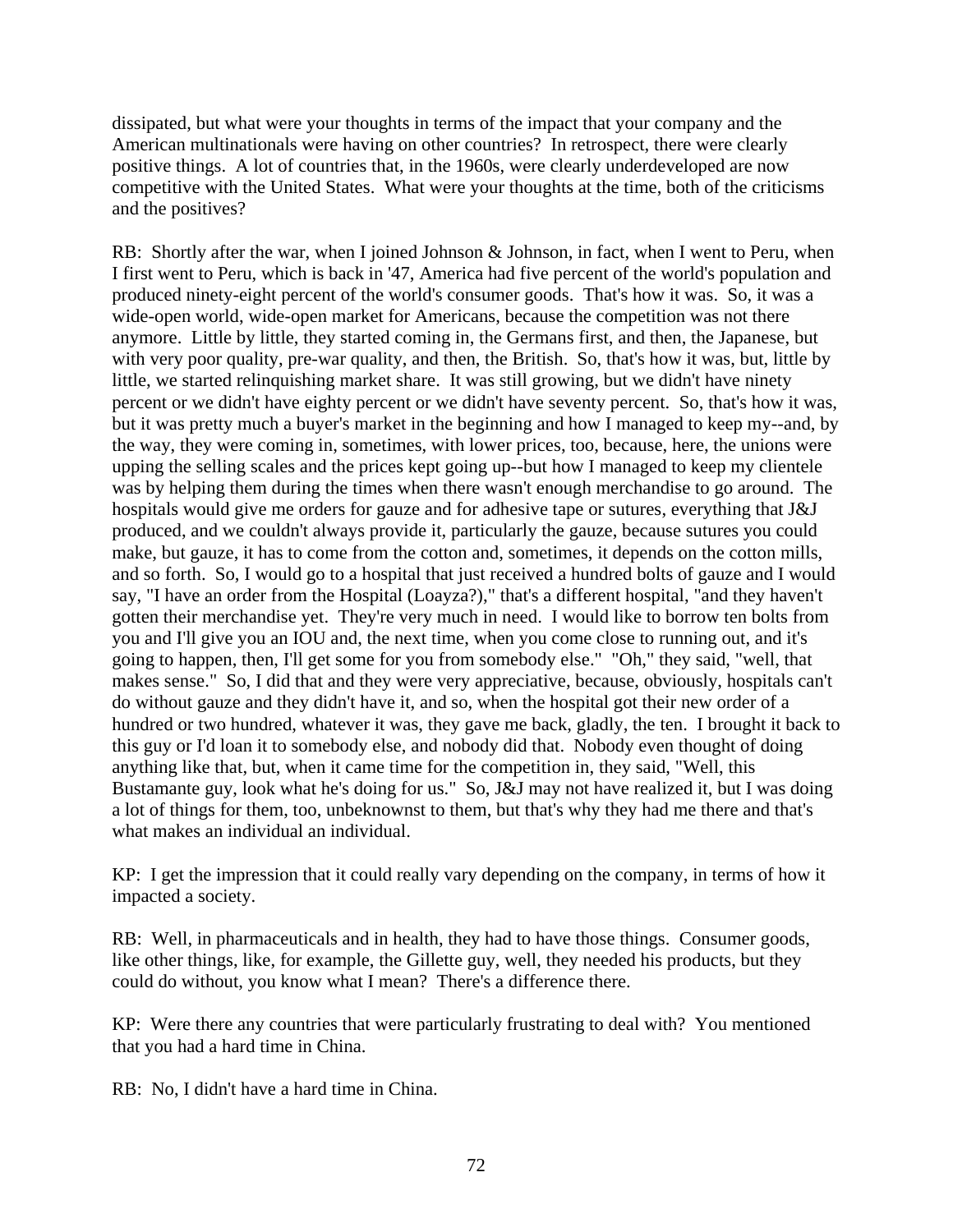KP: However, culturally, you sound like you preferred the Japanese.

RB: Yes, but it wasn't culturally, it was the way they did business and it was the overseas Chinese. The overseas Chinese don't live in China. They live in Singapore, they live in Hong Kong, they live in Indonesia and they run the business places in all these areas. They're Chinese, but they're not from China; I mean, they're from China, but they're not Chinese born. So, these are the overseas Chinese. They call them, well, the "Arabs of the Orient," because the Arabs are like that, too, but, no, I didn't. I can't remember having had that talk. I get asked a lot of times, "Of all the places you've been, which is your favorite country?" and I say, "From the standpoint of what? It all depends, scenic beauty, the friendliness of the people, the business connections, the climate, what? It all depends." "Oh, I hadn't thought of that." This is a big, flat, stupid question, really, because it doesn't make any sense, but I don't consider it stupid, I just think it doesn't make sense.

KP: Yes, for you, it has become more complicated.

RB: For me, yes, but, no, for example, they ask me, "Which is your favorite city?" I said, "Well, it all depends. If you're talking about ports, oh, the most glamorous and most beautiful port in the world I would say is Rio de Janeiro and, yet, to me, (Bajea?) is a lovelier place than Rio by far, but, as a port, there are three, in the whole world, there are only three ports that I would say are top notch, Rio de Janeiro, Sydney, Australia and Hong Kong, and that's it, but that's only from the point of view of a port city. It all depends on what you're asking." "You liked the Australians?" "I loved the Australians. They're terrific." The only ones, the only people that have been less than friendly in general are the French, but everybody knows that. If you don't speak French, they look down on you. [laughter] Even in Tahiti, would you imagine, the native Tahitians, which are French-speaking, but, anyway, even they think that everybody that doesn't speak French is not educated. [laughter]

KP: You mentioned earlier, during your South African trip, you encountered a woman salesman. How unique was that in that time period? It sounds like that was tremendously unique.

RB: Well, it would be very unique in this country. It wasn't unique there, or in Australia, but here it would have been very unique. I didn't know any.

KP: Yes. Why in South Africa and Australia had women become pharmaceuticals salesmen earlier than the US?

RB: I don't know why. I just assumed that because of, during the war, so many guys were gone, but they were back.

KP: Yes, it was striking that you were surprised by it.

RB: Yes.

KP: Were they former nurses, the pharmaceuticals salespeople?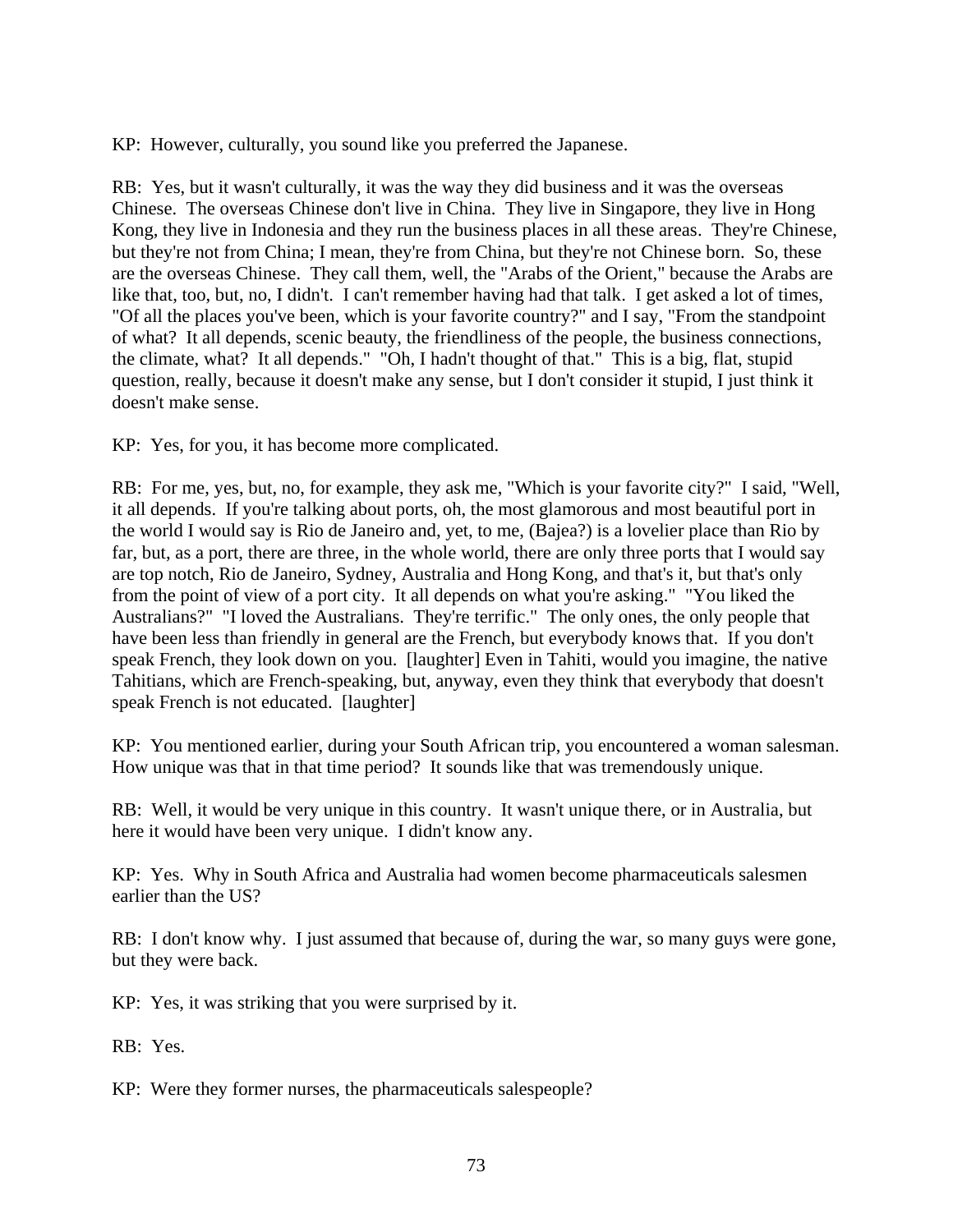RB: Not that I know of. They could have been, but it was not a prerequisite.

KP: Were those the only two places that you encountered them?

RB: Yes, yes. In South America, I never encountered them.

KP: Not in other Asian countries.

RB: No, but I didn't give sales classes in the other Asian countries, so, I don't know. Most of those countries, we didn't have distributors, so, I was doing path-finding work. I was establishing a network of distributors in Pakistan, in Thailand, in Singapore, in Hong Kong, the rest of it.

KP: A lot of the cultures you were dealing with were very male cultures. It would have been very tough, and probably still is, for woman executives from America.

RB: Oh, extremely. In some places, they wouldn't even have been accepted. I told you, even a male wouldn't be accepted in Japan if you didn't drink.

KP: Yes, a teetotaler definitely …

RB: No. I mean, how square can you get? [laughter]

KP: What about cigarettes? Did you ever smoke cigarettes?

RB: Yes, I did, during the war.

KP: During the war. It was a wartime habit.

RB: I guess so, yes. I gave it up when I lived in Peru.

KP: In any societies, did you notice any difference in terms of smoking that struck you?

RB: Yes, Japan, well, I guess the whole Far East, but, basically, particularly Japan, is nothing but one big smudge pot. Even the women there in the Ginza, they're not geishas, but they are a bar [girl] type of thing, smoking all the time, all the time, awful, and they love jazz. They love American jazz.

KP: Did you ever think that you would like to finish your college degree, that it would help your career?

RB: I didn't have time. No, I just didn't. I would have liked to; I mean, basically, sure. Why not? but I didn't have the time. It was hard enough finding time to spend here with Doris.

KP: When you were a vice president, how often would you be at home?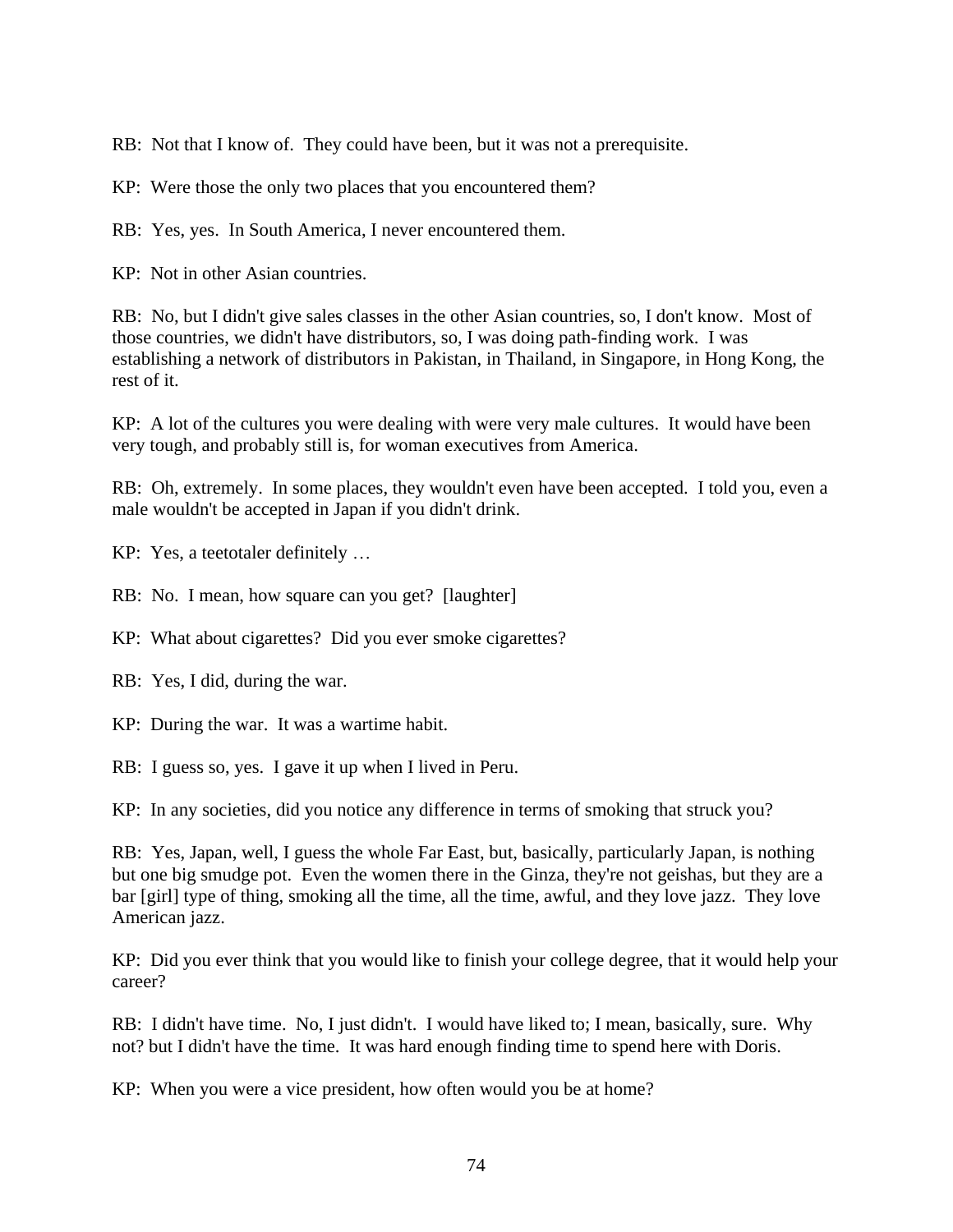RB: Oh, I would make three or four trips a year, about a month each. That's about it.

KP: You were gone from home for four months. [laughter] That is a long time.

RB: Yes, it is, sometimes five weeks. It depends, but I would be gone quite a while, but it was great, first class all the way.

KP: Did your wife ever come with you on your trips?

RB: No. We went together on vacation to the Caribbean or to Bermuda, something like that, but not far away, no.

KP: Not any Hong Kong vacation.

RB: No. I wouldn't in any case. I knew that …

KP: It sounds like the Japan trip would be pretty miserable for a spouse. Is there anything that I forgot to ask you about your post-World War II career? It has been very intriguing.

RB: No, but I have some "dos and don'ts" for people about Japan. I liked Japan, first of all, because it's such a major market. It's the second-largest market in the world. So, naturally, I concentrated on Japan. Secondly, it's a fascinating place. I loved to go to Japan. In fact, when I was at the airport, ready to depart from Japan, I was already thinking of my next trip to Japan. I was already planning my next trip, I liked it that much, and they were good people. Oh, let's see if I can find "dos and don'ts" here [in his memoirs] on Japan. It's toward the conclusion. Well, this is for the high school kids.

KP: It sounds like you very much wanted to go into the international end of business.

RB: Yes.

KP: Do you think international is as promising still for people who want to go and have a career in business?

RB: Yes, it is, but in a different way. Today, it's a marketing skill, it's a technology skill that you need. I know people, kids that have graduated from college that live on this block, that are doing just that, are teaching people overseas how to use computers and all that sort of thing. So, this is a skill that you have to acquire, if you're in the 21st Century and America is head and shoulders above everybody else. So, there are a lot of opportunities. In the type of work that I used to do, less, because we got to the point where it was almost impossible to keep Americans overseas, for two reasons--number one, because they were too expensive and they wanted too many fringe benefits, but, more important than that, because of the wives, a pain in the ass, excuse me.

KP: No, that is fine. [laughter]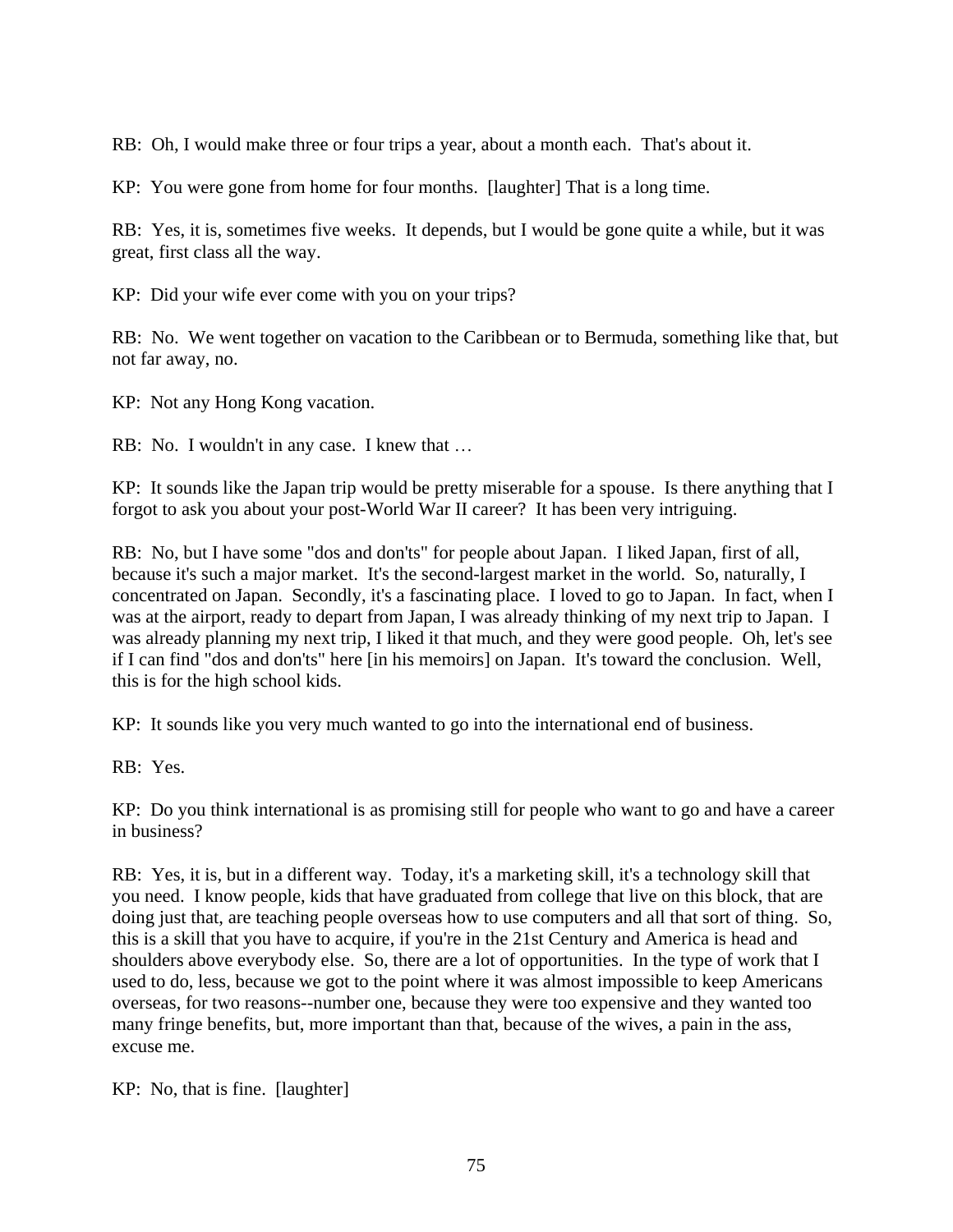RB: You couldn't keep them happy. "The sky wasn't blue over there," that sort of thing. The wives were just impossible. I sent a man to the Philippines, an American who I thought was a very good district manager here, from Ayerst, when I established the company. He didn't last a year. He liked it, he was happy--his wife wasn't. So, what are you going to do? So, they get to the point where you say, "The heck with it." So, we started hiring local people and promoting from within, all the way up to the presidency of the affiliate, of the subsidiary, and that's how it's done basically these days, too. It's a lot less expensive, you don't have to change personnel so much and there's no guarantee that you're going to be superior by sending an American here.

KP: It sounds like international business changed over the course of your career. When you started out, it was really sending an American out there to do it all and to run things. Now, increasingly, you often have people come out to advise, but it is really up to the local operation.

RB: That's right. Well, you can still have an American for a while, but just temporarily, just to set things up, but you don't need the office. There's no monopoly on brains. There's an expression, "If it's not made here," what is it, the not made here thing? "It's no good." Well, that's out the window.

KP: You were very adept at picking up other cultures. Were there arrogant American companies who really did think that all the brains resided in the United States?

RB: There still are, many.

KP: Yes.

RB: I think, I'm not sure, but I think one of the reasons why I was successful in infiltrating these various cultures, if you will, is because I didn't have trouble passing for a South American, I had no trouble passing for a Middle Easterner, I had no trouble passing, in the Philippines, for one of these Spaniards, that they still have Spanish from the old days. Then, of course, in the Englishspeaking countries, I had no problem at all. So, it was easy for me. You would have a harder time in South America, because you're a *gringo*, obviously.

KP: Yes.

RB: And I wasn't. So, that's how it works sometimes.

KP: It sounds like you really enjoyed these different cultures and learning the differences between cultures.

RB: Oh, I loved it.

KP: Whereas some people would, in fact, be very resistant. I imagine some executives were very resistant to this process.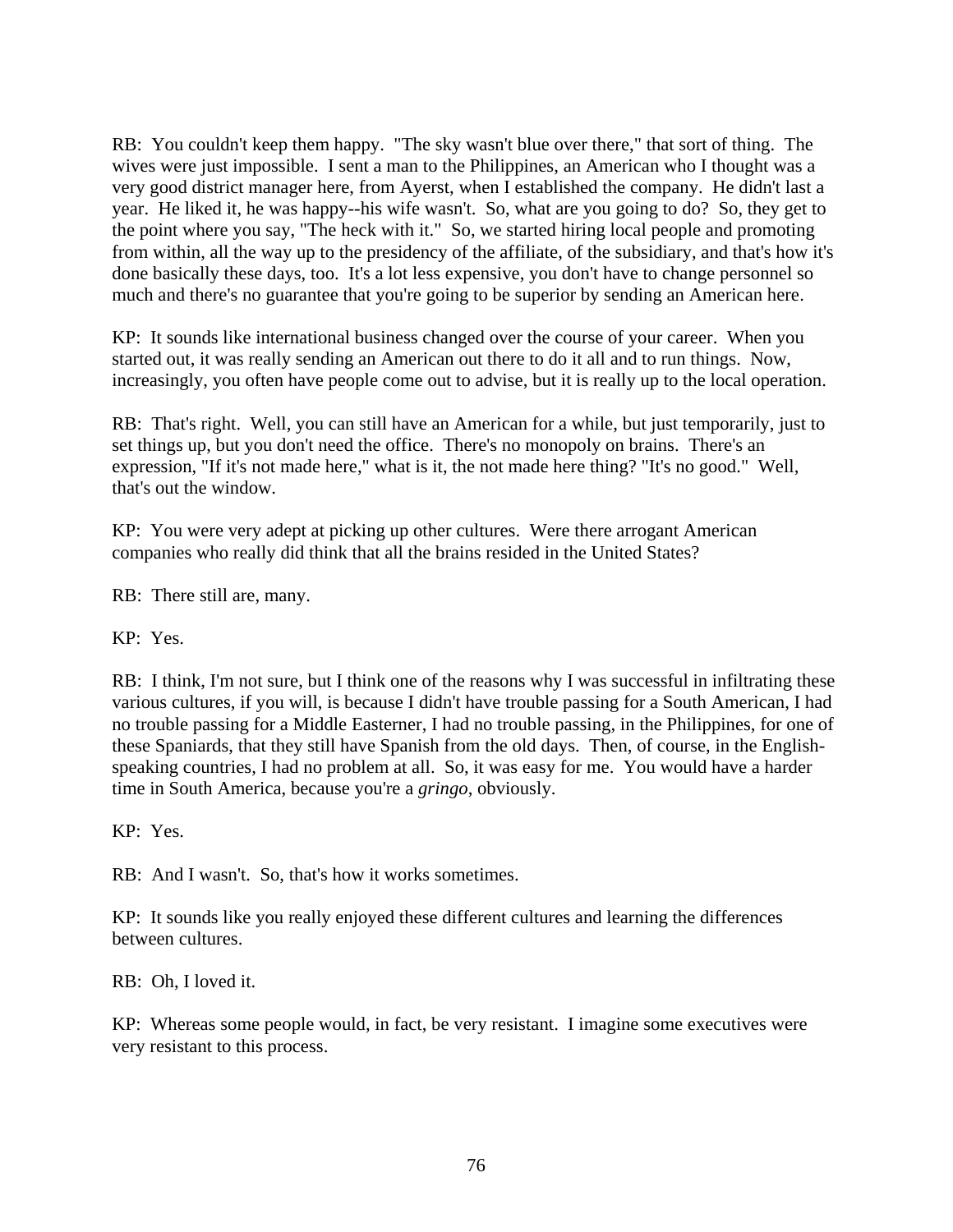RB: And even if they're not resistant, we had executives in the home office of Ayerst in New York who could never understand somebody who came from overseas, who spoke English, but with an accent, or not too good English, and it's very embarrassing, because the poor guy was trying his best and this guy, it wasn't his fault either, but he just couldn't understand it. I've never had trouble understanding people, no matter how badly they speak English, to understand them or to try to understand them and help them out, but some people just can't. So, it's inherent in the individual, I don't know. [laughter] Let's see, I was [reading from my memoirs], okay, "Re: Japan." This is the conclusion, because if anybody wants to do business with Japan, that's the second-largest market in the world and this is where I would go, if I were twenty years, fifteen years younger, okay. [laughter] "If you're a teetotaler, stay away." I told you this. "Puritans, stay home. Leave the international to the hell-[bent]-for-leather boys." This is what I would tell- -I will tell them--these high school kids. "In Japan, as in Korea, social drinking is a must." I told you this, Korea, probably even worse than Japan. They're terrible, but, there, they try to get you drunk without them being drunk, which is a no-no, and some people fall for this. [laughter] At least the Japanese will drink with you. "Your host will try to get you drunk in Korea. Smaller Orientals can't hold their liquor as well as you can, so, try to indulge them, but, still, don't ever get drunk, because, once you lose your senses, you're at their mercy and that's a problem. So, the trick, when they're drunk, they'll tell you things that they shouldn't tell you about your business, but they want to get you drunk so [that] you will tell them." So, the next don't is, well, the trick is here, "Listen and don't talk, and be aware that the Japanese have three ways of saying no. They never say no. The word 'N-O' is taboo, but they say three ways of saying yes, which one is a yes that means yes, one is a yes that means maybe and the third is a yes that means no." [laughter] That's how I learned how to differentiate between them; that's what I tell them. I wrote down here, "Why do you single out Japan? Because it's the most important market, second-largest market in the world next to the US. Besides, it's one of the most fun countries to visit, but most difficult to penetrate. Look at the efforts of Clinton and trade representative Mickey Kantor." For example, in Japan, you would never sit the way you're sitting, showing me your heels.

KP: Really? How would you sit?

RB: No way. I mean, if you're going to cross your legs, you cross them this way, yes, but not this way. Oh, that's an offense, see, and people don't know that.

KP: Yes. That is very subtle.

RB: Exactly. People do it unintentionally, because they don't know it. So, these are the little things that you pick up; go figure. "Don'ts: Don't assume anything, ever, particularly if you know more than the other guy. Don't make commitments," oh, this is very important, "without authorization from the home office." You just cannot make a commitment, and people sometimes do, and then, the company is stuck. So, this is another important thing. "Don't badmouth America." Many guys do, particularly when they get drunk, "Oh, my country, this and that." Guys that have never lived overseas, they just go on an occasional trip and they don't know the difference, they don't realize that this is the greatest country in the world and you have to live overseas to know that, to realize it, but, sometimes, people are just naturally--they think they're ingratiating themselves to their host by badmouthing their fellow countrymen. It's just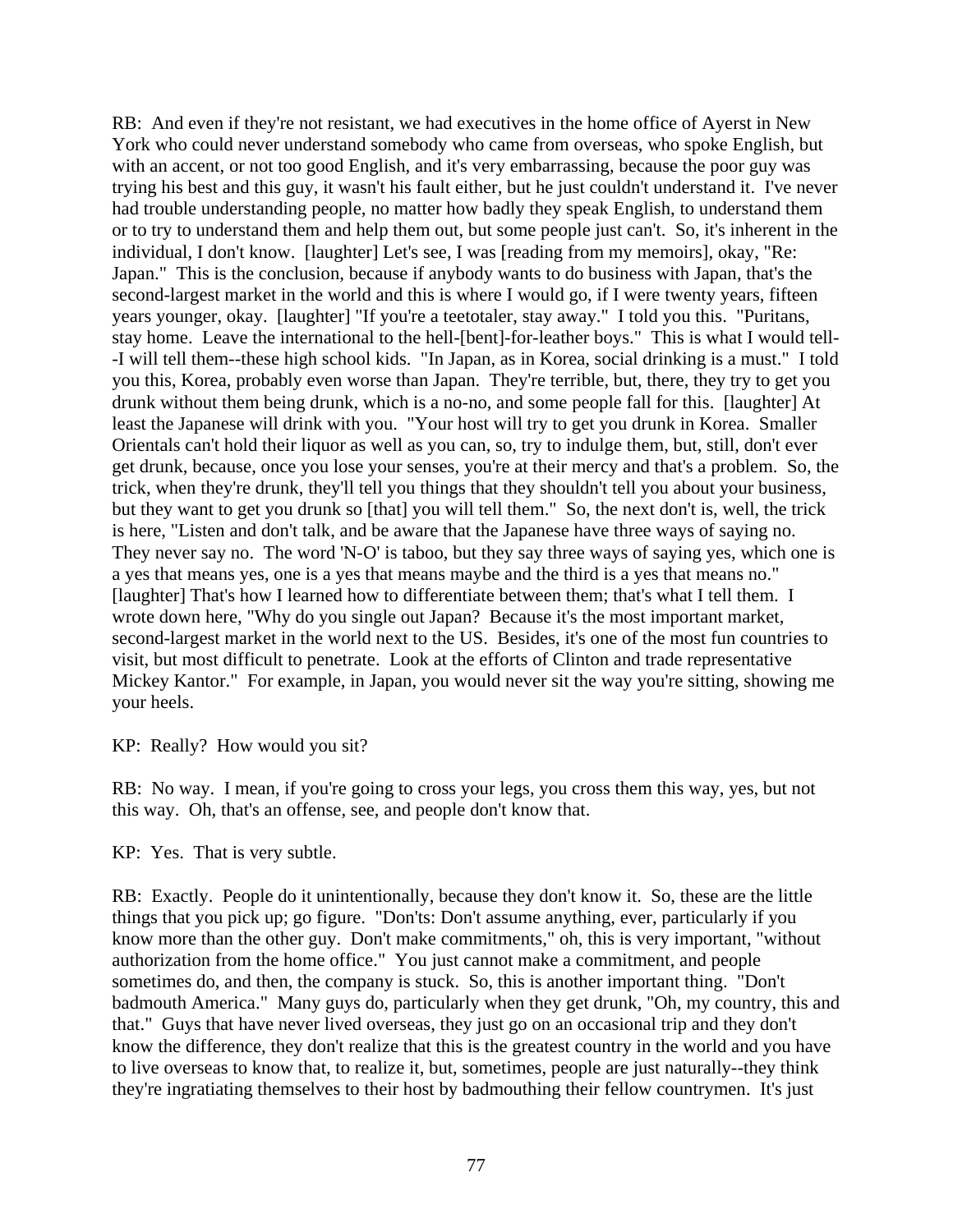the opposite, because the Japanese say, "Well, if he says that about," to himself, "he says that about his own country, what's he going to say about me?" So, these are things that you have to know, be very much aware of. So, I say, "If you don't badmouth your fellow countrymen or your country, this will hold you in much higher esteem than badmouthing. Foreigners will never criticize." They don't. Can you imagine a Frenchman criticizing France? They don't. We're the ones that do this. I don't know if you're aware of it, but I am, because I've been there. I've seen them at cocktail parties doing that and it hurts, because I would never do that. I fought for my country. Well, I guess, as I say here, "I guess it's because we're used to criticizing our politicians unmercifully," and we do that. I do that. That's okay here, but it's not okay there. "So, maybe this is why Americans sometimes badmouth them, simply because we're used to badmouthing the politicians."

KP: It sounds like, in the United States, you might badmouth Clinton to no end.

RB: Sure.

KP: However, if you were in Japan, you would say, "He is the President."

RB: Absolutely, absolutely, and this is the way it's expected and they're shocked if you don't do that. You think you're getting away with it, you think you're being smart--no way, it'll be cause for concern. They will figure out, because that's it, "If he says that about him?" and another no, a very important no-no, "Don't discuss politics or religion--strictly a no-no, ever." I mean, there's so many religions in this world, you're not going to get involved. When they say, "What do you think?"--when I was [in Japan], there's a fellow that was going to be nominated for Prime Minister. They called him Kaku-san [Kakuei Tanaka, Prime Minister of Japan from July 1972 to December 1974] and they'd say, "What do you think of Kaku-san?" I said, "I don't know. I have my ideas, but I can't say, because it's your country, not mine. I worry about my own," and that's it. They know. They understand. So, anyway, I guess I've talked more than I should.

KP: No, this has been fun. I think you left a good record. [laughter] Is there anything that I forgot to ask you about?

RB: I think we've covered just about everything.

KP: One question I forgot to ask you about World War II, did you ever encounter any chaplains when you were in the Army?

RB: Yes. Oh, well, there was chaplains in every unit. Every outfit had a chaplain. In fact, we had more than one, because we had rabbis and chaplains, but it wasn't until after the war, in Peru, actually, that Father (McCarthy?) was the chaplain for the American Legion Post #1 and we got very close to him, because he was of our generation. Later on, when I moved to New York, he was within--I forget what unit of the Catholic Church he was in--Maryknoll Fathers, that's what it was, and Maryknoll had an office in New York. I found out, later on, that Father (McCarthy?), until very recently, had been there. I would have loved to have seen him in New York and chatted with him, had dinner with him or something, but he was gone by the time I found out that he had been there. So, I didn't get a chance to see him, but, yes, we had chaplains.